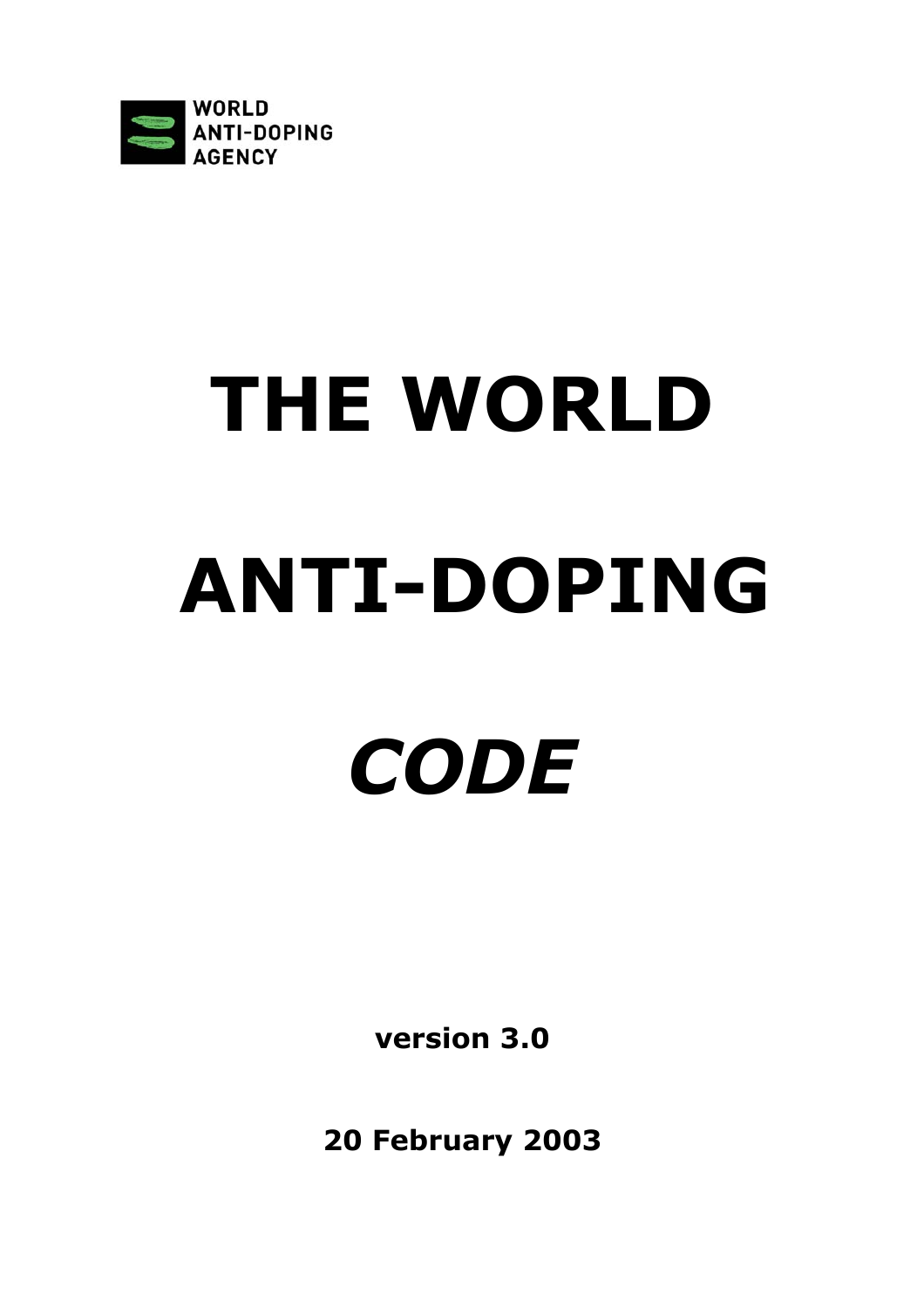# **TABLE OF CONTENTS**

|            | PURPOSE, SCOPE AND ORGANIZATION OF THE WORLD ANTI-DOPING PROGRAM AND THE CODE  6 |
|------------|----------------------------------------------------------------------------------|
|            |                                                                                  |
| THE CODE 6 |                                                                                  |
|            |                                                                                  |
|            |                                                                                  |
|            |                                                                                  |
| PART ONE   |                                                                                  |
|            |                                                                                  |
|            |                                                                                  |
|            |                                                                                  |
|            |                                                                                  |
| 3.1        |                                                                                  |
| 3.2        |                                                                                  |
|            |                                                                                  |
| 4.1        |                                                                                  |
| 4.2        | PROHIBITED SUBSTANCES AND PROHIBITED METHODS IDENTIFIED ON THE PROHIBITED        |
| 4.3        | CRITERIA FOR INCLUDING SUBSTANCES AND METHODS ON THE PROHIBITED LIST  16         |
| 4.4        |                                                                                  |
| 4.5        |                                                                                  |
|            | 18                                                                               |
| 5.1        |                                                                                  |
| 5.2        |                                                                                  |
|            |                                                                                  |
| 6.1        |                                                                                  |
| 6.2        |                                                                                  |
| 6.3        |                                                                                  |
| 6.4        |                                                                                  |
|            |                                                                                  |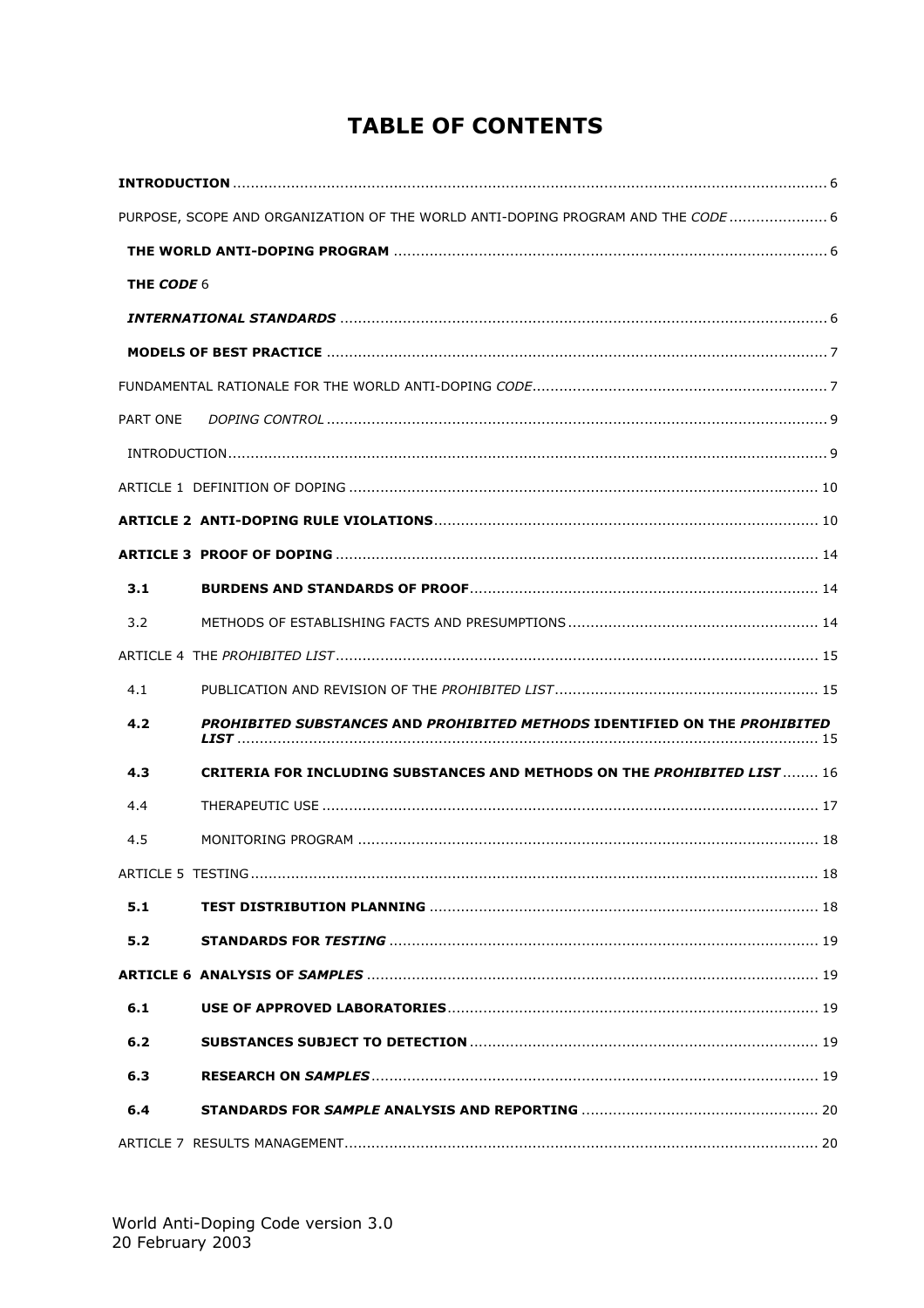| 7.1   |                                                                                  |  |
|-------|----------------------------------------------------------------------------------|--|
| 7.2   |                                                                                  |  |
| 7.3   | FURTHER REVIEW OF ADVERSE ANALYTICAL FINDING WHERE REQUIRED BY PROHIBITED        |  |
| 7.4   |                                                                                  |  |
| 7.5   |                                                                                  |  |
|       |                                                                                  |  |
|       |                                                                                  |  |
|       |                                                                                  |  |
| 10.1  | DISQUALIFICATION OF RESULTS IN EVENT DURING WHICH AN ANTI-DOPING RULE            |  |
| 10.2  | IMPOSITION OF INELIGIBILITY FOR PROHIBITED SUBSTANCES AND PROHIBITED METHODS 24  |  |
| 10.3  |                                                                                  |  |
| 10.4  |                                                                                  |  |
| 10.5  | ELIMINATION OR REDUCTION OF PERIOD OF INELIGIBILITY BASED ON EXCEPTIONAL         |  |
| 10.6  |                                                                                  |  |
| 10.7  | DISQUALIFICATION OF RESULTS IN COMPETITIONS SUBSEQUENT TO SAMPLE                 |  |
| 10.8  |                                                                                  |  |
| 10.9  |                                                                                  |  |
| 10.10 |                                                                                  |  |
|       |                                                                                  |  |
|       |                                                                                  |  |
|       |                                                                                  |  |
| 13.1  |                                                                                  |  |
| 13.2  | APPEALS FROM DECISIONS REGARDING ANTI-DOPING RULE VIOLATIONS, CONSEQUENCES, AND  |  |
| 13.3  | <b>APPEALS FROM DECISIONS GRANTING OR DENYING A THERAPEUTIC USE EXEMPTION 33</b> |  |
| 13.4  | APPEALS FROM DECISIONS IMPOSING CONSEQUENCES UNDER PART THREE OF THE CODE        |  |
| 13.5  | <b>APPEALS FROM DECISIONS SUSPENDING OR REVOKING LABORATORY ACCREDITATION 33</b> |  |
|       |                                                                                  |  |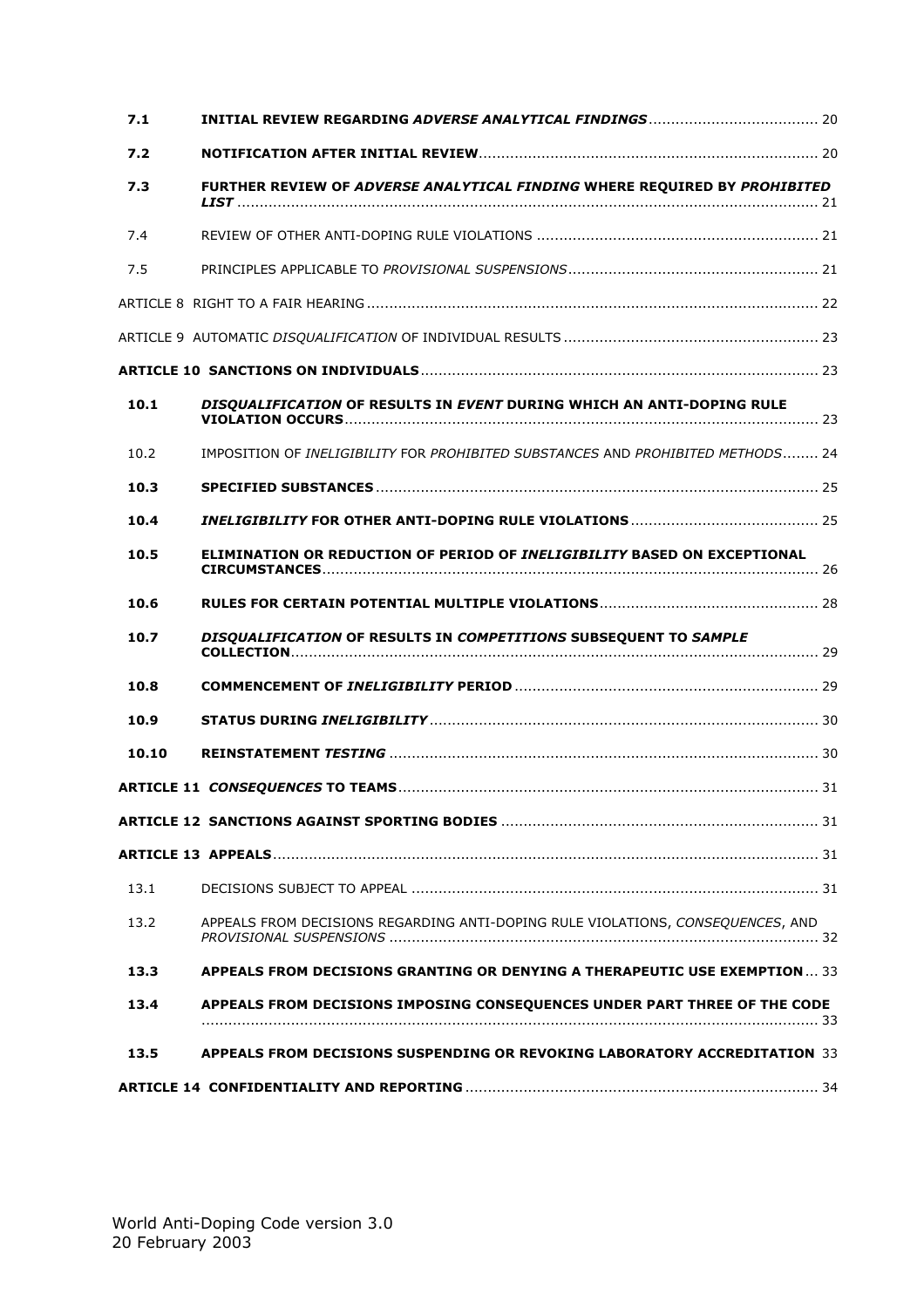| 14.1     | INFORMATION CONCERNING ADVERSE ANALYTICAL FINDINGS AND OTHER POTENTIAL   |
|----------|--------------------------------------------------------------------------|
| 14.2     |                                                                          |
| 14.3     |                                                                          |
| 14.4     |                                                                          |
| 14.5     |                                                                          |
|          |                                                                          |
| 15.1     |                                                                          |
| 15.2     |                                                                          |
| 15.3     |                                                                          |
| 15.4     |                                                                          |
|          |                                                                          |
|          |                                                                          |
| PART TWO |                                                                          |
|          |                                                                          |
| 18.1     |                                                                          |
| 18.2     |                                                                          |
| 18.3     |                                                                          |
|          |                                                                          |
| 19.1     |                                                                          |
| 19.2     |                                                                          |
| 19.3     |                                                                          |
| 19.4     |                                                                          |
| 19.5     | <b>ADMINISTRATION OF PROHIBITED SUBSTANCES AND PROHIBITED METHODS 39</b> |
| 19.6     |                                                                          |
|          |                                                                          |
|          |                                                                          |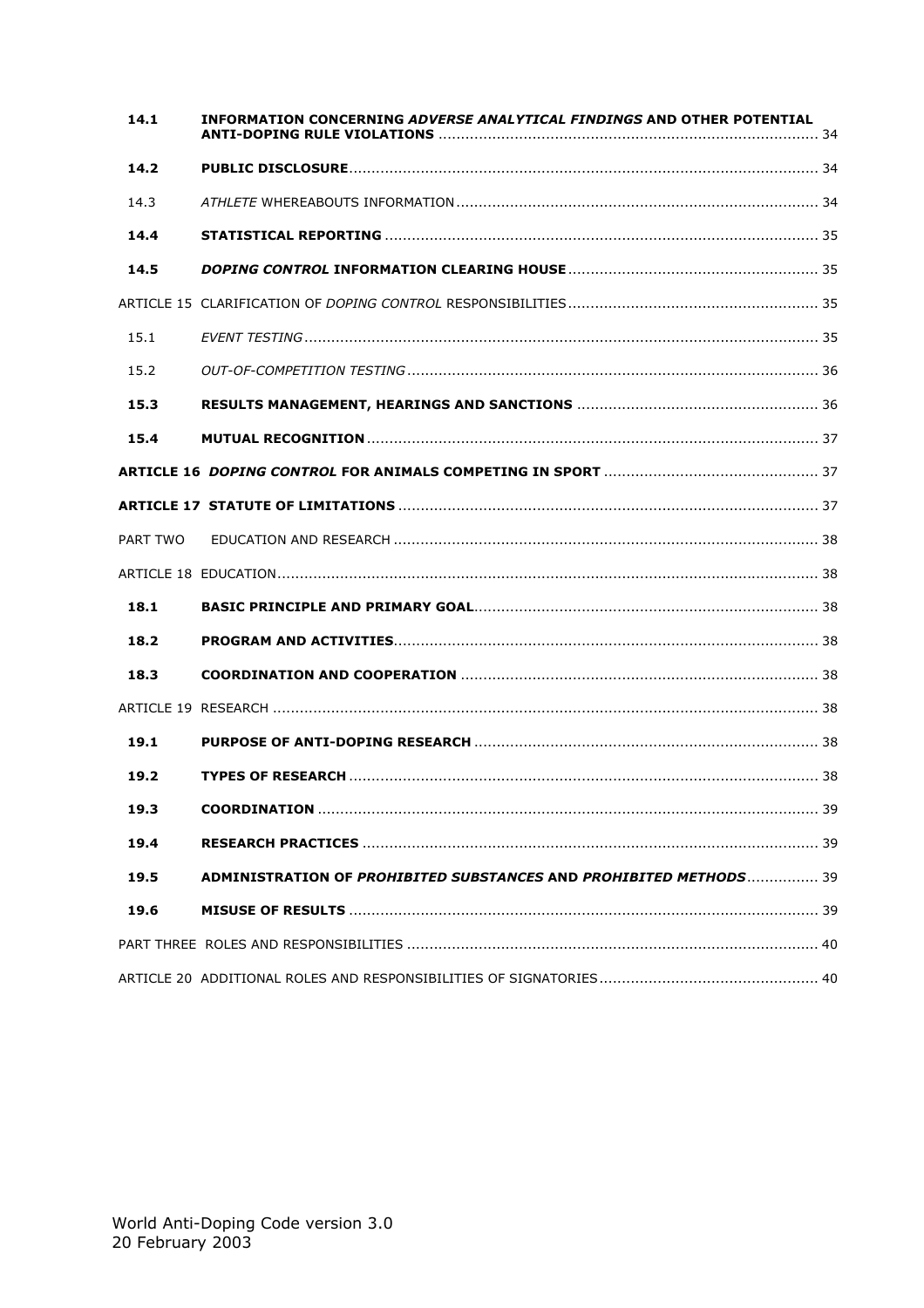| 20.1             | ROLES AND RESPONSIBILITIES OF THE INTERNATIONAL OLYMPIC COMMITTEE 40              |
|------------------|-----------------------------------------------------------------------------------|
| 20.2             | ROLES AND RESPONSIBILITIES OF THE INTERNATIONAL PARALYMPIC COMMITTEE  40          |
| 20.3             | ROLES AND RESPONSIBILITIES OF INTERNATIONAL FEDERATIONS  41                       |
| 20.4             | ROLES AND RESPONSIBILITIES OF NATIONAL OLYMPIC COMMITTEES AND NATIONAL PARALYMPIC |
| 20.5             | ROLES AND RESPONSIBILITIES OF NATIONAL ANTI-DOPING ORGANIZATIONS 42               |
| 20.6             | ROLES AND RESPONSIBILITIES OF MAJOR EVENT ORGANIZATIONS  42                       |
| 20.7             |                                                                                   |
|                  |                                                                                   |
| 21.1             |                                                                                   |
| 21.2             | ROLES AND RESPONSIBILITIES OF ATHLETE SUPPORT PERSONNEL 43                        |
|                  |                                                                                   |
| <b>PART FOUR</b> |                                                                                   |
|                  |                                                                                   |
| 23.1             |                                                                                   |
| 23.2             |                                                                                   |
| 23.3             |                                                                                   |
| 23.4             |                                                                                   |
| 23.5             |                                                                                   |
| 23.6             |                                                                                   |
| 23.7             |                                                                                   |
|                  |                                                                                   |
|                  |                                                                                   |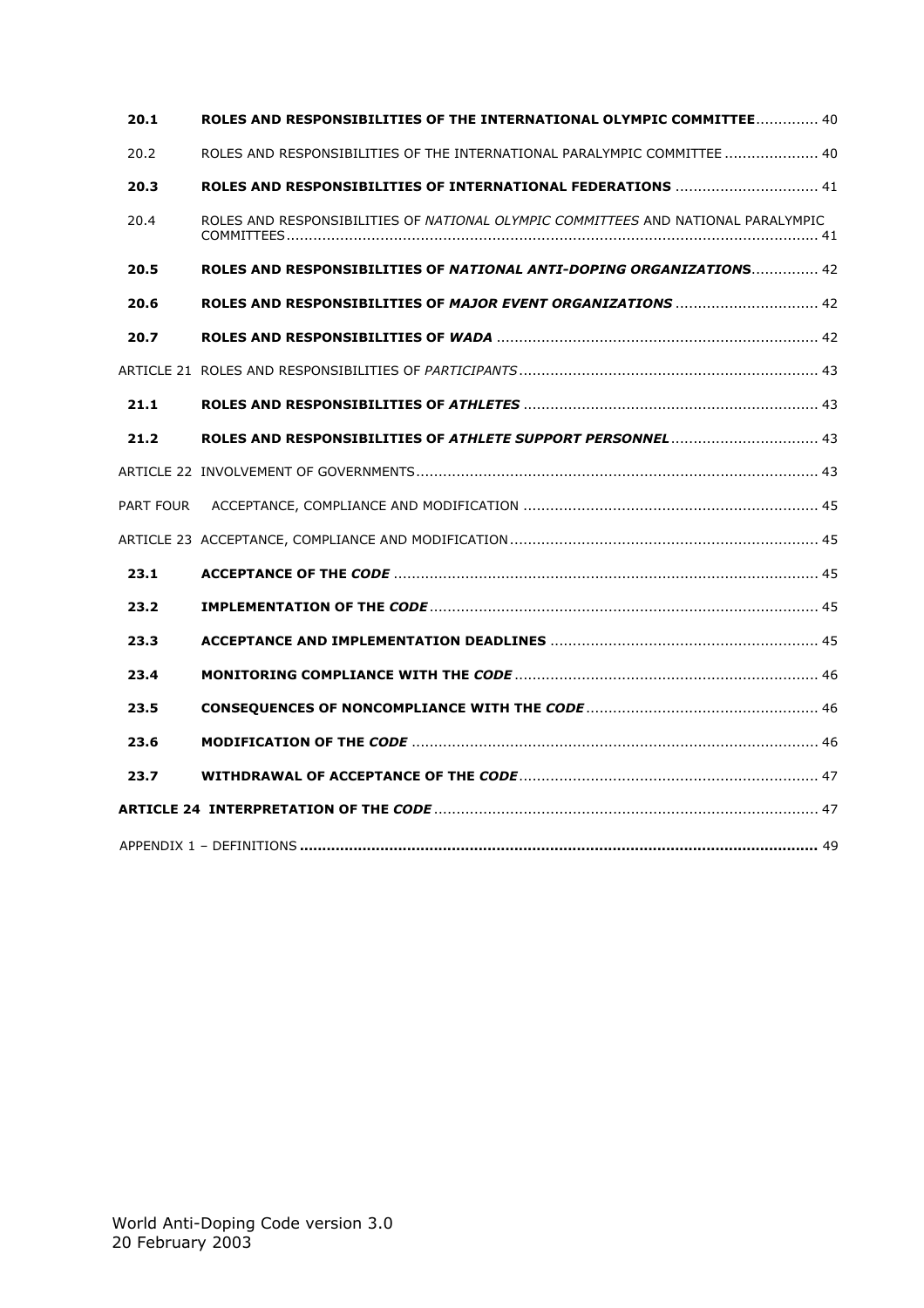# **INTRODUCTION**

# <span id="page-5-0"></span>**PURPOSE, SCOPE AND ORGANIZATION OF THE WORLD ANTI-DOPING PROGRAM AND THE** *CODE*

The purposes of the World Anti-Doping Program and the *Code* are:

- To protect the *Athletes'* fundamental right to participate in doping-free sport and thus promote health, fairness and equality for *Athletes* worldwide and
- To ensure harmonized, coordinated and effective anti-doping programs at the international and national level with regard to detection, deterrence and prevention of doping

## **The World Anti-Doping Program**

The World Anti-Doping Program encompasses all of the elements needed in order to ensure optimal harmonization and best practice in international and national anti-doping programs. The main elements are:

Level 1: The *Code* Level 2: *International Standards* Level 3: Models of Best Practice

# **The** *Code*

The *Code* is the fundamental and universal document upon which the World Anti-Doping Program in sport is based. The purpose of the *Code* is to advance the anti-doping effort through universal harmonization of core anti-doping elements. It is intended to be specific enough to achieve complete harmonization on issues where uniformity is required, yet general enough in other areas to permit flexibility on how agreed upon anti-doping principles are implemented.

## *International Standards*

*International Standards* for different technical and operational areas within the anti-doping program will be developed in consultation with the *Signatories* and governments and approved by *WADA*. The purpose of the *International Standards* is harmonization among *Anti-Doping Organizations* responsible for specific technical and operational parts of the anti-doping programs. Adherence to the *International Standards* is mandatory for compliance with the *Code*. The *International Standards* may be revised from time to time by the *WADA* Executive Committee after reasonable consultation with the *Signatories* and governments. Unless provided otherwise in the *Code*, *International Standards* and all revisions shall become effective on the date specified in the *International Standard* or revision.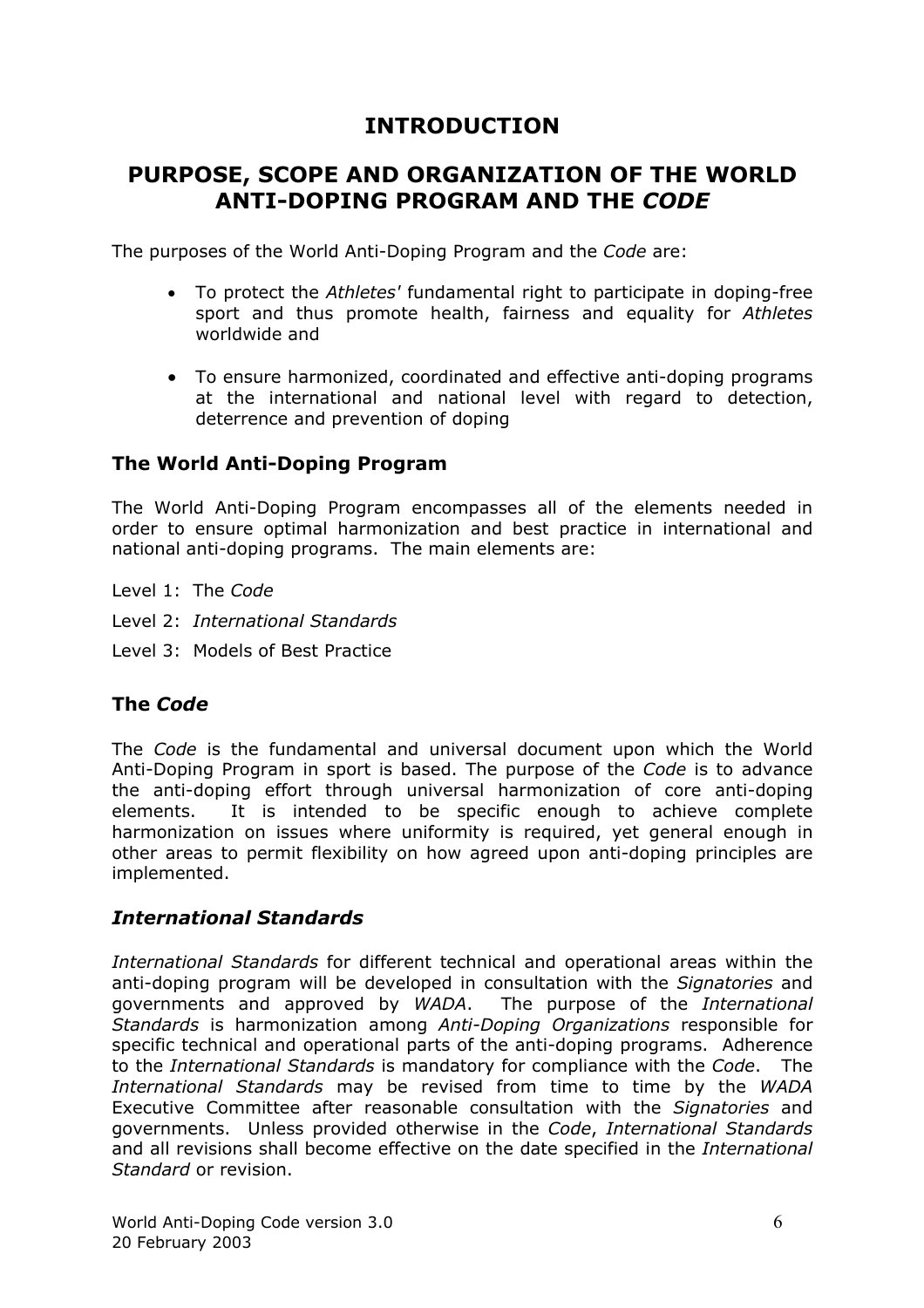<span id="page-6-0"></span>*[Comment: International Standards will contain much of the technical detail necessary for implementing the Code. This would include, for example, the detailed requirements for Sample collection, laboratory analysis and laboratory accreditation currently found in the Olympic Movement Anti-Doping Code ("OMADC"). International Standards, while expressly incorporated into the Code by reference, will, in consultation with the Signatories and governments, be developed by experts and set forth in separate technical documents. It is important that the technical experts be able to make timely changes to the International Standards without requiring any amendment of the Code or individual stakeholder rules and regulations.* 

*All applicable International Standards will be in place by January 1, 2004.]* 

# **Models of Best Practice**

Models of Best Practice based on the *Code* will be developed to provide state of the art solutions in different areas of anti-doping. The Models will be recommended by *WADA* and made available to *Signatories* upon request but will not be mandatory. In addition to providing models of anti-doping documentation, *WADA* will also make some training assistance available to the *Signatories*.

*[Comment: WADA will prepare model anti-doping rules and regulations tailored to the needs of each of the major groups of Signatories (e.g., International Federations for individual sports, International Federations for team sports, National Anti-Doping Organizations, etc.). These model rules and regulations will conform with and be based on the Code, will be state of the art examples of best practices and will contain all of the detail (including reference to International Standards) necessary to conduct an effective anti-doping program.* 

*These model rules and regulations will provide alternatives from which stakeholders may select. Some stakeholders may choose to adopt the model rules and regulations and other models of best practices verbatim. Others may decide to adopt the models with modifications. Still other stakeholders may choose to develop their own rules and regulations consistent with the general principles and specific requirements set forth in the Code.* 

*Other model documents for specific parts of the anti-doping work may be developed based on generally recognized stakeholder needs and expectations. This could include models for national anti-doping programs, results management, Testing (beyond the specific requirements set forth in the International Standard for Testing), education programs, etc. All Models of Best Practice will be reviewed and approved by WADA before they are included in the World Anti-Doping Program.]*

# **FUNDAMENTAL RATIONALE FOR THE WORLD ANTI-DOPING** *CODE*

Anti-doping programs seek to preserve what is intrinsically valuable about sport. This intrinsic value is often referred to as "the spirit of sport"; it is the essence of Olympism; it is how we play true. The spirit of sport is the celebration of the human spirit, body and mind, and is characterized by the following values: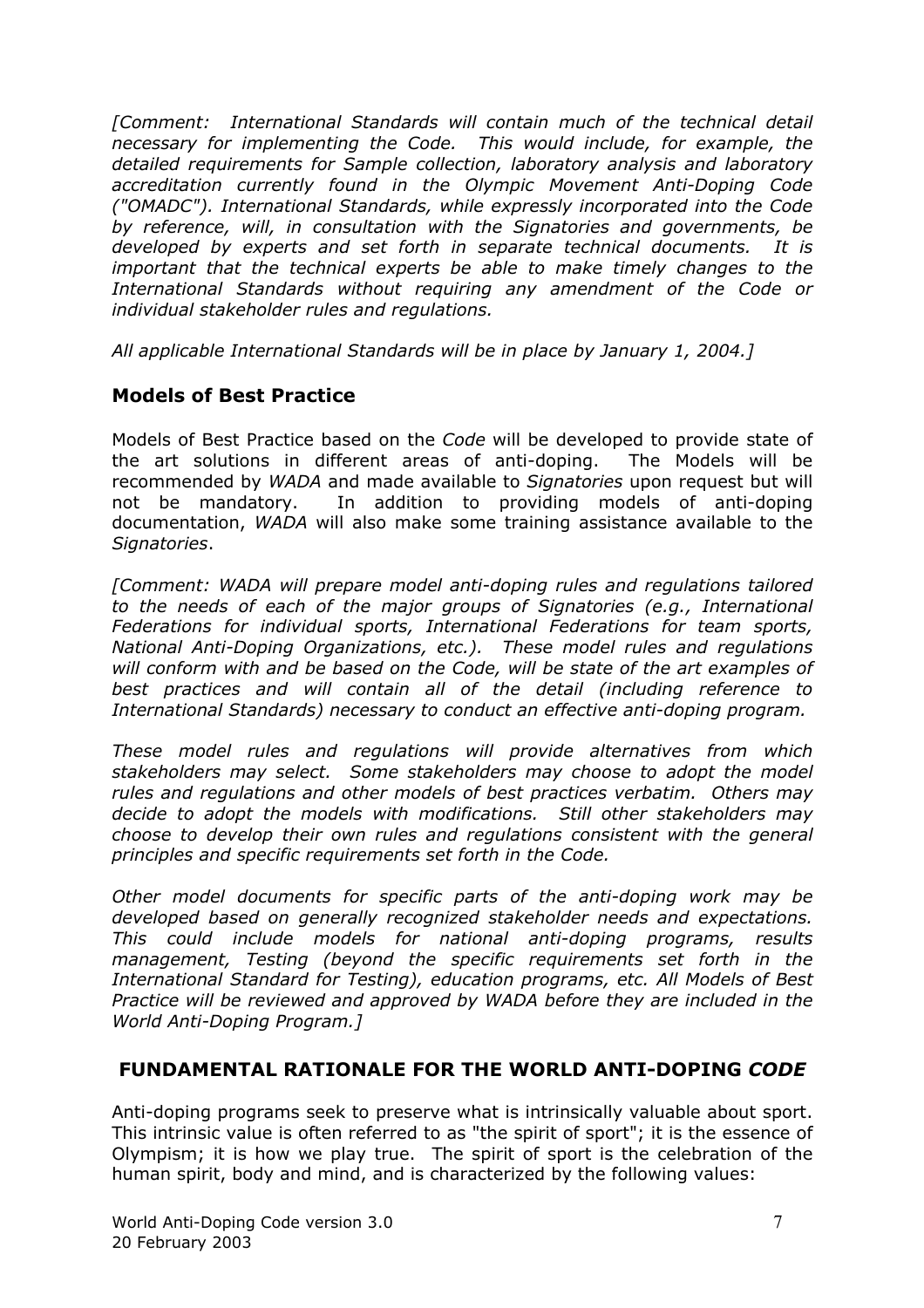- Ethics, fair play and honesty
- Health
- Excellence in performance
- Character and education
- Fun and joy
- Teamwork
- Dedication and commitment
- Respect for rules and laws
- Respect for self and other participants
- Courage
- Community and solidarity

Doping is fundamentally contrary to the spirit of sport.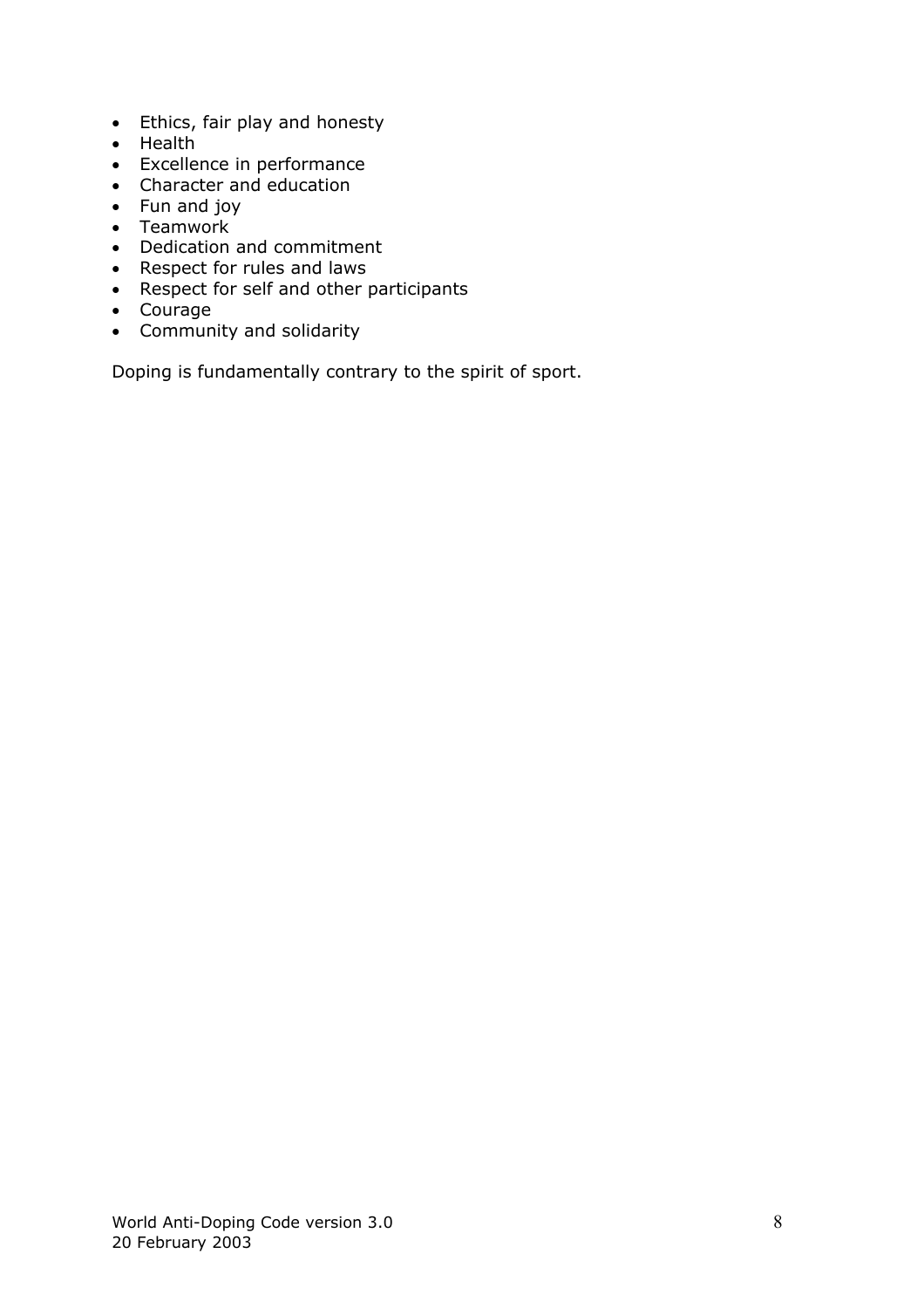# **PART ONE**

# *DOPING CONTROL*

## <span id="page-8-0"></span>**INTRODUCTION**

Part One of the *Code* sets forth specific anti-doping rules and principles that are to be followed by organizations responsible for adopting, implementing or enforcing anti-doping rules within their authority  $-$  e.g., the International Olympic Committee, International Paralympic Committee, International Federations, *Major Event Organizations*, and *National Anti-Doping Organizations*. All of these organizations are collectively referred to as *Anti-Doping Organizations.* 

Part One of the *Code* does not replace, or eliminate the need for, comprehensive anti-doping rules adopted by each of these *Anti-Doping Organizations*. While some provisions of Part One of the *Code* must be incorporated essentially verbatim by each *Anti-Doping Organization* in its own anti-doping rules, other provisions of Part One establish mandatory guiding principles that allow flexibility in the formulation of rules by each *Anti-Doping Organization* or establish requirements that must be followed by each *Anti-Doping Organization* but need not be repeated in its own anti-doping rules. The following Articles, as applicable to the scope of anti-doping activity which the *Anti-Doping Organization* performs, must be incorporated into the rules of each *Anti-Doping Organization* without any substantive changes (allowing for necessary nonsubstantive editing changes to the language in order to refer to the organization's name, sport, section numbers, etc.): Articles 1 (Definition of Doping), 2 (Anti-Doping Rule Violations), 3 (Proof of Doping), 9 (Automatic *Disqualification* of Individual Results), 10 (Sanctions on Individuals), 11 (*Consequences* to Teams), 13 (Appeals) with the exception of 13.2.2, 17 (Statute of Limitations) and Definitions.

*[Comment: For example it is critical to harmonization that all Signatories base their decisions on the same list of anti-doping rule violations, the same burdens of proof and impose the same Consequences for the same anti-doping rule violations. These substantive rules must be the same whether a hearing takes place before an International Federation, at the national level or before CAS. On the other hand, it is not necessary for effective harmonization to force all Signatories to use one single results management and hearing process. At present, there are many different, yet equally effective processes for results management and hearings within different International Federations and different national bodies. The Code does not require absolute uniformity in results management and hearing procedures; it does, however, require that the diverse approaches of the Signatories satisfy principles stated in the Code.* 

*With respect to Article 13, subpart 13.2.2 is not included in the provisions required to be adopted essentially verbatim, as 13.2.2 establishes mandatory guiding principles that allow some flexibility in the formulation of rules by the Anti-Doping Organization.]*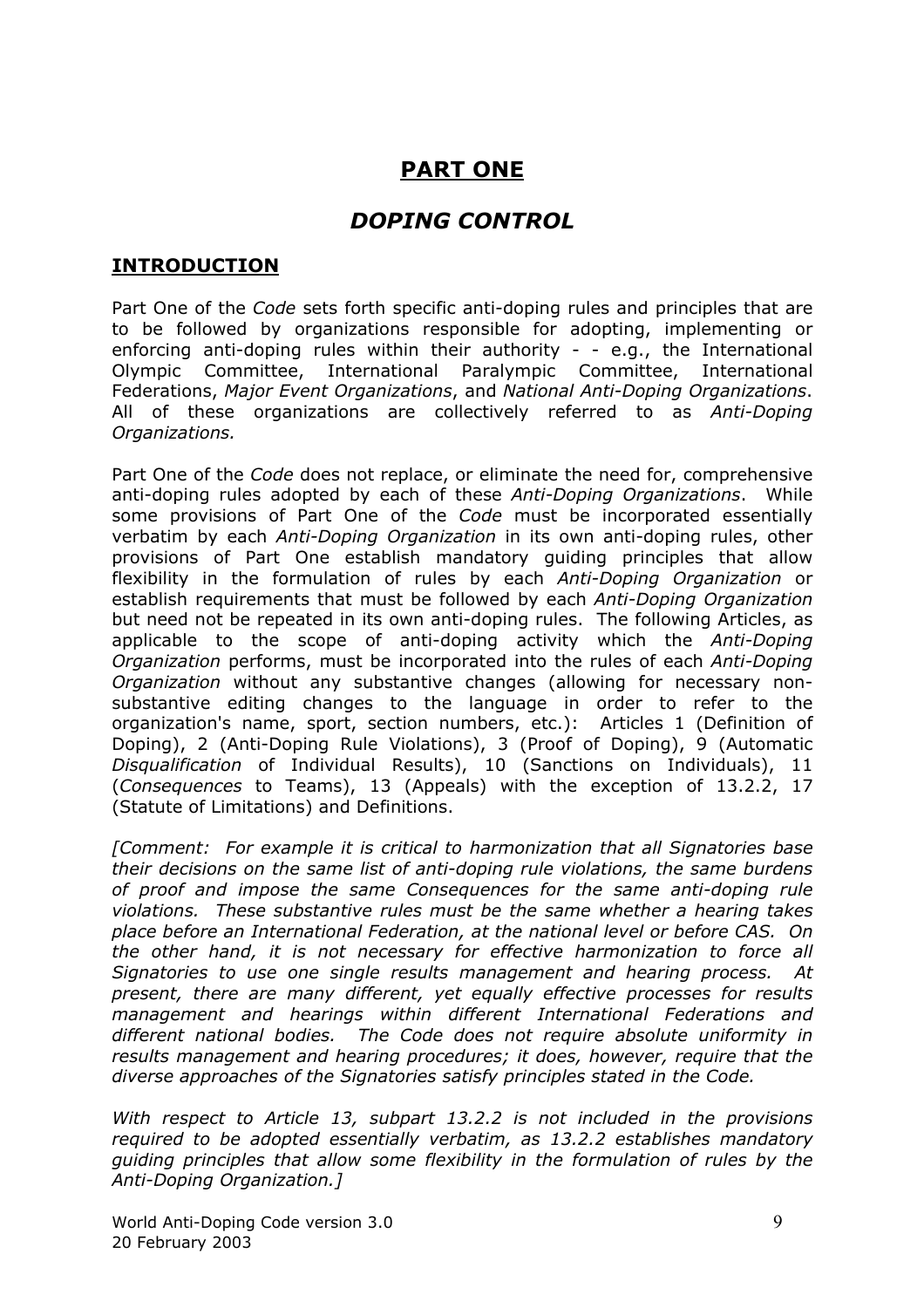<span id="page-9-0"></span>Anti-doping rules, like competition rules, are sport rules governing the conditions under which sport is played. *Athletes* accept these rules as a condition of participation. Anti-doping rules are not intended to be subject to or limited by the requirements and legal standards applicable to criminal proceedings or employment matters. The policies and minimum standards set forth in the *Code* represent the consensus of a broad spectrum of stakeholders with an interest in fair sport and should be respected by all courts and adjudicating bodies.

*Participants* shall be bound to comply with the anti-doping rules adopted in conformance with the *Code* by the relevant *Anti-Doping Organizations*. Each *Signatory* shall establish rules and procedures to ensure that all *Participants* under the authority of the *Signatory* and its member organizations are informed of and agree to be bound by anti-doping rules in force of the relevant *Anti-Doping Organizations*.

*[Comment: By their participation in sport, Athletes are bound by the competitive rules of their sport. In the same manner, Athletes and Athlete Support Personnel should be bound by anti-doping rules based on Article 2 of the Code by virtue of their agreements for membership, accreditation, or participation in sports organizations or sports events subject to the Code. Each Signatory, however, shall take the necessary steps to ensure that all Athletes and Athlete Support Personnel within its authority are bound by the relevant Anti-Doping Organization's anti-doping rules.]* 

# **ARTICLE 1 DEFINITION OF DOPING**

Doping is defined as the occurrence of one or more of the anti-doping rule violations set forth in Article 2.1 through Article 2.8 of the Code.

# **ARTICLE 2 ANTI-DOPING RULE VIOLATIONS**

*[Comment: The purpose of Article 2 is to specify the circumstances and conduct which constitute violations of anti-doping rules. Hearings in doping cases will proceed based on the assertion that one or more of these specific rules have been violated. Most of the circumstances and conduct on this list of violations can be found in some form in the OMADC or other existing anti-doping rules.]* 

The following constitute anti-doping rule violations:

**2.1** The presence of a *Prohibited Substance* or its *Metabolites* or *Markers* in an *Athlete's* bodily *Specimen.*

2.1.1 It is each *Athlete's* personal duty to ensure that no *Prohibited Substance* enters his or her body. *Athletes* are responsible for any *Prohibited Substance* or its *Metabolites* or *Markers* found to be present in their bodily *Specimens*. Accordingly, it is not necessary that intent, fault, negligence or knowing *Use* on the *Athlete's* part be demonstrated in order to establish an anti-doping violation under Article 2.1.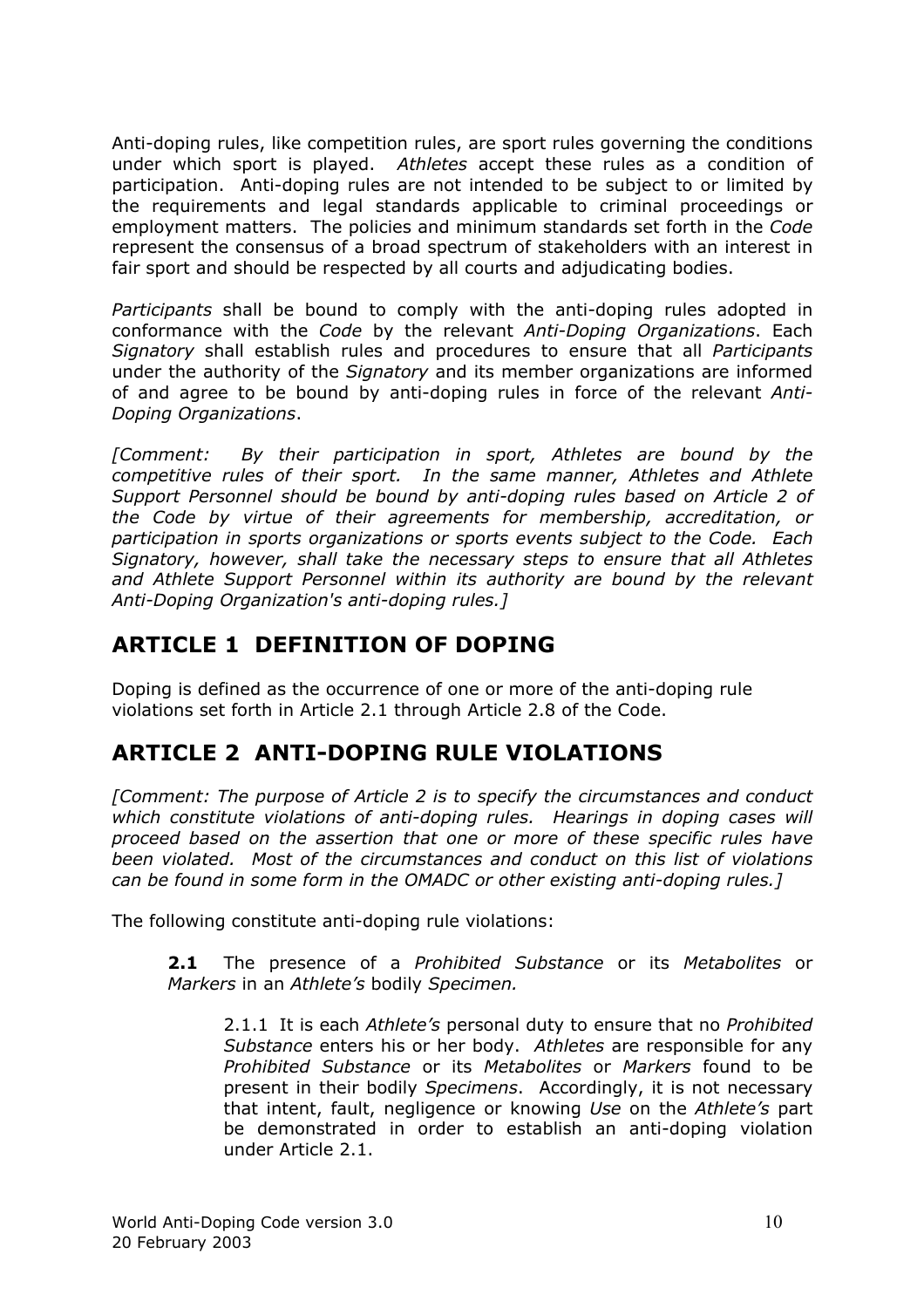*[Comment: For purposes of anti-doping violations involving the presence of a Prohibited Substance (or its Metabolites or Markers), the Code adopts the rule of strict liability which is found in the OMADC and the vast majority of existing anti-doping rules. Under the strict liability principle, an anti-doping rule violation occurs whenever a Prohibited Substance is found in an Athlete's bodily Specimen. The violation occurs whether or not the Athlete intentionally or unintentionally used a Prohibited Substance or was negligent or otherwise at fault. If the positive Sample came from an In-Competition test, then the results of that Competition are automatically invalidated (Article 9 (Automatic Disqualification of Individual Results)). However, the Athlete then has the possibility to avoid or reduce sanctions if the Athlete can demonstrate that he or she was not at fault or significant fault. (Article 10.5 (Elimination or Reduction of Period of Ineligibility Based on Exceptional Circumstances).*

*The strict liability rule for the finding of a Prohibited Substance in an Athlete's Specimen, with a possibility that sanctions may be modified based on specified criteria, provides a reasonable balance between effective anti-doping enforcement for the benefit of all "clean" Athletes and fairness in the exceptional circumstance where a Prohibited Substance entered an Athlete's system through no fault or negligence on the Athlete's part. It is important to emphasize that while the determination of whether the anti-doping rule has been violated is based on strict liability, the imposition of a fixed period of Ineligibility is not automatic.* 

*The rationale for the strict liability rule was well stated by the Court of Arbitration for Sport in the case of Quigley v. UIT.* 

*"It is true that a strict liability test is likely in some sense to be unfair in an individual case, such as that of Q., where the Athlete may have taken medication as the result of mislabeling or faulty advice for which he or she is not responsible - particularly in the circumstances of sudden illness in a foreign country. But it is also in some sense "unfair" for an Athlete to get food poisoning on the eve of an important competition. Yet in neither case will the rules of the competition be altered to undo the unfairness. Just as the competition will not be postponed to await the Athlete's recovery, so the prohibition of banned substances will not be lifted in recognition of its accidental absorption. The vicissitudes of competition, like those of life generally, may create many types of unfairness, whether by accident or the negligence of unaccountable Persons, which the law cannot repair.* 

*Furthermore, it appears to be a laudable policy objective not to repair an accidental unfairness to an individual by creating an intentional unfairness to the whole body of other competitors. This is what would happen if banned performance-enhancing substances were tolerated when absorbed inadvertently. Moreover, it is likely that even intentional abuse would in many cases escape sanction for*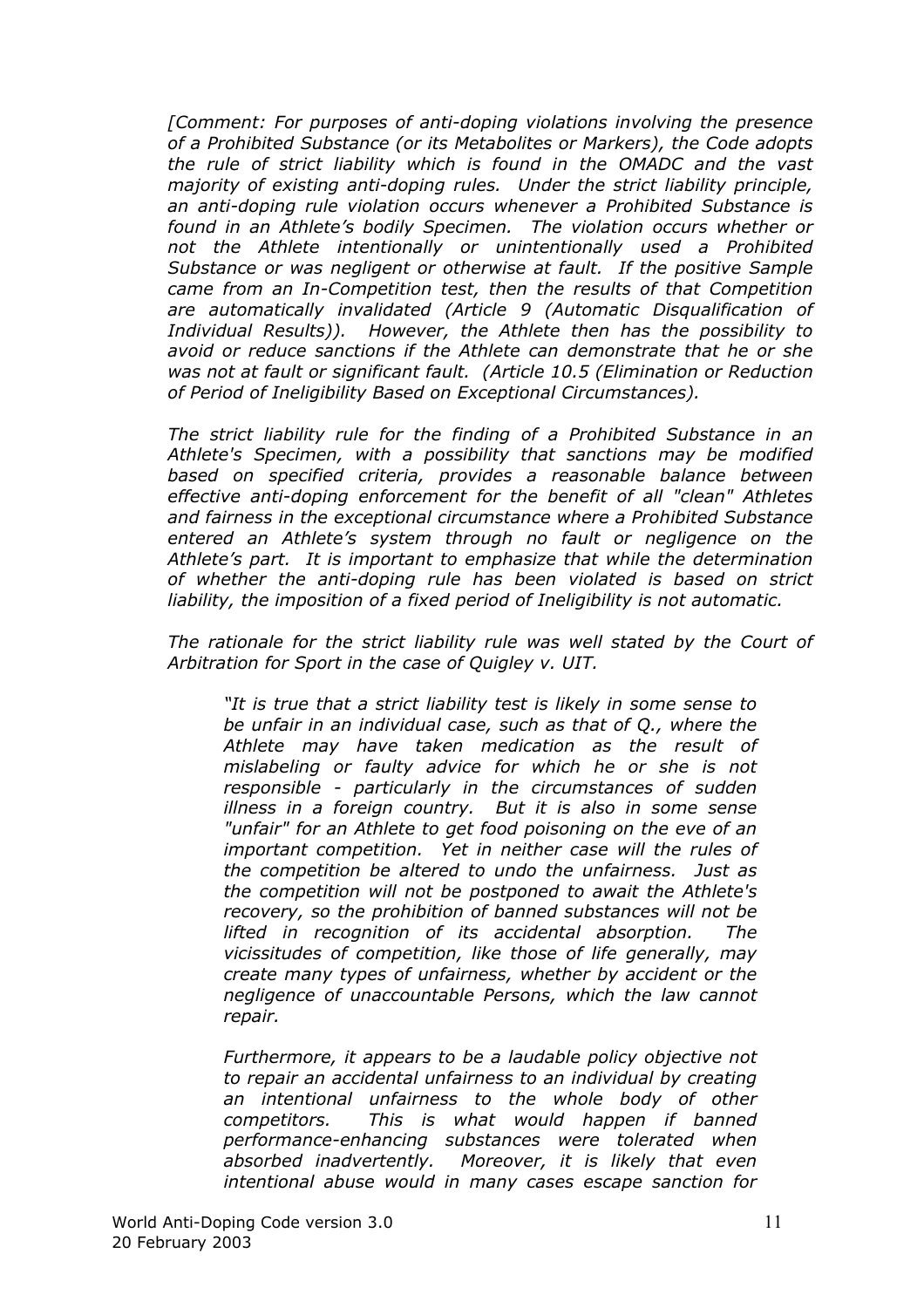*lack of proof of guilty intent. And it is certain that a requirement of intent would invite costly litigation that may well cripple federations - particularly those run on modest budgets - in their fight against doping."]* 

2.1.2 Excepting those substances for which a quantitative reporting threshold is specifically identified in the *Prohibited List*, the detected presence of any quantity of a *Prohibited Substance* or its *Metabolites* or *Markers* in an *Athlete's Sample* shall constitute an anti-doping rule violation.

2.1.3 As an exception to the general rule of Article 2.1, the *Prohibited List* may establish special criteria for the evaluation of *Prohibited Substances* that can also be produced endogenously.

*[Comment: For example, the Prohibited List might provide that a T/E ratio greater than 6:1 is doping unless a longitudinal analysis of prior or subsequent test results by the Anti-Doping Organization demonstrates a naturally elevated ratio or the Athlete otherwise establishes that the elevated ratio is the result of a physiological or pathological condition.]* 

#### **2.2** *Use* **or** *Attempted Use* **of a** *Prohibited Substance* **or a** *Prohibited Method***.**

2.2.1 The success or failure of the *Use* of a *Prohibited Substance* or *Prohibited Method* is not material. It is sufficient that the *Prohibited Substance* or *Prohibited Method* was *Used* or *Attempted* to be *Used* for an anti-doping rule violation to be committed.

*[Comment: The prohibition against "Use" has been expanded from the text in the OMADC to include Prohibited Substances as well as Prohibited Methods. With this inclusion there is no need to specifically delineate "admission of Use" as a separate anti-doping rule violation. "Use" can be proved, for example, through admissions, third party testimony or other evidence.* 

*Demonstrating the "Attempted Use" of a Prohibited Substance requires proof of intent on the Athlete's part. The fact that intent may be required to prove this particular anti-doping rule violation does not undermine the strict liability principle established for violations of Article 2.1 and Use of a Prohibited Substance or Prohibited Method.* 

*An Athlete's Out-of-Competition Use of a Prohibited Substance that is not prohibited Out-of-Competition would not constitute an anti-doping rule violation.]*

**2.3** Refusing, or failing without compelling justification, to submit to *Sample* collection after notification as authorized in applicable anti-doping rules or otherwise evading *Sample* collection.

World Anti-Doping Code version 3.0 12 20 February 2003 *[Comment: Failure or refusal to submit to Sample collection after notification is prohibited in almost all existing anti-doping rules. This Article expands the typical rule to include "otherwise evading Sample collection" as prohibited conduct. Thus, for example, it would be an anti-doping rule violation if it were*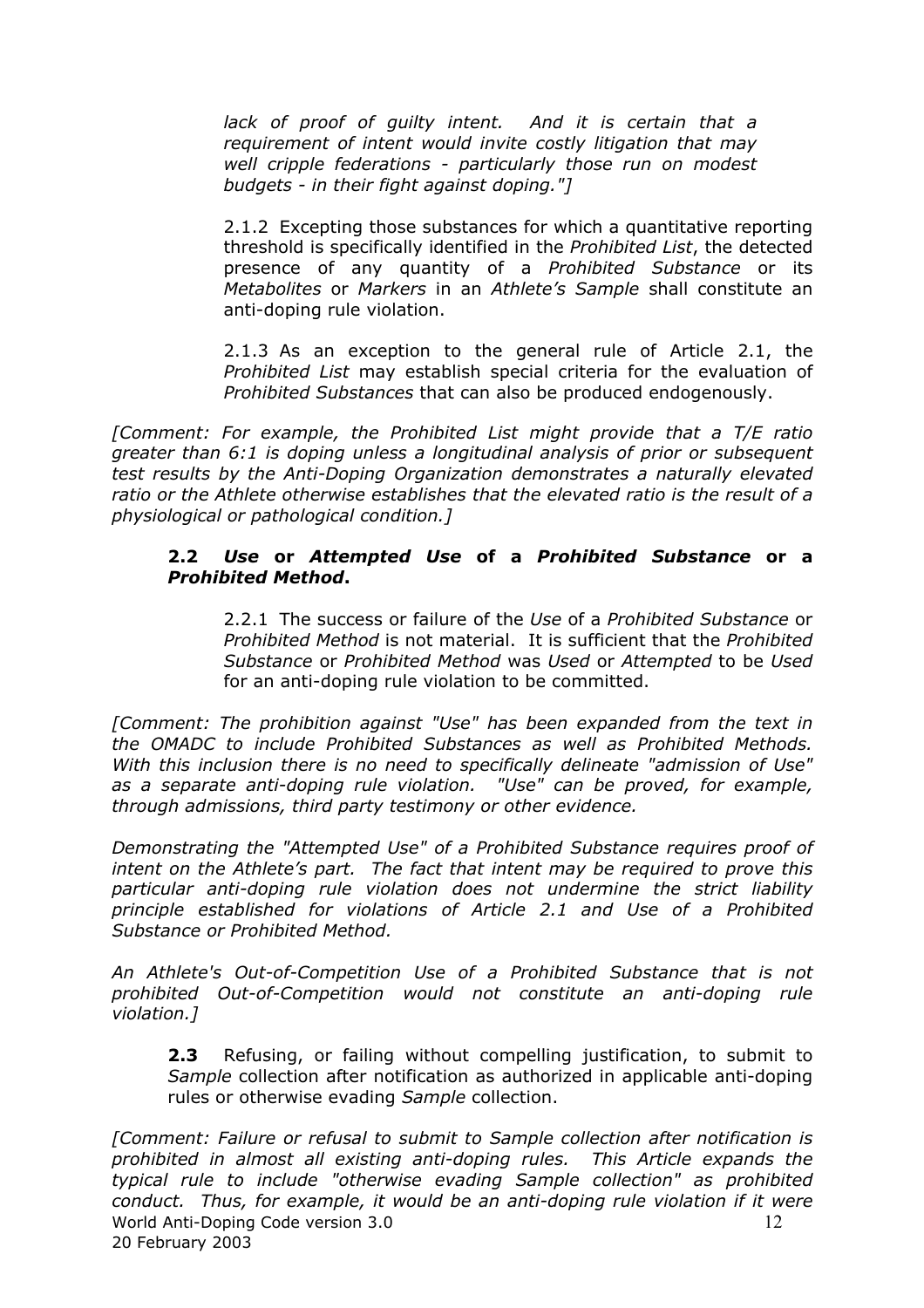*established that an Athlete was hiding from a Doping Control official who was attempting to conduct a test. A violation of "refusing or failing to submit to Sample collection" may be based on either intentional or negligent conduct of the Athlete, while "evading" Sample collection contemplates intentional conduct by the Athlete.]* 

**2.4** Violation of applicable requirements regarding *Athlete* availability for *Out-of-Competition Testing* including failure to provide required whereabouts information and missed tests which are declared based on reasonable rules.

*[Comment: Unannounced Out-of-Competition Testing is at the core of effective Doping Control. Without accurate Athlete location information such Testing is inefficient and sometimes impossible. This Article, which is not typically found in most existing anti-doping rules, requires Athletes that have been identified for Out-of-Competition Testing to be responsible for providing and updating information on their whereabouts so that they can be located for No Advance Notice Out-of-Competition Testing. The "applicable requirements" are set by the Athlete's International Federation and National Anti-Doping Organization in order to allow some flexibility based upon varying circumstances encountered in different sports and countries. A violation of this Article may be based on either intentional or negligent conduct by the Athlete.]* 

**2.5** *Tampering*, or *Attempting* to tamper, with any part of *Doping Control*.

*[Comment: This Article prohibits conduct which subverts the Doping Control process but which would not be included in the typical definition of Prohibited Methods. For example, altering identification numbers on a Doping Control form during Testing or breaking the B Bottle at the time of B Sample analysis.]* 

## **2.6** *Possession* of *Prohibited Substances* and *Methods:*

2.6.1 *Possession* by an *Athlete* at any time or place of a substance that is prohibited in *Out-of-Competition Testing* or a *Prohibited Method* unless the *Athlete* establishes that the *Possession* is pursuant to a therapeutic use exemption granted in accordance with Article 4.4 (Therapeutic Use) or other acceptable justification.

2.6.2 *Possession* of a substance that is prohibited in *Out-of-Competition Testing* or a *Prohibited Method* by *Athlete Support Personnel* in connection with an *Athlete*, *Competition* or training, unless the *Athlete Support Personnel* establishes that the *Possession* is pursuant to a therapeutic use exemption granted to an *Athlete* in accordance with Article 4.4 (Therapeutic Use) or other acceptable justification.

**2.7** *Trafficking* in any *Prohibited Substance* or *Prohibited Method*.

**2.8** Administration or *Attempted* administration of a *Prohibited Substance* or *Prohibited Method* to any *Athlete*, or assisting, encouraging,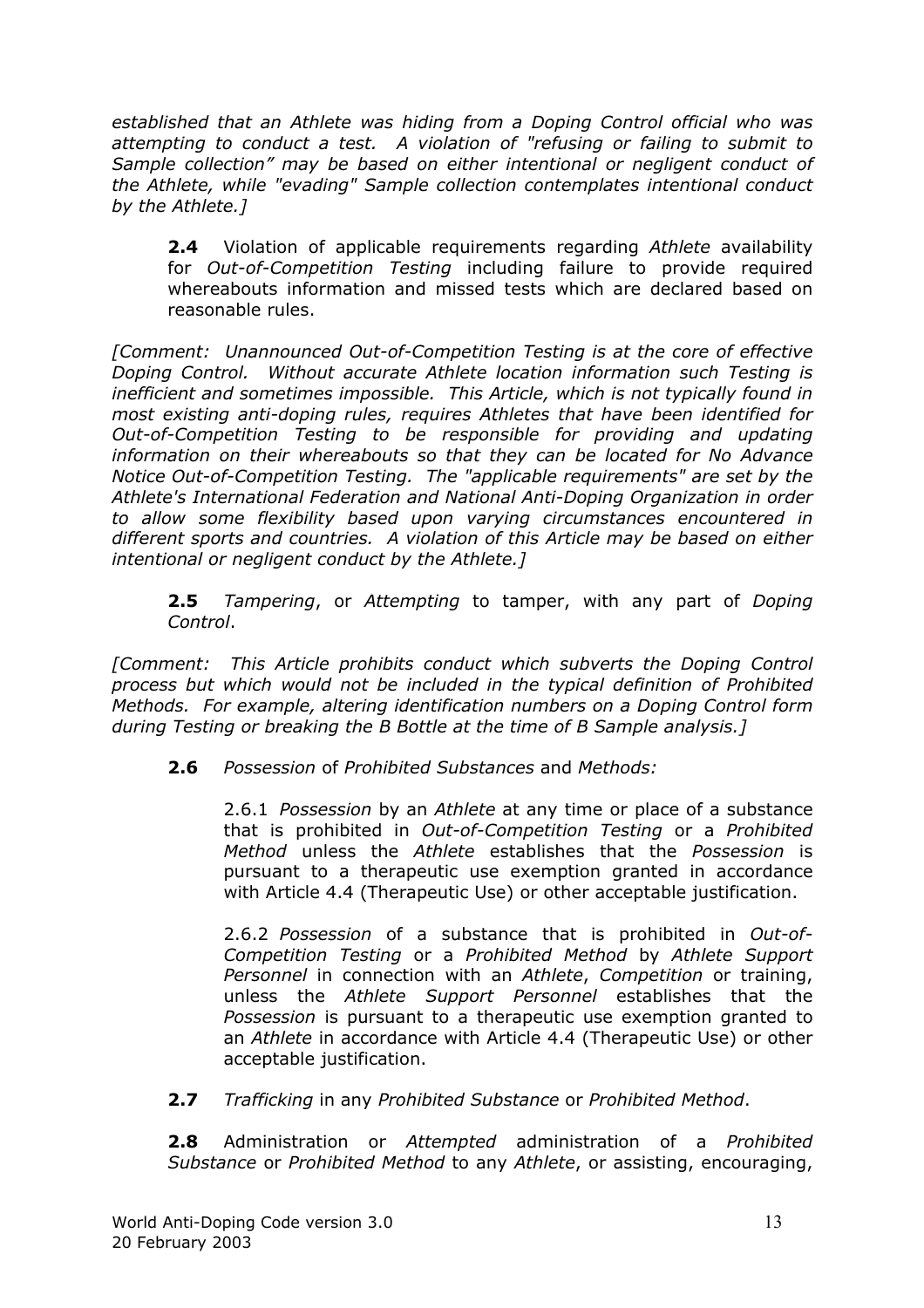<span id="page-13-0"></span>aiding, abetting, covering up or any other type of complicity involving an anti-doping rule violation or any *Attempted* violation.

# **ARTICLE 3 PROOF OF DOPING**

## **3.1 Burdens and Standards of Proof**

The *Anti-Doping Organization* shall have the burden of establishing that an anti-doping rule violation has occurred. The standard of proof shall be whether the *Anti-Doping Organization* has established an anti-doping rule violation to the comfortable satisfaction of the hearing body bearing in mind the seriousness of the allegation which is made. This standard of proof in all cases is greater than a mere balance of probability but less than proof beyond a reasonable doubt. Where the *Code* places the burden of proof upon the *Athlete* or other *Person* alleged to have committed an anti-doping rule violation to rebut a presumption or establish specified facts or circumstances, the standard of proof shall be by a balance of probability.

*[Comment: This standard of proof required to be met by the Anti-Doping Organization is comparable to the standard which is applied in most countries to cases involving professional misconduct. It has also been widely applied by courts and tribunals in doping cases See, for example, the CAS decision in N., J., Y., W. v. FINA, CAS 98/208, 22 December 1998.]* 

**3.2 Methods of Establishing Facts and Presumptions.** Facts related to anti-doping rule violations may be established by any reliable means, including admissions. The following rules of proof shall be applicable in doping cases:

3.2.1 *WADA*-accredited laboratories are presumed to have conducted *Sample* analysis and custodial procedures in accordance with the *International Standard* for laboratory analysis. The *Athlete* may rebut this presumption by establishing that a departure from the *International Standard* occurred.

If the *Athlete* rebuts the preceding presumption by showing that a departure from the *International Standard* occurred, then the *Anti-Doping Organization* shall have the burden to establish that such departure did not cause the *Adverse Analytical Finding*.

*[Comment: The burden is on the Athlete to establish, by a preponderance of the evidence, a departure from the International Standard. If the Athlete does so, the burden shifts to the Anti-Doping Organization to prove to the comfortable satisfaction of the hearing body that the departure did not change the test result.]* 

> 3.2.2 Departures from the *International Standard* for *Testing* which did not cause an *Adverse Analytical Finding* or other anti-doping rule violation shall not invalidate such results. If the *Athlete* establishes that departures from the *International Standard* occurred during *Testing* then the *Anti-Doping Organization* shall have the burden to establish that such departures did not cause the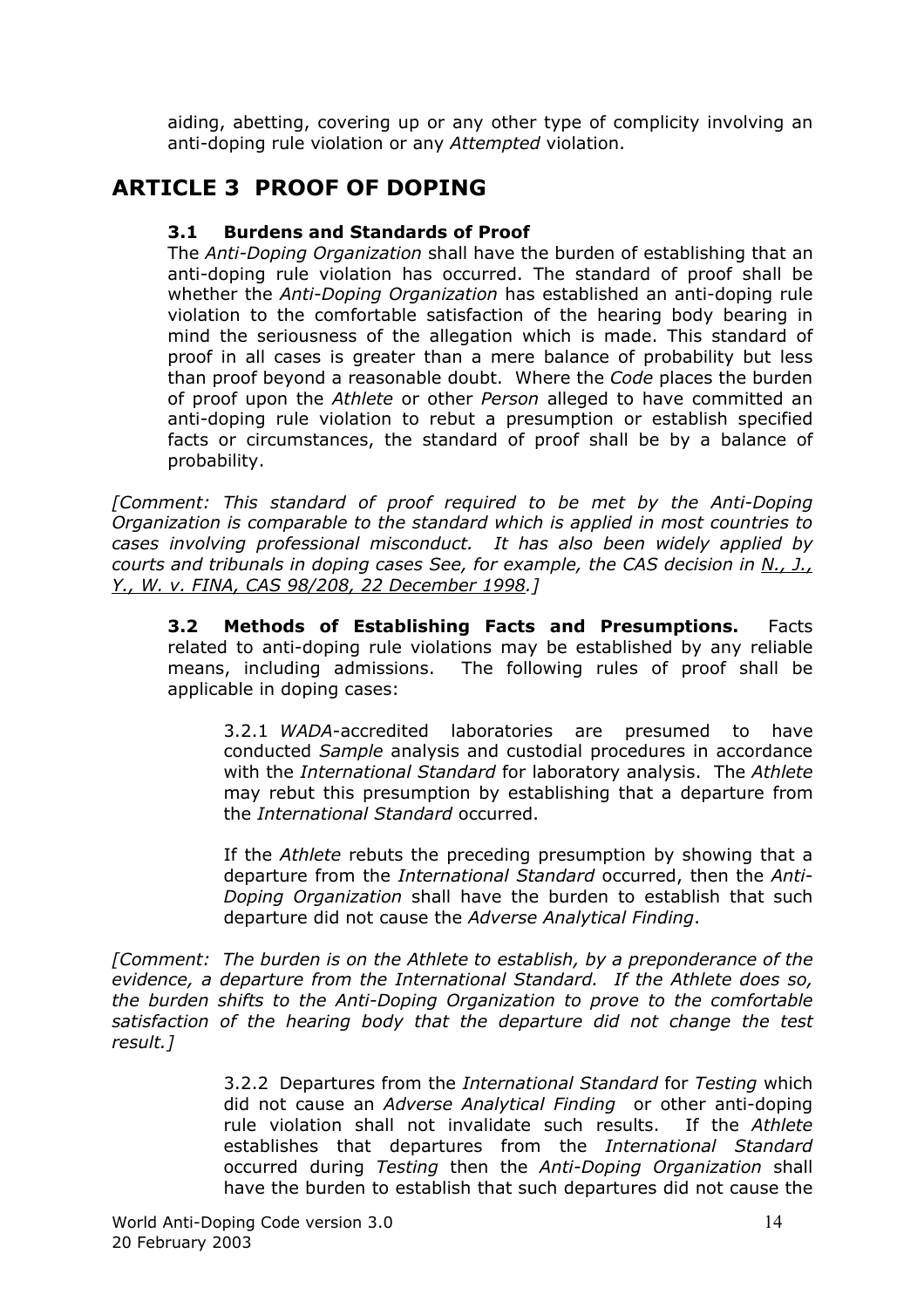*Adverse Analytical Finding* or the factual basis for the anti-doping rule violation.

# <span id="page-14-0"></span>**ARTICLE 4 THE** *PROHIBITED LIST*

**4.1 Publication and Revision of the** *Prohibited List***.** *WADA* shall, as often as necessary and no less often than annually, publish the *Prohibited List* as an *International Standard*. The proposed content of the *Prohibited List* and all revisions shall be provided in writing promptly to all *Signatories* and governments for comment and consultation. Each annual version of the *Prohibited List* and all revisions shall be distributed promptly by *WADA* to each *Signatory* and government and shall be published on *WADA*'s website, and each *Signatory* shall take appropriate steps to distribute the *Prohibited List* to its members and constituents. The rules of each *Anti-Doping Organization* shall specify that, unless provided otherwise in the *Prohibited List* or a revision, the *Prohibited List* and revisions shall go into effect under the *Anti-Doping Organization's* rules three months after publication of the *Prohibited List* by *WADA* without requiring any further action by the *Anti-Doping Organization.*

*[Comment: The Prohibited List will be revised and published on an expedited basis whenever the need arises. However, for the sake of predictability, a new list will be published every year whether or not changes have been made. The virtue of the IOC practice of publishing a new list every January is that it avoids confusion over which list is the most current. To address this issue, WADA will always have the most current Prohibited List published on its website.* 

*It is anticipated that revised anti-doping rules adopted by Anti-Doping Organizations pursuant to the Code will not go into effect until January 1, 2004 with the publication of the first Prohibited List adopted by WADA. The OMADC will continue to be applicable until the Code is accepted by the International Olympic Committee.]* 

**4.2** *Prohibited Substances* **and** *Prohibited Methods* **Identified on the** *Prohibited List***.** The *Prohibited List* shall identify those *Prohibited Substance*s and *Prohibited Methods* which are prohibited as doping at all times (both *In-Competition* and *Out-of-Competition*) because of their potential to enhance performance in future *Competitions* or their masking potential and those substances and methods which are prohibited *In-Competition* only. Upon the recommendation of an International Federation, the *Prohibited List* may be expanded by *WADA* for that particular sport. *Prohibited Substances* and *Prohibited Methods* may be included in the *Prohibited List* by general category (e.g., anabolic agents) or by specific reference to a particular substance or method.

*[Comment: There will be one Prohibited List. The substances which are prohibited at all times would include masking agents and those substances which, when used in training, may have long term performance enhancing effects such as anabolics. All substances and methods on the Prohibited List are prohibited In-Competition. This distinction between what is tested for In-Competition and what is tested for Out-of-Competition is carried over from the OMADC.*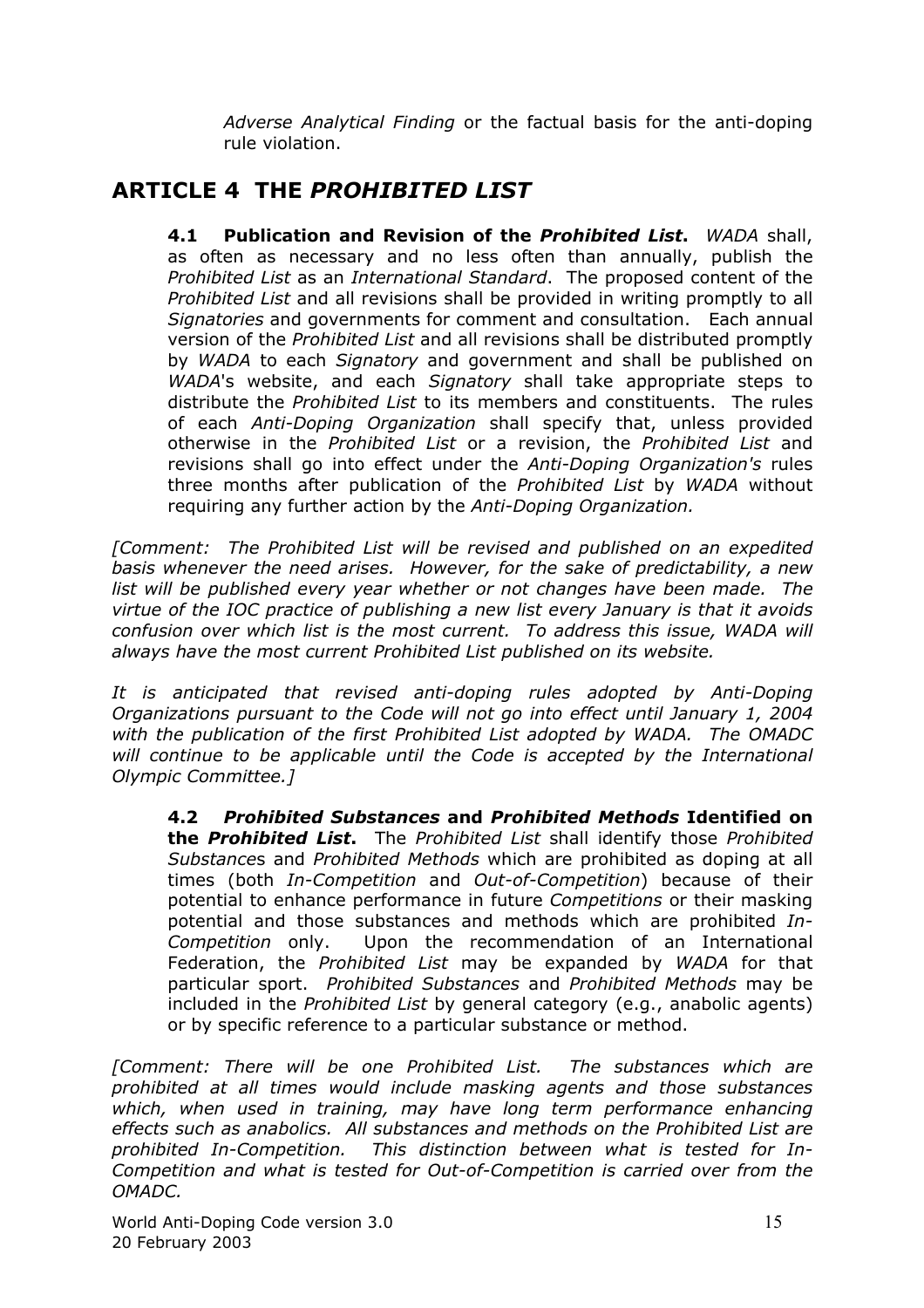<span id="page-15-0"></span>*There will be only one document called the "Prohibited List." WADA may add additional substances or methods to the Prohibited List for particular sports (e.g. the inclusion of beta-blockers for shooting) but this will also be reflected on the single Prohibited List. Having all Prohibited Substances on a single list will avoid some of the current confusion related to identifying which substances are prohibited in which sports. Individual sports are not permitted to seek exemption from the basic list of Prohibited Substances (e.g. eliminating anabolics from the Prohibited List for ''mind sports"). The premise of this decision is that there are certain basic doping agents which anyone who chooses to call himself or herself an Athlete should not take.]*

**4.3 Criteria for Including Substances and Methods on the Prohibited List.** *WADA* shall consider the following criteria in deciding whether to include a substance or method on the *Prohibited List*.

4.3.1 A substance or method shall be considered for inclusion on the *Prohibited List* if *WADA* determines that the substance or method meets any two of the following three criteria:

4.3.1.1 Medical or other scientific evidence, pharmacological effect or experience that the substance or method has the potential to enhance or enhances sport performance;

4.3.1.2 Medical or other scientific evidence, pharmacological effect, or experience that the *Use* of the substance or method represents an actual or potential health risk to the *Athlete*;

4.3.1.3 *WADA*'s determination that the *Use* of the substance or method violates the spirit of sport described in the Introduction to the *Code*.

4.3.2 A substance or method shall also be included on the *Prohibited List* if *WADA* determines there is medical or other scientific evidence, pharmacological effect or experience that the substance or method has the potential to mask the *Use* of other *Prohibited Substances* and *Prohibited Methods*.

*[Comment: A substance shall be considered for inclusion on the Prohibited List if the substance is a masking agent or meets two of the following three criteria: (1) it has the potential to enhance or enhances sport performance; (2) it represents a potential or actual health risk; or (3) it is contrary to the spirit of sport. None of the three criteria alone is a sufficient basis for adding a substance to the Prohibited List. Using the potential to enhance performance as the sole criteria would include, for example, physical and mental training, red meat, carbohydrate loading and training at altitude. Risk of harm would include smoking. Requiring all three criteria would also be unsatisfactory. For example the use of genetic transfer technology to dramatically enhance sport performance should be prohibited as contrary to the spirit of sport even if it is not harmful. Similarly, the potentially unhealthy abuse of certain substances*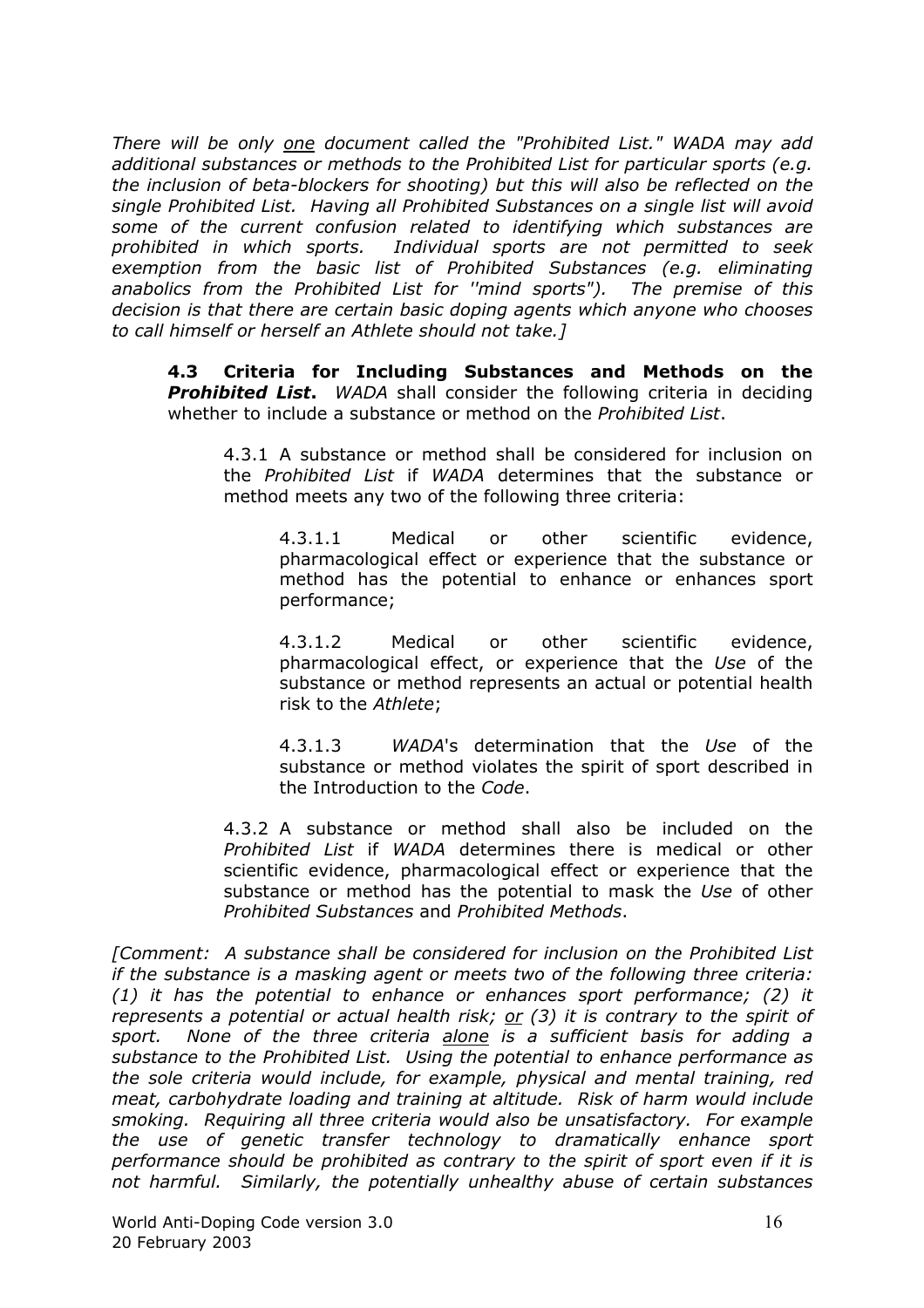<span id="page-16-0"></span>*without therapeutic justification based on the mistaken belief they enhance performance is certainly contrary to the spirit of sport regardless of whether the expectation of performance enhancement is realistic.]* 

> 4.3.3 *WADA*'s determination of the *Prohibited Substances* and *Prohibited Methods* that will be included on the *Prohibited List* shall be final and shall not be subject to challenge by an *Athlete* or other *Person* based on an argument that the substance or method was not a masking agent or did not have the potential to enhance performance, represent a health risk, or violate the spirit of sport.

*[Comment: The question of whether a substance meets the criteria in Article 4.3 (Criteria for Including Substances and Methods on the Prohibited List) in a particular case cannot be raised as a defense to an anti-doping rule violation. For example, it cannot be argued that the Prohibited Substance detected would not have been performance enhancing in that particular sport. Rather, doping occurs when a substance on the Prohibited List is found in an Athlete's bodily Specimen. The same principle is found in the OMADC.]* 

## **4.4 Therapeutic Use**

*WADA* shall adopt an *International Standard* for the process of granting therapeutic use exemptions.

Each International Federation shall ensure, for *International-Level Athletes* or any other *Athlete* who is entered in an *International Event*, that a process is in place whereby *Athletes* with documented medical conditions requiring the *Use* of a *Prohibited Substance* or a *Prohibited Method* may request a therapeutic use exemption. Each *National Anti-Doping Organization* shall ensure, for all *Athletes* within its jurisdiction that are not *International-Level Athletes*, that a process is in place whereby *Athletes* with documented medical conditions requiring the *Use* of a *Prohibited Substance* or a *Prohibited Method* may request a therapeutic use exemption. Such requests shall be evaluated in accordance with the *International Standard* on therapeutic use. International Federations and *National Anti-Doping Organizations* shall promptly report to *WADA* the granting of therapeutic use exemptions to any *International-Level Athlete* or national-level *Athlete* that is included in his or her *National Anti-Doping Organization's Registered Testing Pool*.

*WADA*, on its own initiative, may review the granting of a therapeutic use exemption to any *International-Level Athlete* or national-level *Athlete* that is included in his or her *National Anti-Doping Organization's Registered Testing Pool*. Further, upon the request of any such *Athlete* that has been denied a therapeutic use exemption, *WADA* may review such denial. If *WADA* determines that such granting or denial of a therapeutic use exemption did not comply with the *International Standard* for therapeutic use exemptions, *WADA* may reverse the decision.

*[Comment: It is important that the processes for granting therapeutic use exemptions become more harmonized. Athletes who use medically prescribed Prohibited Substances may be subject to sanctioning unless they have previously obtained a therapeutic use exemption. However, currently many sporting bodies*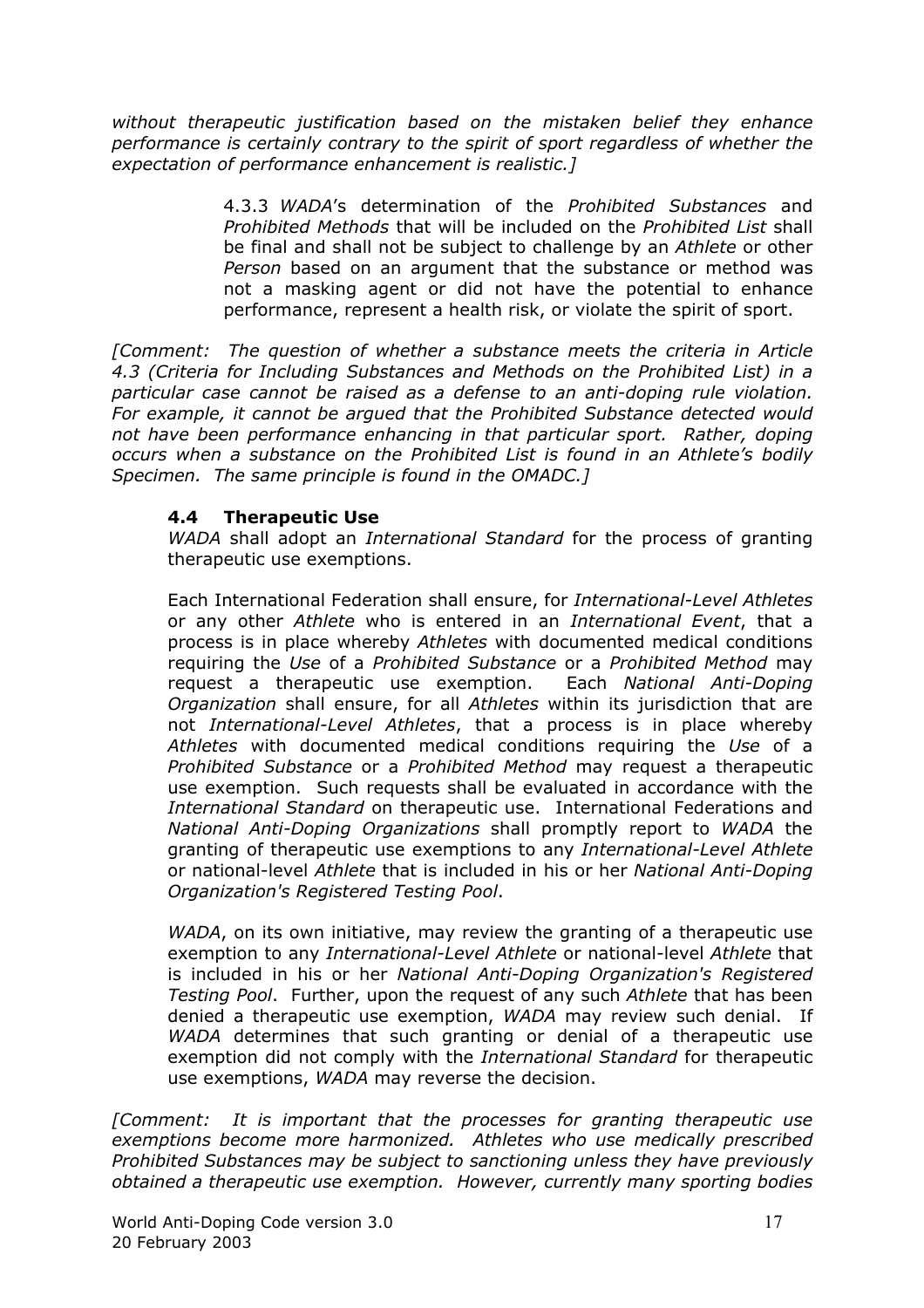<span id="page-17-0"></span>*have no rules permitting therapeutic use exemptions; others follow unwritten policies; and only a few have written policies incorporated into their anti-doping rules. This Article seeks to harmonize the basis upon which therapeutic use exemptions will be granted and gives responsibility for granting or denying exemptions to the International Federations for International-Level Athletes and to the National Anti-Doping Organizations for national-level Athletes (that are not also International-Level Athletes) and other Athletes subject to Doping Control under the Code.* 

*Examples of commonly prescribed Prohibited Substances which might be specifically addressed in the International Standard for therapeutic use exemptions are medications prescribed for acute severe asthma and inflammatory bowel disease. When a therapeutic use exemption has been denied or granted in contravention of the International Standard, that decision may be submitted to WADA for review as provided in the International Standard and thereafter appealed as provided in Article 13.3 (Appeals). If the granting of a therapeutic use exemption is reversed, the reversal shall not apply retroactively and shall not disqualify the Athlete's results during the time that the therapeutic use exemption was in effect.]*

## **4.5 Monitoring Program**

*WADA*, in consultation with other *Signatories* and governments, shall establish a monitoring program regarding substances which are not on the *Prohibited List*, but which *WADA* wishes to monitor in order to detect patterns of misuse in sport. *WADA* shall publish, in advance of any *Testing*, the substances that will be monitored. Laboratories will report the instances of reported *Use* or detected presence of these substances to *WADA* periodically on an aggregate basis by sport and whether the *Samples* were collected *In-Competition* or *Out–of-Competition*. Such reports shall not contain additional information regarding specific *Samples*. *WADA* shall make available to International Federations and *National Anti-Doping Organizations*, on at least an annual basis, aggregate statistical information by sport regarding the additional substances. *WADA* shall implement measures to ensure that strict anonymity of individual *Athletes* is maintained with respect to such reports. The reported use or detected presence of the monitored substances shall not constitute a doping violation.

# **ARTICLE 5** *TESTING*

**5.1 Test Distribution Planning**. *Anti-Doping Organizations* conducting *Testing* shall in coordination with other *Anti-Doping Organizations* conducting *Testing* on the same *Athlete* pool:

5.1.1 Plan and implement an effective number of *In-Competition* and *Out-of-Competition* tests. Each International Federation shall establish a *Registered Testing Pool* for *International-Level Athletes* in its sport, and each *National Anti-Doping Organization* shall establish a national *Registered Testing Pool* for *Athletes* in its country. The national-level pool shall include *International-Level Athletes* from that country as well as other national-level *Athletes*. Each International Federation and *National Anti-Doping*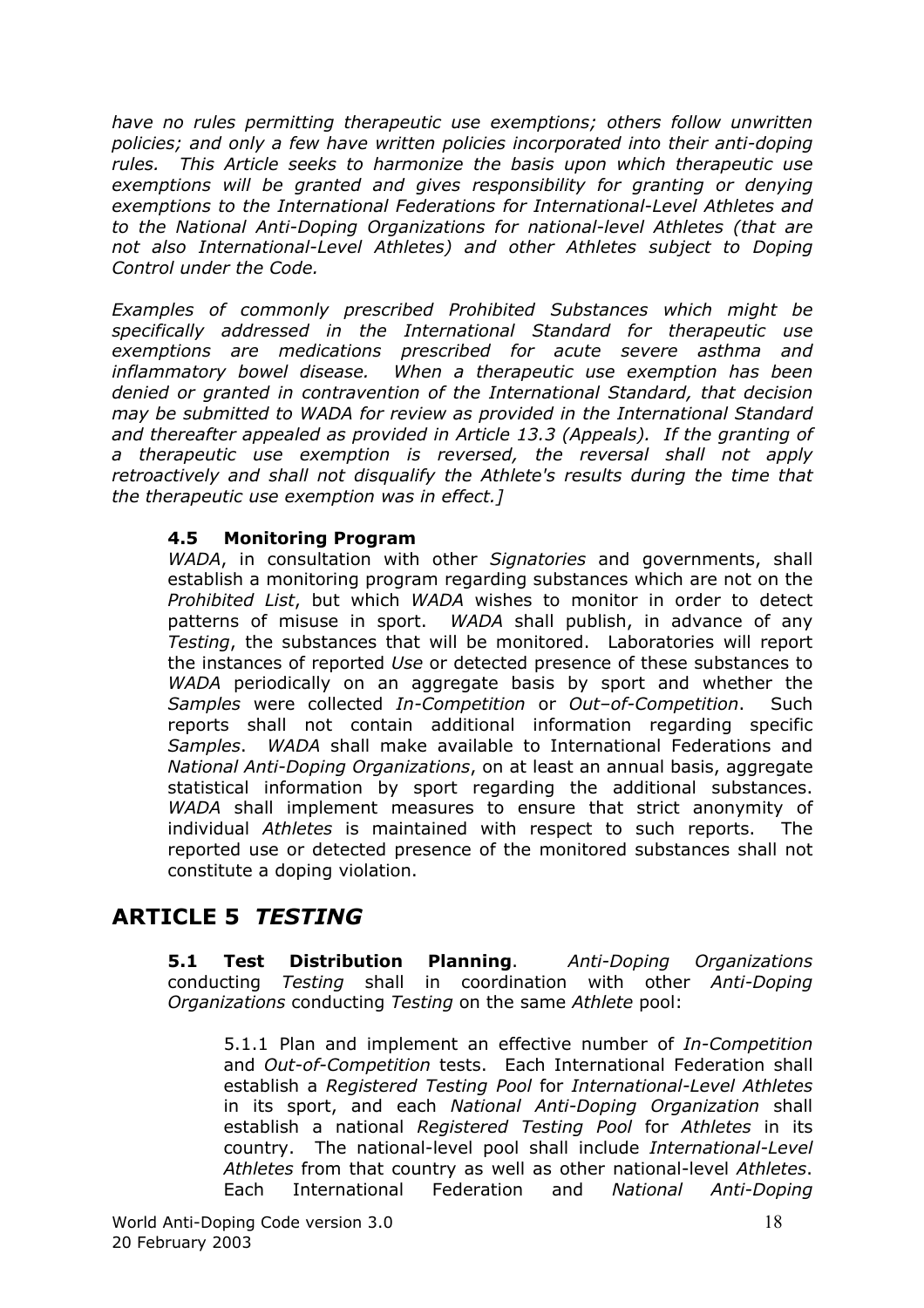<span id="page-18-0"></span>*Organization* shall plan and conduct *In-Competition* and *Out-of-Competition Testing* on its *Registered Testing Pool*.

- 5.1.2 Make *No Advance Notice Testing* a priority.
- 5.1.3 Conduct *Target Testing*.

*[Comment: Target Testing is specified because random Testing, or even weighted random Testing, does not ensure that all of the appropriate Athletes will be tested. (For example: world class Athletes, Athletes whose performances have dramatically improved over a short period of time, Athletes whose coaches have had other Athletes test positive, etc.).* 

*Obviously, Target Testing must not be used for any purpose other than legitimate Doping Control. The Code makes it clear that Athletes have no right to expect that they will be tested only on a random basis. Similarly, it does not impose any reasonable suspicion or probable cause requirement for Target Testing.]*

## **5.2 Standards for** *Testing*

*Anti-Doping Organizations* conducting *Testing* shall conduct such *Testing* in conformity with the *International Standard* for *Testing*.

*[Comment: The required methods and processes for the various types of In-Competition and Out-of-Competition Testing will be described in greater detail in the International Standard for Testing.]*

# **ARTICLE 6 ANALYSIS OF** *SAMPLES*

*Doping Control Samples* shall be analyzed in accordance with the following principles:

## **6.1 Use of Approved Laboratories**

*Doping Control Samples* shall be analyzed only in *WADA*-accredited laboratories or as otherwise approved by *WADA*. The choice of the *WADA*accredited laboratory (or other method approved by *WADA*) used for the *Sample* analysis shall be determined exclusively by the *Anti-Doping Organization* responsible for results management.

*[Comment: The phrase "or other method approved by WADA" is intended to cover, for example, mobile blood Testing procedures which WADA has reviewed and considers to be reliable.]* 

## **6.2 Substances Subject to Detection**

*Doping Control Samples* shall be analyzed to detect *Prohibited Substances* and *Prohibited Methods* identified on the *Prohibited List* and other substances as may be directed by *WADA* pursuant to Article 4.5 (Monitoring Program).

## **6.3 Research on** *Samples*

No *Sample* may be used for any purpose other than the detection of substances (or classes of substances) or methods on the *Prohibited List,*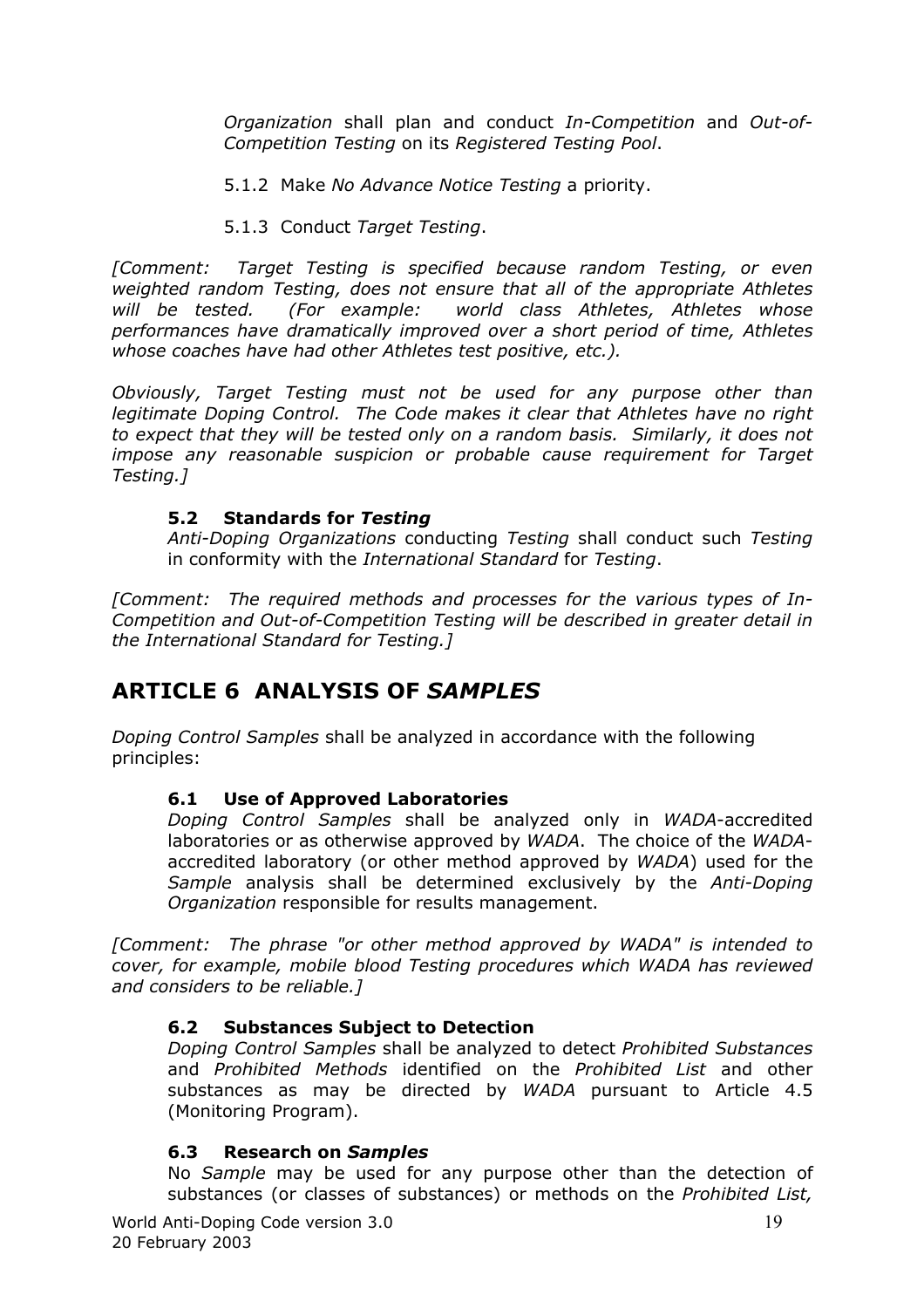<span id="page-19-0"></span>or as otherwise identified by *WADA* pursuant to Article 4.5 (Monitoring Program), without the *Athlete's* written consent.

## **6.4 Standards for** *Sample* **Analysis and Reporting**

Laboratories shall analyze *Doping Control Samples* and report results in conformity with the *International Standard* for laboratory analysis.

# **ARTICLE 7 RESULTS MANAGEMENT**

Each *Anti-Doping Organization* conducting results management shall establish a process for the pre-hearing administration of potential anti-doping rule violations that respects the following principles:

*[Comment: Various of the Signatories have created their own approaches to results management for Adverse Analytical Findings. While the various approaches have not been entirely uniform, many have proven to be fair and effective systems for results management. The Code does not supplant each of the Signatories' results management systems. This Article does, however, specify basic principles in order to ensure the fundamental fairness of the results management process which must be observed by each Signatory. The specific anti-doping rules of each Signatory shall be consistent with these basic principles.]*

## **7.1 Initial Review Regarding** *Adverse Analytical Findings*

Upon receipt of an A *Sample Adverse Analytical Finding*, the *Anti-Doping Organization* responsible for results management shall conduct a review to determine whether: (a) an applicable therapeutic use exemption has been granted, or (b) there is any apparent departure from the *International Standards* for *Testing* or laboratory analysis that undermines the validity of the *Adverse Analytical Finding*.

## **7.2 Notification After Initial Review**

If the initial review under Article 7.1 does not reveal an applicable therapeutic use exemption or departure that undermines the validity of the *Adverse Analytical Finding*, the *Anti-Doping Organization* shall promptly notify the *Athlete*, in the manner set out in its rules, of: (a) the *Adverse Analytical Finding*; (b) the anti-doping rule violated, or, in a case under Article 7.3, a description of the additional investigation that will be conducted as to whether there is an anti-doping rule violation; (c) the *Athlete's* right to promptly request the analysis of the B *Sample* or, failing such request, that the B *Sample* analysis may be deemed waived; (d) the right of the *Athlete* and/or the *Athlete's* representative to attend the B *Sample* opening and analysis if such analysis is requested; and (e) the *Athlete's* right to request copies of the A and B *Sample* laboratory documentation package which includes information as required by the *International Standard* for laboratory analysis.

*[Comment: The Athlete has a right to request a prompt B Sample analysis regardless of whether follow-up investigation may be required under Articles 7.3 or 7.4.]*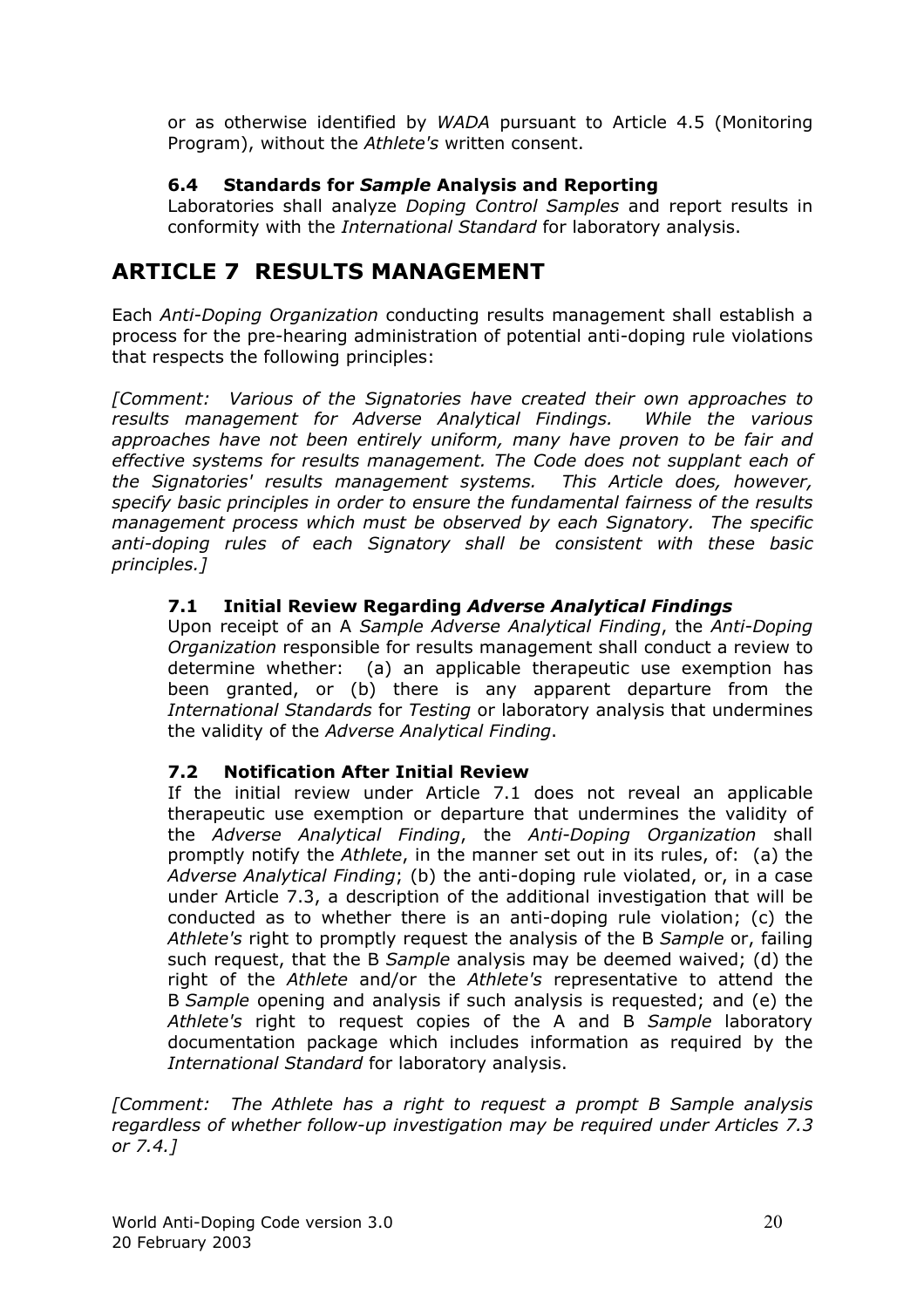## <span id="page-20-0"></span>**7.3 Further Review of** *Adverse Analytical Finding* **Where Required by** *Prohibited List*

The *Anti-Doping Organization* or other reviewing body established by such organization shall also conduct any follow-up investigation as may be required by the *Prohibited List*. Upon completion of such follow-up investigation, the *Anti-Doping Organization* shall promptly notify the *Athlete* regarding the results of the follow-up investigation and whether or not the *Anti-Doping Organization* asserts that an anti-doping rule was violated.

## **7.4 Review of Other Anti-Doping Rule Violations**

The *Anti-Doping Organization* or other reviewing body established by such organization shall conduct any follow-up investigation as may be required under applicable anti-doping policies and rules adopted pursuant to the *Code* or which the *Anti-Doping Organization* otherwise considers appropriate. The *Anti-Doping Organization* shall promptly give the *Athlete* or other *Person* subject to sanction notice, in the manner set out in its rules, of the anti-doping rule which appears to have been violated, and the basis of the violation.

*[Comment: As an example, an International Federation typically would notify the Athlete through the Athlete's national sports federation.]* 

## **7.5 Principles Applicable to** *Provisional Suspensions*

A *Signatory* may adopt rules, applicable to any *Event* for which the *Signatory* is the ruling body or for any team selection process for which the *Signatory* is responsible, permitting *Provisional Suspensions* to be imposed after the review and notification described in Articles 7.1 and 7.2 but prior to a final hearing as described in Article 8 (Right to a Fair Hearing). Provided, however, that a *Provisional Suspension* may not be imposed unless the *Athlete* is given either: (a) an opportunity for a *Provisional Hearing* either before imposition of the *Provisional Suspension* or on a timely basis after imposition of the *Provisional Suspension*; or (b) an opportunity for an expedited hearing in accordance with Article 8 (Right to a Fair Hearing) on a timely basis after imposition of a *Provisional Suspension*.

If a *Provisional Suspension* is imposed based on an A *Sample Adverse Analytical Finding* and a subsequent B *Sample* analysis does not confirm the A *Sample* analysis, then the *Athlete* shall not be subject to any further disciplinary action and any sanction previously imposed shall be rescinded. In circumstances where the *Athlete* or the *Athlete's* team has been removed from a *Competition* and the subsequent B *Sample* analysis does not confirm the A *Sample* finding, if, without otherwise affecting the *Competition*, it is still possible for the *Athlete* or team to be reinserted, the *Athlete* or team may continue to take part in the *Competition*.

World Anti-Doping Code version 3.0 21 20 February 2003 *[Comment: This Article continues to permit the possibility of a Provisional Suspension before a final decision at a hearing under Article 8 (Right to a Fair Hearing). Provisional Suspensions are currently authorized in the OMADC and by the rules of many International Federations. However, before a Provisional Suspension can be unilaterally imposed by an Anti-Doping Organization, the internal review specified in the Code must first be completed. In addition, a*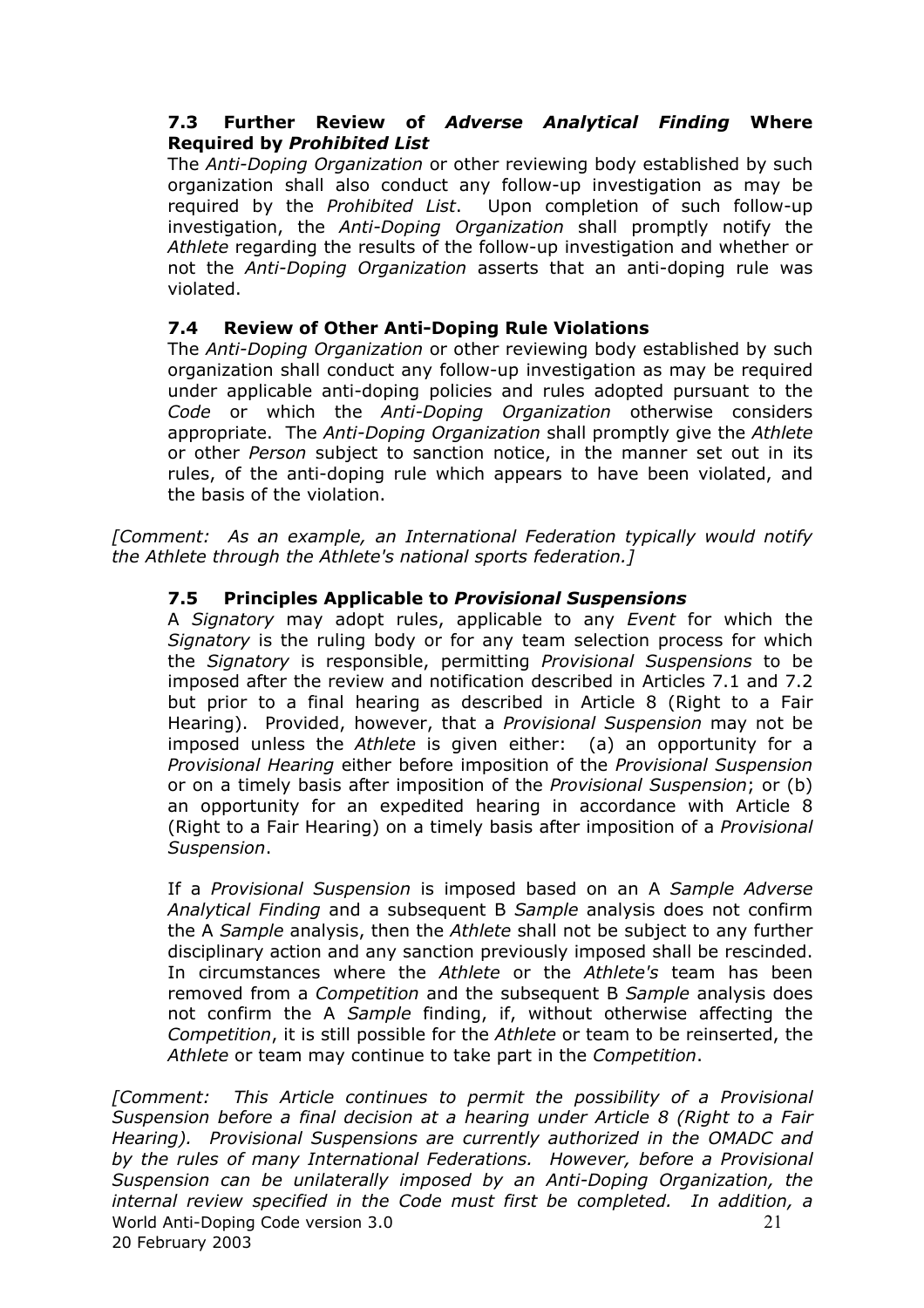<span id="page-21-0"></span>*Signatory imposing a Provisional Suspension is required to give the Athlete an opportunity for a Provisional Hearing either before or promptly after the imposition of the Provisional Suspension, or an expedited final hearing under Article 8 promptly after imposition of the Provisional Suspension. The Athlete has a right to appeal under Article 13.2. As an alternative to the process for imposing a Provisional Suspension under this Article, the Anti-Doping Organization may always elect to forego a Provisional Suspension and proceed directly to the final hearing utilizing an expedited process under Article 8.* 

*In the rare circumstance where the B Sample analysis does not confirm the A Sample finding, the Athlete that had been provisionally suspended will be allowed, where circumstances permit, to participate in subsequent Competitions during the Event. Similarly, depending upon the relevant rules of the International Federation in a Team Sport, if the team is still in Competition, the Athlete may be able to take part in future Competitions.]*

# **ARTICLE 8 RIGHT TO A FAIR HEARING**

Each *Anti-Doping Organization* with responsibility for results management shall provide a hearing process for any *Person* who is asserted to have committed an anti-doping rule violation. Such hearing process shall address whether an antidoping violation was committed and, if so, the appropriate *Consequences*. The hearing process shall respect the following principles:

- a timely hearing;
- fair and impartial hearing body;
- the right to be represented by counsel at the *Person*'s own expense;
- the right to be fairly and timely informed of the asserted antidoping rule violation;
- the right to respond to the asserted anti-doping rule violation and resulting *Consequences*;
- the right of each party to present evidence, including the right to call and question witnesses (subject to the hearing body's discretion to accept testimony by telephone or written submission);
- the *Person*'s right to an interpreter at the hearing, with the hearing body to determine the identity, and responsibility for the cost, of the interpreter; and
- a timely, written, reasoned decision;

*[Comment: This Article contains basic principles relative to ensuring a fair hearing for Persons asserted to have violated anti-doping rules. This Article is not intended to supplant each Signatory's own rules for hearings but rather to ensure that each Signatory provides a hearing process consistent with these principles.*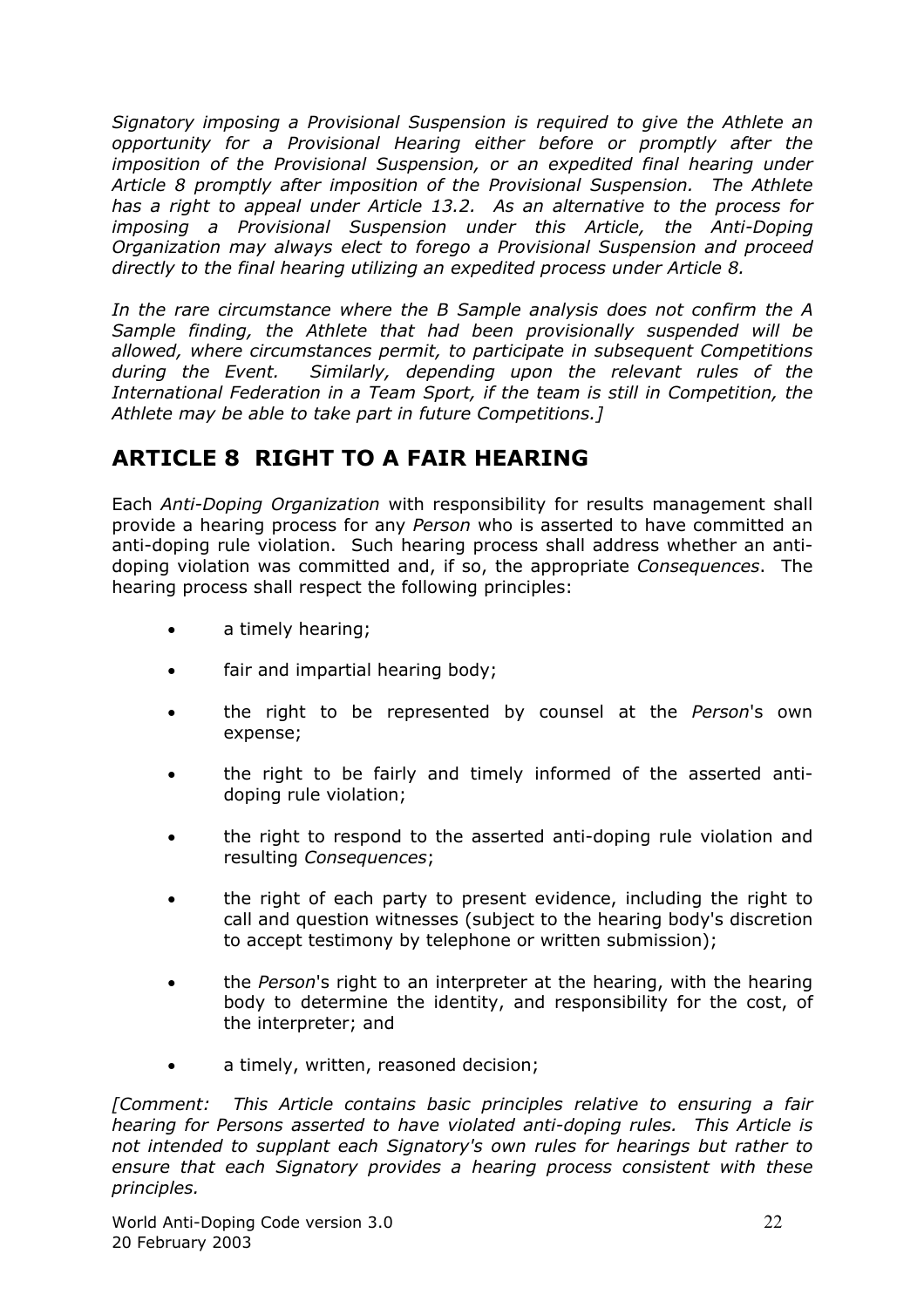<span id="page-22-0"></span>*The reference to CAS as an appellate body in Article 13 does not prevent a Signatory from also specifying CAS as the initial hearing body.]* 

Hearings held in connection with *Events* may be conducted by an expedited process as permitted by the rules of the relevant *Anti-Doping Organization* and the hearing body.

*[Comment: For example a hearing could be expedited on the eve of a major Event where the resolution of the anti-doping rule violation is necessary to determine the Athlete's eligibility to participate in the Event or during an Event where the resolution of the case will affect the validity of the Athlete's results or continued participation in the Event.]*

# **ARTICLE 9 AUTOMATIC** *DISQUALIFICATION* **OF INDIVIDUAL RESULTS**

An anti-doping rule violation in connection with an *In-Competition* test automatically leads to *Disqualification* of the individual result obtained in that *Competition* with all resulting consequences, including forfeiture of any medals, points and prizes.

*[Comment: This principle is currently found in the OMADC. When an Athlete wins a gold medal with a Prohibited Substance in his or her system, that is unfair to the other Athletes in that Competition regardless of whether the gold medallist was at fault in any way. Only a "clean" Athlete should be allowed to benefit from his or her competitive results.* 

*For Team Sports, see Article 11 (Consequences to Teams).]* 

# **ARTICLE 10 SANCTIONS ON INDIVIDUALS**

#### **10.1** *Disqualification* **of Results in** *Event* **During which an Anti-Doping Rule Violation Occurs**

An anti-doping rule violation occurring during or in connection with an *Event* may, upon the decision of the ruling body of the *Event*, lead to *Disqualification* of all of the *Athlete's* individual results obtained in that *Event* with all consequences, including forfeiture of all medals, points and prizes, except as provided in Article 10.1.1.

*[Comment: Whereas Article 9 (Automatic Disqualification of Individual Results) Disqualifies the result in a single Competition in which the Athlete tested positive (e.g., the 100 meter backstroke), this Article may lead to Disqualification of all results in all races during the Event (e.g., the FINA World Championships).* 

*Factors to be included in considering whether to Disqualify other results in an Event might include, for example, the severity of the Athlete's anti-doping rule violation and whether the Athlete tested negative in the other Competitions.]*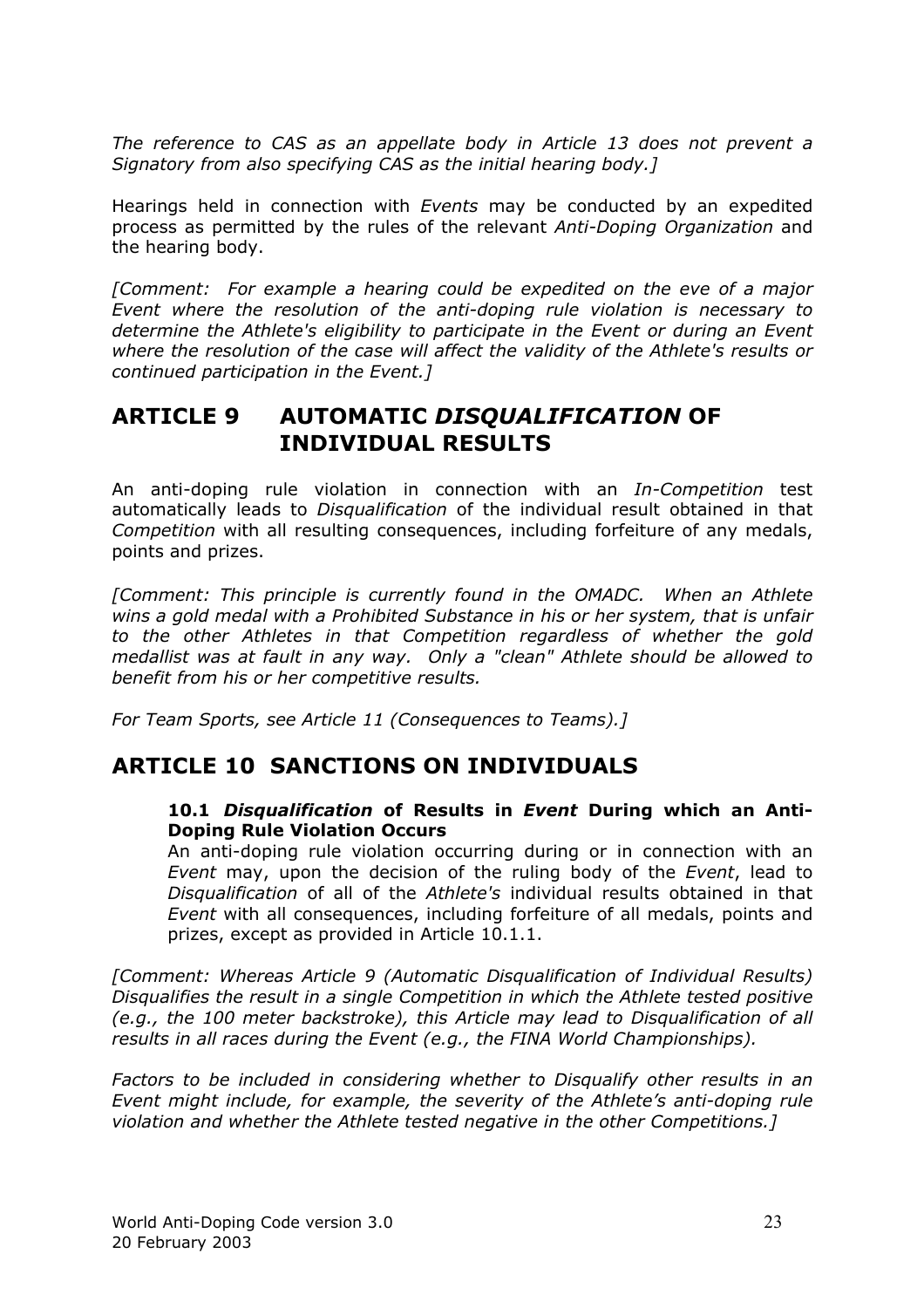<span id="page-23-0"></span>**10.1.1** If the *Athlete* establishes that he or she bears *No Fault or Negligence* for the violation, the *Athlete's* individual results in the other *Competitions* shall not be *Disqualified* unless the *Athlete's* results in *Competitions* other than the *Competition* in which the anti-doping rule violation occurred were likely to have been affected by the *Athlete's* anti-doping rule violation.

## **10.2 Imposition of** *Ineligibility* **for** *Prohibited Substances* **and** *Prohibited Methods*

Except for the specified substances identified in Article 10.3, the period of *Ineligibility* imposed for a violation of Articles 2.1 (presence of *Prohibited Substance* or its *Metabolites* or *Markers*), 2.2 (*Use* or *Attempted Use* of *Prohibited Substance* or *Prohibited Method*) and 2.6 (*Possession* of *Prohibited Substances* and *Methods*) shall be:

First violation: Two (2) years' *Ineligibility*.

Second violation: Lifetime *Ineligibility*.

However, the *Athlete* or other *Person* shall have the opportunity in each case, before a period of *Ineligibility* is imposed, to establish the basis for eliminating or reducing this sanction as provided in Article 10.5.

*[Comment: Harmonization of sanctions has been one of the most discussed and debated areas of anti-doping. Arguments against requiring harmonization of sanctions are based on differences between sports including for example the following: in some sports the Athletes are professionals making a sizable income from the sport and in others the Athletes are true amateurs; in those sports where an Athlete's career is short (e.g. artistic gymnastics) a two year Disqualification has a much more significant effect on the Athlete than in sports where careers are traditionally much longer (e.g. equestrian and shooting); in individual sports, the Athlete is better able to maintain competitive skills through solitary practice during Disqualification than in other sports where practice as part of a team is more important. A primary argument in favor of harmonization is that it is simply not right that two Athletes from the same country who test positive for the same Prohibited Substance under similar circumstances should receive different sanctions only because they participate in different sports. In addition, flexibility in sanctioning has often been viewed as an unacceptable opportunity for some sporting bodies to be more lenient with dopers. The lack of harmonization of sanctions has also frequently been the source of jurisdictional conflicts between International Federations and National Anti-Doping Organizations.* 

*The consensus of the World Conference on Doping in Sport held in Lausanne in February 1999 supported a two year period of Ineligibility for a first serious antidoping rule violation followed with a lifetime ban for a second violation. This consensus was reflected in the OMADC.]*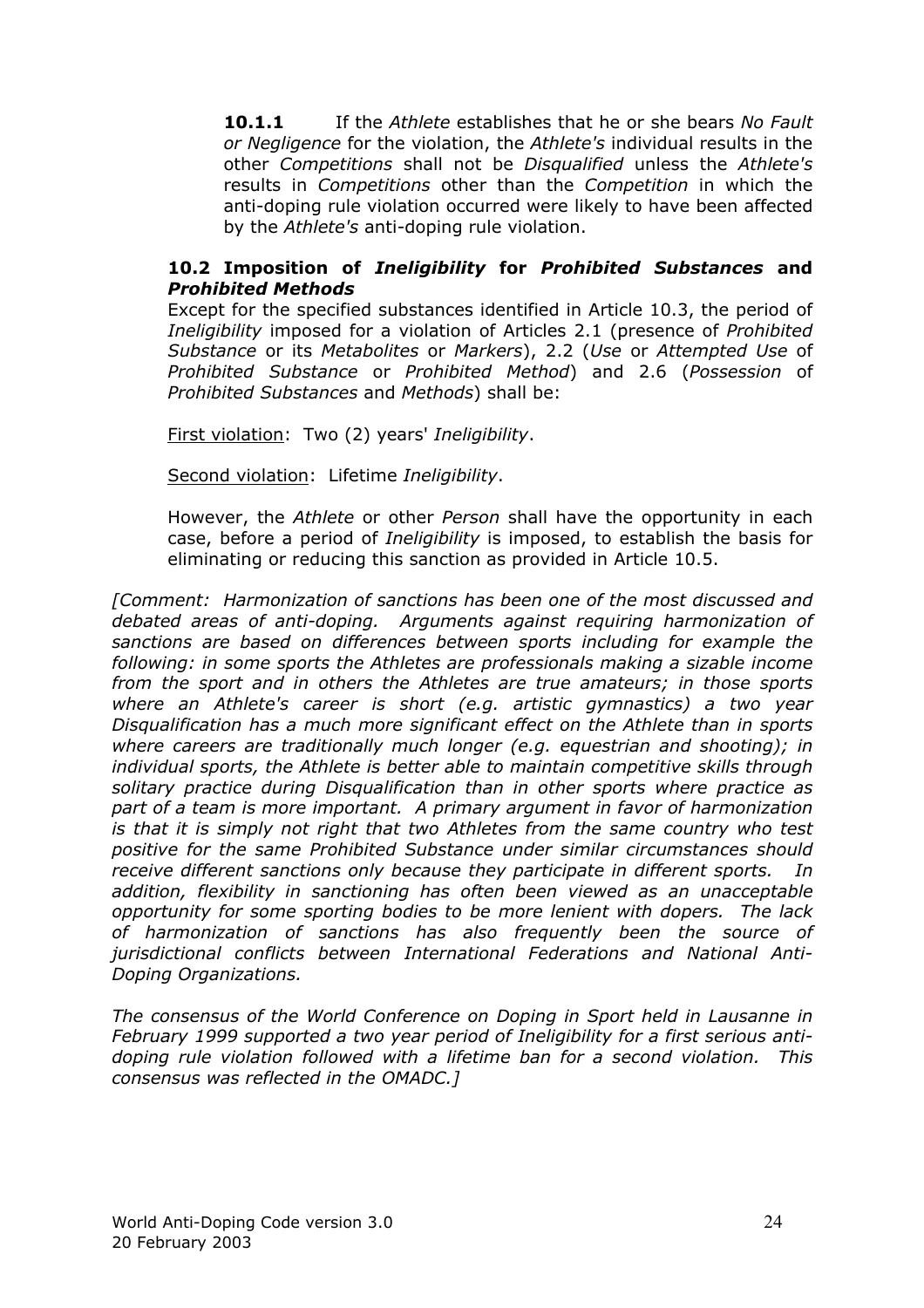## <span id="page-24-0"></span>**10.3 Specified Substances**

The *Prohibited List* may identify specified substances which are particularly susceptible to unintentional anti-doping rules violations because of their general availability in medicinal products or which are less likely to be successfully abused as doping agents. Where an *Athlete* can establish that the *Use* of such a specified substance was not intended to enhance sport performance, the period of *Ineligibility* found in Article 10.2 shall be replaced with the following:

First violation: At a minimum, a warning and reprimand and no period of *Ineligibility* from future *Events*, and at a maximum, one (1) year's *Ineligibility*.

Second violation: Two (2) years' *Ineligibility*.

Third violation: Lifetime *Ineligibility*.

However, the *Athlete* or other *Person* shall have the opportunity in each case, before a period of *Ineligibility* is imposed, to establish the basis for eliminating or reducing (in the case of a second or third violation) this sanction as provided in Article 10.5.

*[Comment: This principle is carried over from the OMADC and allows, for example, some flexibility in disciplining Athletes who test positive as a result of the inadvertent use of a cold medicine containing a prohibited stimulant.*

*"Reduction" of a sanction under Article 10.5.2 applies only to a second or third violation because the sanction for a first violation already builds in sufficient discretion to allow consideration of the Person's degree of fault.]* 

## **10.4** *Ineligibility* **for Other Anti-Doping Rule Violations**

The period of *Ineligibility* for other anti-doping rule violations shall be:

10.4.1 For violations of Article 2.3 (refusing or failing to submit to *Sample* collection) or Article 2.5 (*Tampering* with *Doping Control*), the *Ineligibility* periods set forth in Article 10.2 shall apply.

10.4.2 For violations of Articles 2.7 (*Trafficking*) or 2.8 (administration of *Prohibited Substance* or *Prohibited Method*), the period of *Ineligibility* imposed shall be a minimum of four (4) years up to lifetime *Ineligibility*. An anti-doping rule violation involving a *Minor* shall be considered a particularly serious violation, and, if committed by *Athlete Support Personnel* for violations other than specified substances referenced in Article 10.3, shall result in lifetime *Ineligibility* for such *Athlete Support Personnel*. In addition, violations of such Articles which also violate non-sporting laws and regulations, may be reported to the competent administrative, professional or judicial authorities.

*[Comment: Those who are involved in doping Athletes or covering up doping should be subject to sanctions which are more severe than the Athletes who test positive. Since the authority of sport organizations is generally limited to* World Anti-Doping Code version 3.0 25 20 February 2003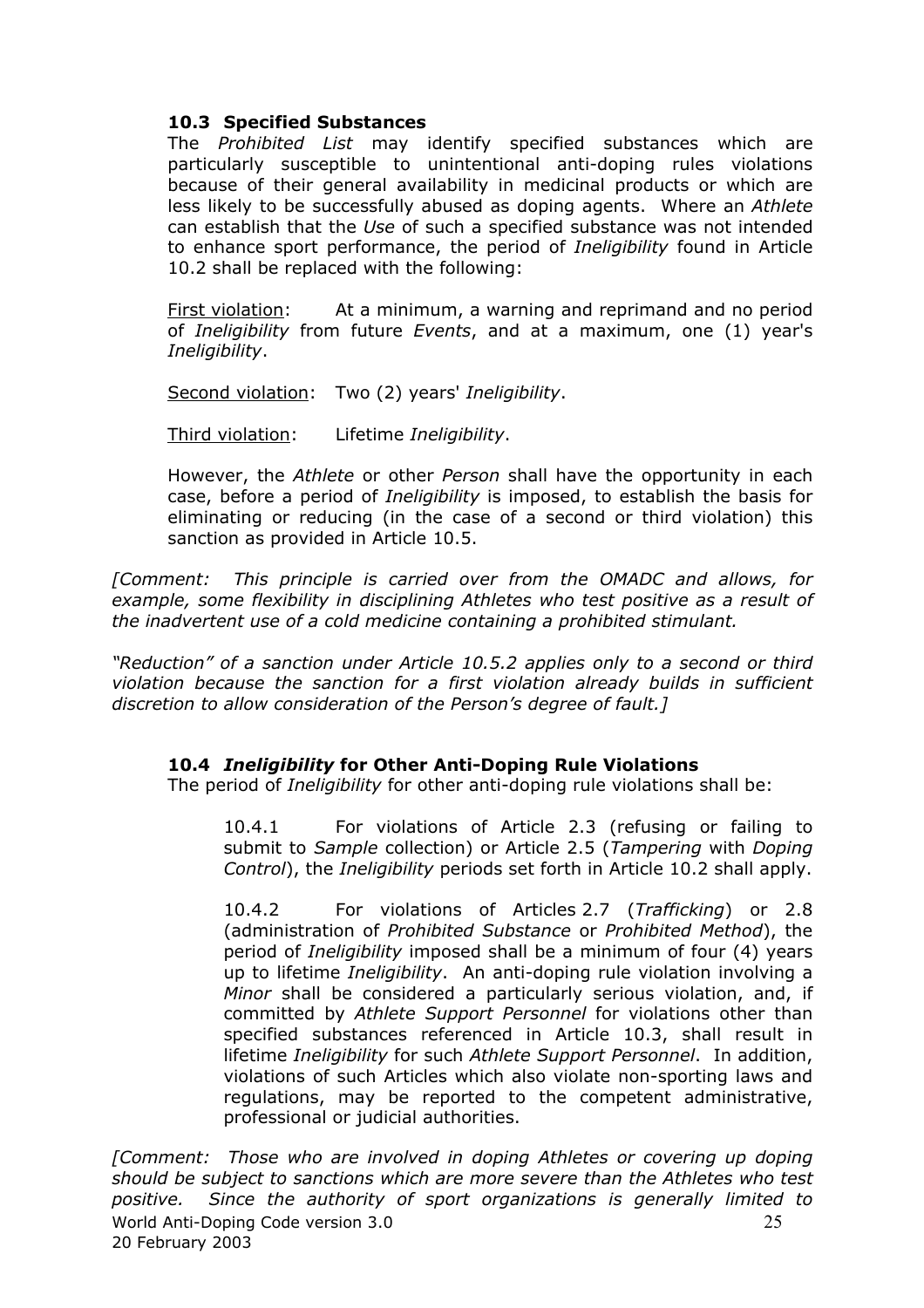<span id="page-25-0"></span>*Ineligibility for credentials, membership and other sport benefits, reporting Athlete Support Personnel to competent authorities is an important step in the deterrence of doping.]* 

> 10.4.3 For violations of Article 2.4 (whereabouts violation or missed test), the period of *Ineligibility* shall be at a minimum 3 months and at a maximum 2 years in accordance with the rules established by the *Anti-Doping Organization* whose test was missed or whereabouts requirement was violated. The period of *Ineligibility* for subsequent violations of Article 2.4 shall be as established in the rules of the *Anti-Doping Organization* whose test was missed or whereabouts requirement was violated.

*[Comment: The whereabouts and missed test policies of different Anti-Doping Organizations may vary considerably, particularly at the outset as these policies are being put into place. Thus, considerable flexibility has been provided for sanctioning these anti-doping rule violations. Those Anti-Doping Organizations with more sophisticated policies including built in safeguards, and those organizations with longer track records of Athlete experience with a whereabouts policy, could provide for Ineligibility periods at the longer end of the specified range.]* 

#### **10.5 Elimination or Reduction of Period of** *Ineligibility* **Based on Exceptional Circumstances**.

## 10.5.1 *No Fault or Negligence*

If the *Athlete* establishes in an individual case involving an antidoping rule violation under Article 2.1 (presence of *Prohibited Substance* or its *Metabolites* or *Markers*) or *Use* of a *Prohibited Substance* or *Prohibited Method* under Article 2.2 that he or she bears *No Fault or Negligence* for the violation, the otherwise applicable period of *Ineligibility* shall be eliminated. When a *Prohibited Substance* or its *Markers* or *Metabolites* is detected in an *Athlete's Specimen* in violation of Article 2.1 (presence of *Prohibited Substance*), the *Athlete* must also establish how the *Prohibited Substance* entered his or her system in order to have the period of *Ineligibility* eliminated. In the event this Article is applied and the period of *Ineligibility* otherwise applicable is eliminated, the antidoping rule violation shall not be considered a violation for the limited purpose of determining the period of *Ineligibility* for multiple violations under Articles 10.2, 10.3 and 10.6.

*[Comment: Article 10.5.1 applies only to violations under Articles 2.1 and 2.2 (presence and Use of Prohibited Substances) because fault or negligence is already required to establish an anti-doping rule violation under other antidoping rules.]* 

> 10.5.2 *No Significant Fault or Negligence* This Article 10.5.2 applies only to anti-doping rule violations involving Article 2.1 (presence of *Prohibited Substance* or its *Metabolites* or *Markers*), *Use* of a *Prohibited Substance* or *Prohibited Method* under Article 2.2, failing to submit to *Sample* collection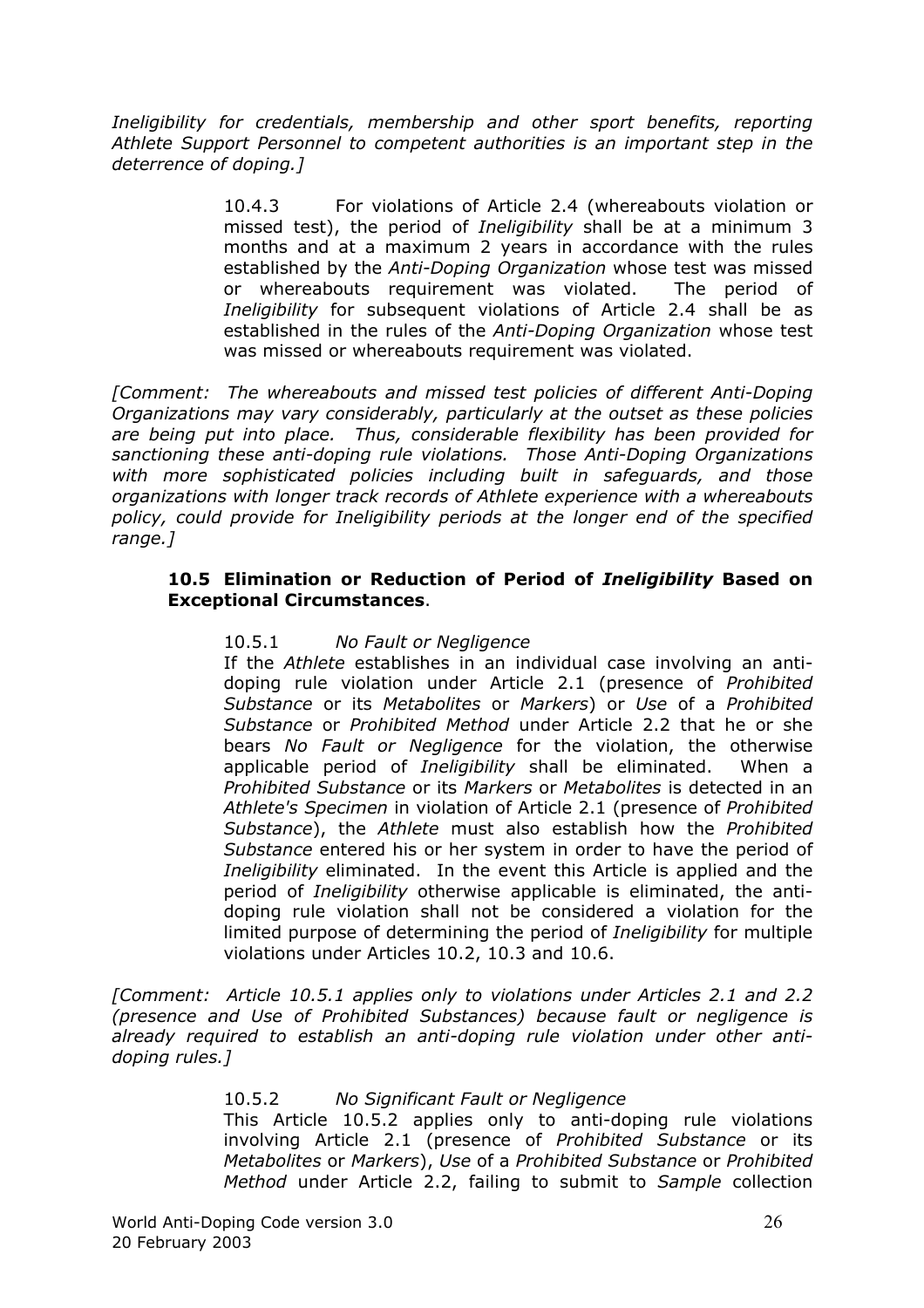under Article 2.3, or administration of a *Prohibited Substance* or *Prohibited Method* under Article 2.8. If an *Athlete* establishes in an individual case involving such violations that he or she bears *No Significant Fault or Negligence,* then the period of *Ineligibility* may be reduced, but the reduced period of *Ineligibility* may not be less than one-half of the minimum period of *Ineligibility* otherwise applicable. If the otherwise applicable period of *Ineligibility* is a lifetime, the reduced period under this section may be no less than 8 years. When a *Prohibited Substance* or its *Markers* or *Metabolites* is detected in an *Athlete's Specimen* in violation of Article 2.1 (presence of *Prohibited Substance*), the *Athlete* must also establish how the *Prohibited Substance* entered his or her system in order to have the period of *Ineligibility* reduced.

*[Comment: The trend in doping cases has been to recognize that there must be some opportunity in the course of the hearing process to consider the unique facts and circumstances of each particular case in imposing sanctions. This principle was accepted at the World Conference on Doping in Sport and was incorporated into the OMADC which provides that sanctions can be reduced in "exceptional circumstances." The Code also provides for the possible reduction or elimination of the period of Ineligibility in the unique circumstance where the Athlete can establish that he or she had No Fault or Negligence, or No Significant Fault or Negligence, in connection with the violation. This approach is consistent with basic principles of human rights and provides a balance between those Anti-Doping Organizations that argue for a much narrower exception, or none at all, and those that would reduce a two year suspension based on a range of other factors even when the Athlete was admittedly at fault. These Articles apply only to the imposition of sanctions; they are not applicable to the determination of whether an anti-doping rule violation has occurred.* 

*Article 10.5 is meant to have an impact only in cases where the circumstances are truly exceptional and not in the vast majority of cases.* 

*To illustrate the operation of Article 10.5, an example where No Fault or Negligence would result in the total elimination of a sanction is where an Athlete could prove that, despite all due care, he or she was sabotaged by a competitor. Conversely, a sanction could not be completely eliminated on the basis of No Fault or Negligence in the following circumstances: (a) a positive test resulting from a mislabeled or contaminated vitamin or nutritional supplement (Athletes are responsible for what they ingest (Article 2.1.1) and have been warned against the possibility of supplement contamination); (b) the administration of a prohibited substance by the Athlete's personal physician or trainer without disclosure to the Athlete (Athletes are responsible for their choice of medical personnel and for advising medical personnel that they cannot be given any prohibited substance); and (c) sabotage of the Athlete's food or drink by a spouse, coach or other person within the Athlete's circle of associates (Athletes are responsible for what they ingest and for the conduct of those persons to whom they entrust access to their food and drink). However, depending on the unique facts of a particular case, any of the referenced illustrations could result in a reduced sanction based on No Significant Fault or Negligence. (For example, reduction may well be appropriate in illustration (a) if the Athlete clearly establishes that the cause of the positive test was contamination in a*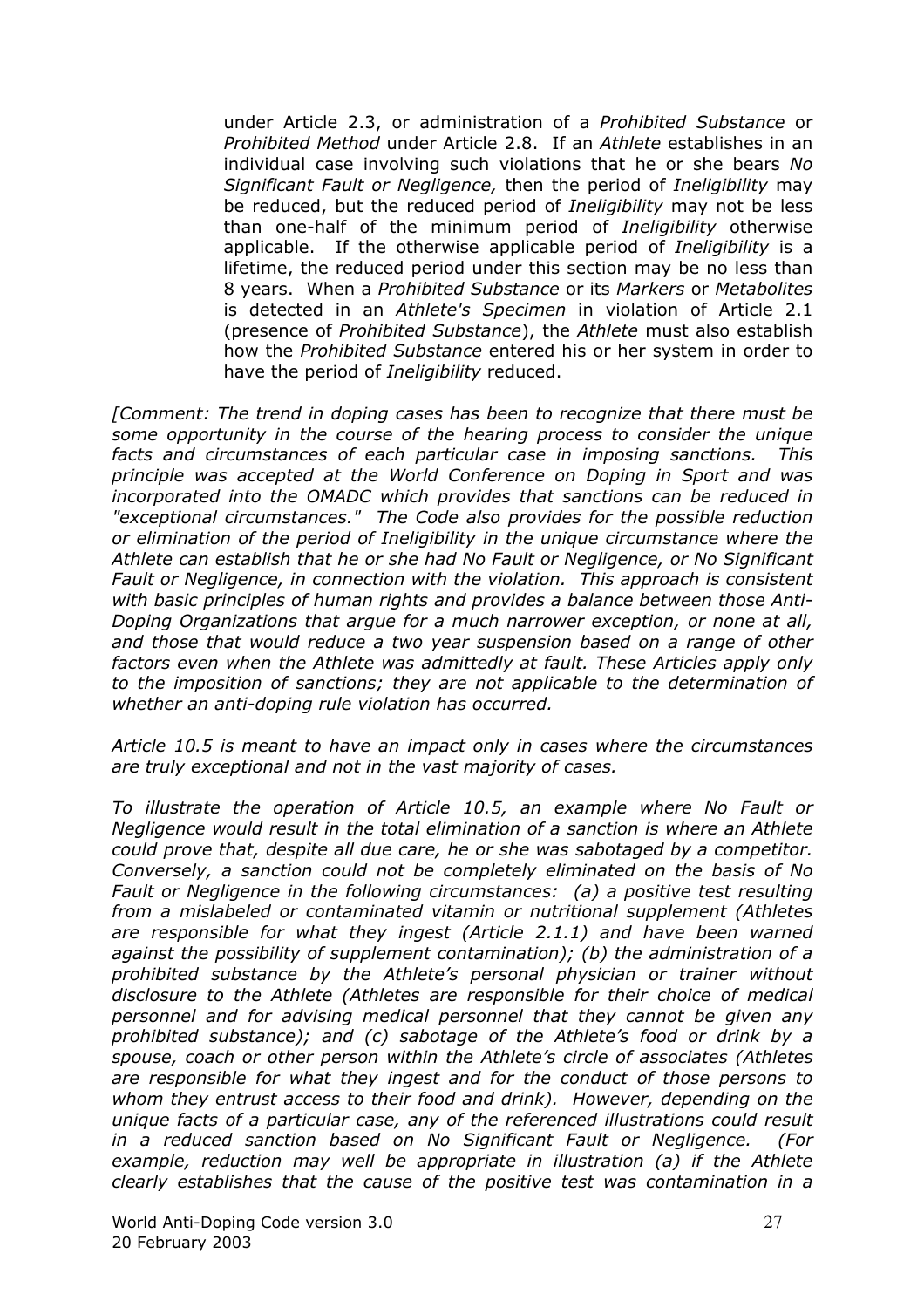<span id="page-27-0"></span>*common multiple vitamin purchased from a source with no connection to Prohibited Substances and the Athlete exercised care in not taking other nutritional supplements.)* 

*Article 10.5.2 applies only to the identified anti-doping rule violations because these violations may be based on conduct that is not intentional or purposeful. Violations under Article 2.4 (whereabouts information and missed tests) are not included, even though intentional conduct is not required to establish these violations, because the sanction for violations of Article 2.4 (from three months to two years) already builds in sufficient discretion to allow consideration of the Athlete's degree of fault.]* 

> 10.5.3 *Athlete's* Substantial Assistance in Discovering or Establishing Anti-Doping Rule Violations by *Athlete Support Personnel* and Others.

> An *Anti-Doping Organization* may also reduce the period of *Ineligibility* in an individual case where the *Athlete* has provided substantial assistance to the *Anti-Doping Organization* which results in the *Anti-Doping Organization* discovering or establishing an antidoping rule violation by another *Person* involving *Possession* under Article 2.6.2 (*Possession* by *Athlete Support Personnel*), Article 2.7 (*Trafficking*), or Article 2.8 (administration to an *Athlete*). The reduced period of *Ineligibility* may not, however, be less than onehalf of the minimum period of *Ineligibility* otherwise applicable. If the otherwise applicable period of *Ineligibility* is a lifetime, the reduced period under this section may be no less than 8 years.

## **10.6 Rules for Certain Potential Multiple Violations**

10.6.1For purposes of imposing sanctions under Articles 10.2, 10.3 and 10.4, a second anti-doping rule violation may be considered for purposes of imposing sanctions only if the *Anti-Doping Organization* can establish that the *Athlete* or other *Person* committed the second anti-doping rule violation after the *Athlete* or other *Person* received notice, or after the *Anti-Doping Organization* made a reasonable *Attempt* to give notice, of the first anti-doping rule violation; if the *Anti-Doping Organization* cannot establish this, the violations shall be considered as one single first violation, and the sanction imposed shall be based on the violation that carries the more severe sanction.

*[Comment: Under this Article, an Athlete testing positive a second time before notice of the first positive test would only be sanctioned on the basis of a single anti-doping rule violation.]* 

> 10.6.2 Where an *Athlete*, based on the same *Doping Control*, is found to have committed an anti-doping rule violation involving both a specified substance under Article 10.3 and another *Prohibited Substance* or *Prohibited Method*, the *Athlete* shall be considered to have committed a single anti-doping rule violation, but the sanction imposed shall be based on the *Prohibited Substance* or *Prohibited Method* that carries the most severe sanction.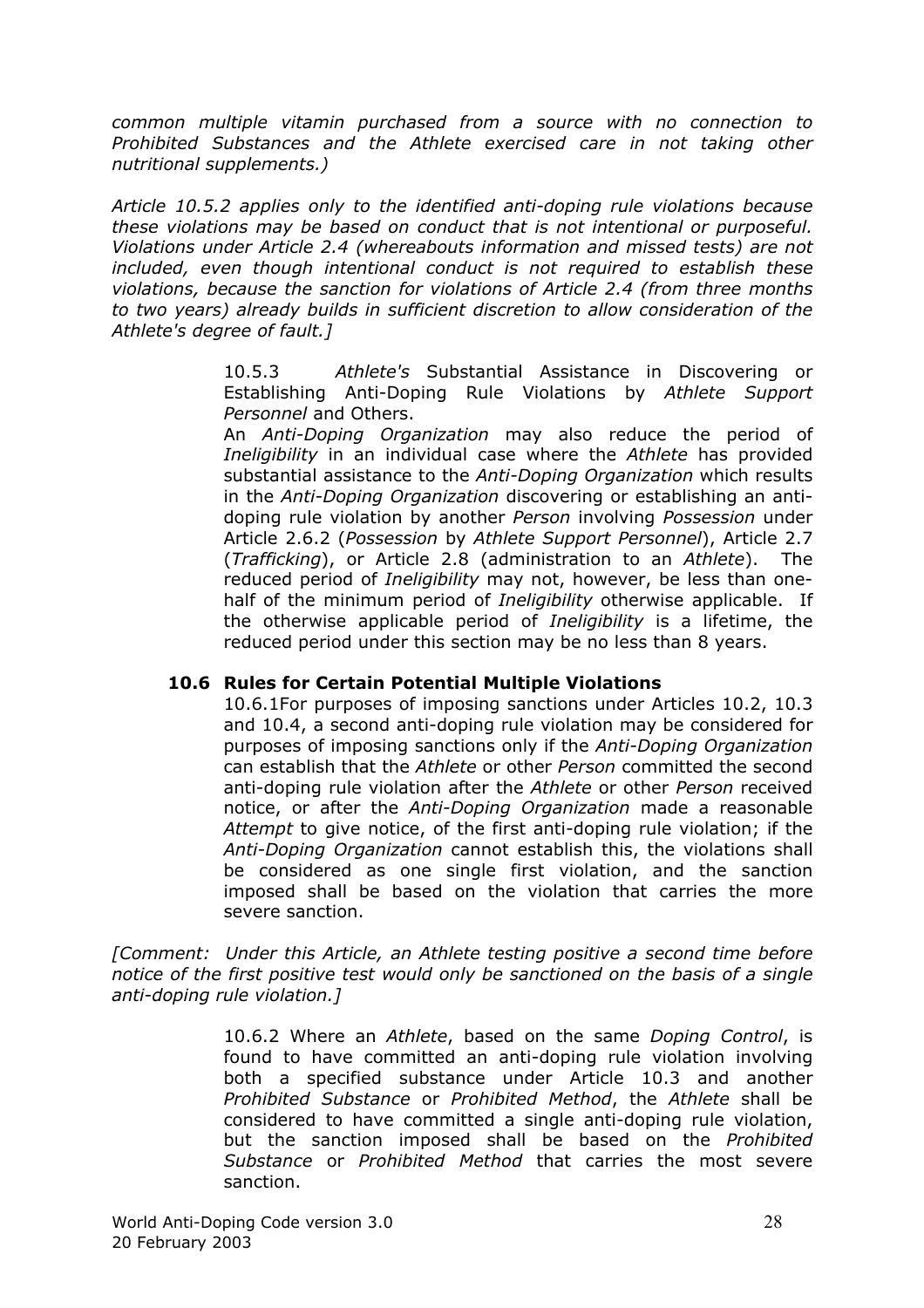<span id="page-28-0"></span>10.6.3 Where an *Athlete* is found to have committed two separate anti-doping rule violations, one involving a specified substance governed by the sanctions set forth in Article 10.3 (Specified Substances) and the other involving a *Prohibited Substance* or *Prohibited Method* governed by the sanctions set forth in Article 10.2 or a violation governed by the sanctions in Article 10.4.1, the period of *Ineligibility* imposed for the second offense shall be at a minimum two years' *Ineligibility* and at a maximum three years' *Ineligibility*. Any *Athlete* found to have committed a third anti-doping rule violation involving any combination of specified substances under Article 10.3 and any other anti-doping rule violation under 10.2 or 10.4.1 shall receive a sanction of lifetime *Ineligibility*.

*[Comment: Article 10.6.3 deals with the situation where an Athlete commits two separate anti-doping rule violations, but one of the violations involves a specified substance governed by the lesser sanctions of Article 10.3. Without this Article in the Code, the second offense arguably could be governed by: the sanction applicable to a second violation for the Prohibited Substance involved in the second violation, the sanction applicable to a second offense for the substance involved in the first violation, or a combination of the sanctions applicable to the two offenses. This Article imposes a combined sanction calculated by adding together the sanctions for a first offense under 10.2 (two years) and a first offense under 10.3 (up to one year). This provides the same sanction to the Athlete that commits a first violation under 10.2 followed by a second violation involving a specified substance, and the Athlete that commits a first violation involving a specified substance followed by a second violation under 10.2. In both cases, the sanction shall be from two years to three years' Ineligibility.]* 

## **10.7** *Disqualification* **of Results in** *Competitions* **Subsequent to** *Sample* **Collection**

In addition to the automatic *Disqualification* of the results in the *Competition* which produced the positive *Sample* under Article 9 (Automatic *Disqualification* of Individual Results), all other competitive results obtained from the date a positive *Sample* was collected (whether *In-Competition* or *Out-of-Competition*), or other doping violation occurred, through the commencement of any *Provisional Suspension* or *Ineligibility* period, shall, unless fairness requires otherwise, be *Disqualified* with all of the resulting consequences including forfeiture of any medals, points and prizes.

## **10.8 Commencement of** *Ineligibility* **Period**

The period of *Ineligibility* shall start on the date of the hearing decision providing for *Ineligibility* or, if the hearing is waived, on the date *Ineligibility* is accepted or otherwise imposed. Any period of *Provisional Suspension* (whether imposed or voluntarily accepted) shall be credited against the total period of *Ineligibility* to be served. Where required by fairness, such as delays in the hearing process or other aspects of *Doping Control* not attributable to the *Athlete*, the body imposing the sanction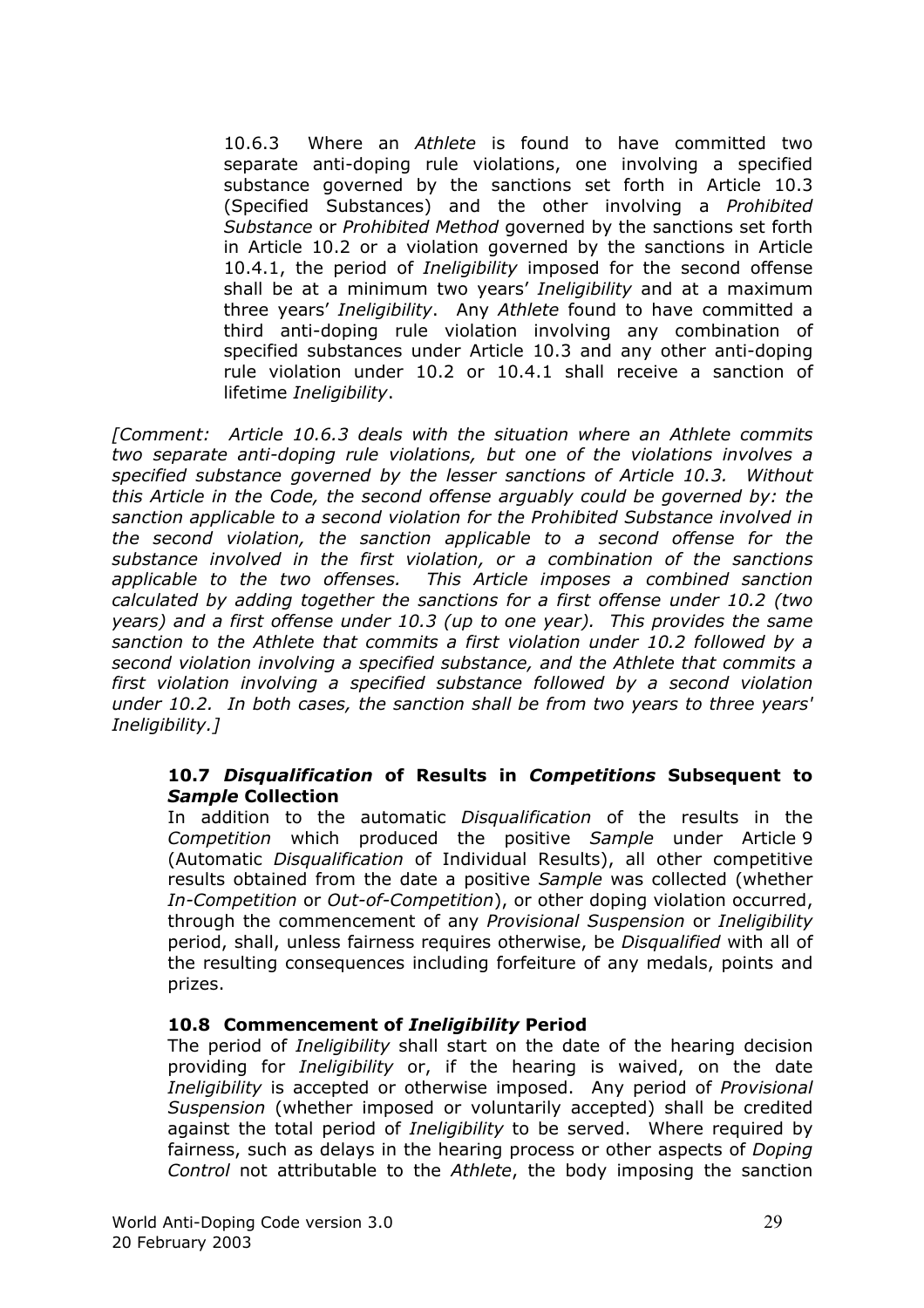<span id="page-29-0"></span>may start the period of *Ineligibility* at an earlier date commencing as early as the date of *Sample* collection.

*[Comment: Currently, many Anti-Doping Organizations start the two-year period of Ineligibility at the time a hearing decision is rendered. Those Anti-Doping Organizations also frequently invalidate results retroactively to the date a positive Sample was collected. Other Anti-Doping Organizations simply start the two-year suspension on the date the positive Sample was collected. The OMADC, as clarified by its Explanatory Document, does not mandate either approach. The approach provided in the Code gives Athletes a strong disincentive to drag out the hearing process while they compete in the interim. It also encourages them to voluntarily accept Provisional Suspensions pending a hearing. On the other hand, the body imposing the sanction can start the sanction running before the date the hearing decision is reached so that an Athlete is not penalized by delays in the Doping Control process which are not his or her fault, for example, inordinate delay by the laboratory in reporting a positive test or delays in scheduling the hearing caused by the Anti-Doping Organization.]* 

## **10.9 Status During** *Ineligibility*

No *Person* who has been declared *Ineligible* may, during the period of *Ineligibility*, participate in any capacity in a *Competition* or activity (other than authorized anti-doping education or rehabilitation programs) authorized or organized by any *Signatory* or *Signatory's* member organization. In addition, for any anti-doping rule violation not involving specified substances described in Article 10.3, some or all sport-related financial support or other sport-related benefits received by such *Person* will be withheld by *Signatories, Signatories'* member organizations and governments. A *Person* subject to a period of *Ineligibility* longer than four years may, after completing four years of the period of *Ineligibility*, participate in local sport events in a sport other than the sport in which the *Person* committed the anti-doping rule violation, but only so long as the local sport event is not at a level that could otherwise qualify such *Person* directly or indirectly to compete in (or accumulate points toward) a national championship or *International Event*.

*[Comment: The rules of some Anti-Doping Organizations only ban an Athlete from "competing" during a period of Ineligibility. For example, an Athlete in those sports could still coach during the Ineligibility period. This Article adopts the position set forth in the OMADC that an Athlete who is made ineligible for doping should not participate in any capacity in an authorized Event or activity during the Ineligibility period. This would preclude, for example, practicing with a national team, or acting as a coach or sport official. Sanctions in one sport will also be recognized by other sports (see Article 15.4). This article would not prohibit the Person from participating in sport on a purely recreational level.]* 

**10.10 Reinstatement** *Testing***.** As a condition to regaining eligibility at the end of a specified period of *Ineligibility*, an *Athlete* must, during any period of *Provisional Suspension* or *Ineligibility*, make him or herself available for *Out-of-Competition Testing* by any *Anti-Doping Organization* having testing jurisdiction, and must, if requested, provide current and accurate whereabouts information. If an *Athlete* subject to a period of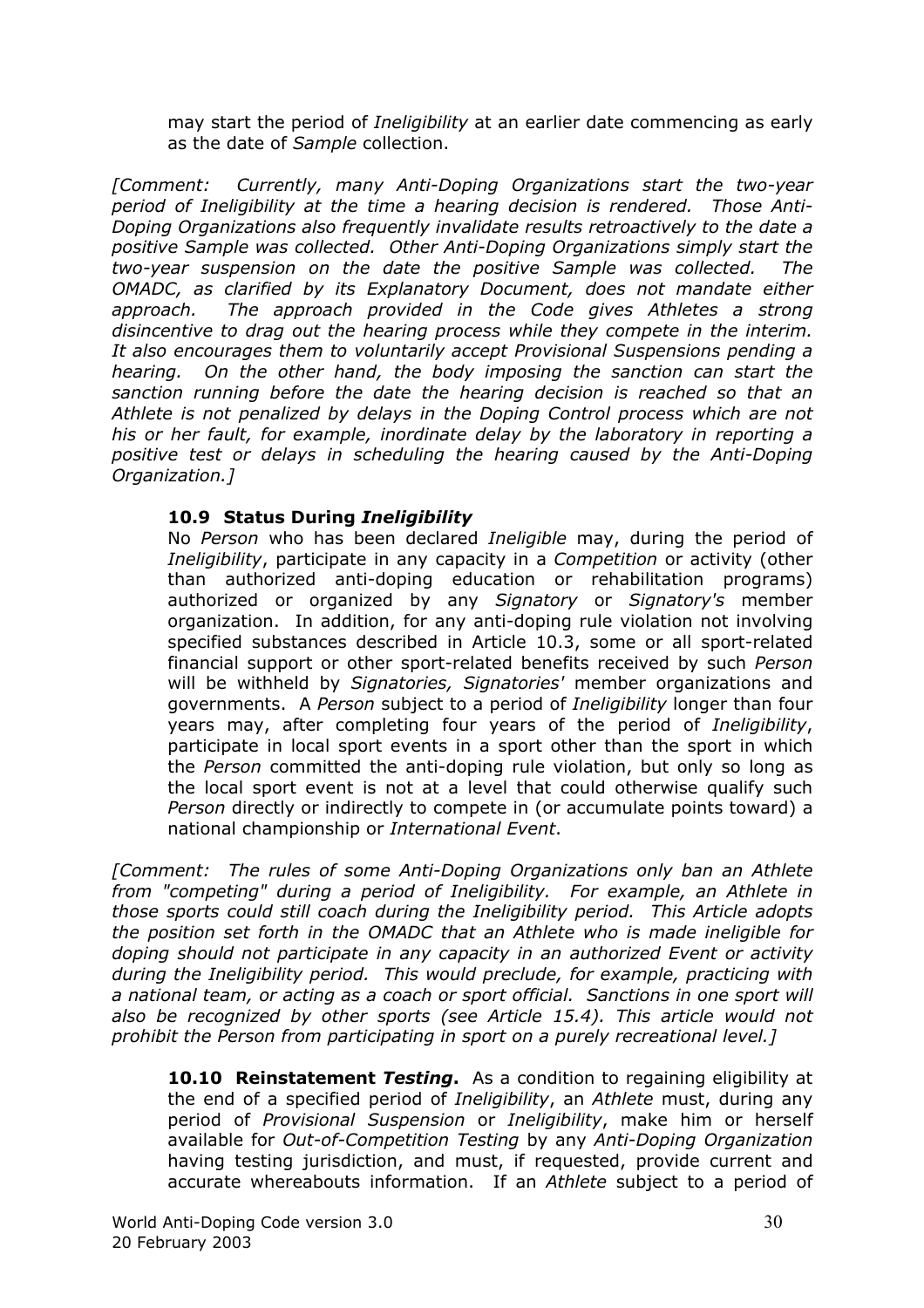<span id="page-30-0"></span>*Ineligibility* retires from sport and is removed from *Out-of-Competition Testing* pools and later seeks reinstatement, the *Athlete* shall not be eligible for reinstatement until the *Athlete* has notified relevant *Anti-Doping Organizations* and has been subject to *Out-of-Competition Testing* for a period of time equal to the period of *Ineligibility* remaining as of the date the *Athlete* had retired.

*[Comment: On a related issue, the Code does not establish a rule, but rather leaves it to the various Anti-Doping Organizations to establish their own rules, addressing eligibility requirements for Athletes who are not ineligible and retire from sport while included in an Out-of-Competition pool and then seek to return to active participation in sport.]* 

# **ARTICLE 11** *CONSEQUENCES* **TO TEAMS**

Where more than one team member in a *Team Sport* has been notified of a possible anti-doping rule violation under Article 7 in connection with an *Event*, the Team shall be subject to *Target Testing* for the *Event*. If more than one team member in a *Team Sport* is found to have committed an anti-doping rule violation during the *Event*, the team may be subject to *Disqualification* or other disciplinary action. In sports which are not *Team Sports* but where awards are given to teams, *Disqualification* or other disciplinary action against the team when one or more team members have committed an anti-doping rule violation shall be as provided in the applicable rules of the International Federation.

# **ARTICLE 12 SANCTIONS AGAINST SPORTING BODIES**

Nothing in this *Code* precludes any *Signatory* or government accepting the *Code* from enforcing its own rules for the purpose of imposing sanctions on another sporting body over which the *Signatory* or government has authority.

*[Comment: This Article makes it clear that the Code does not restrict whatever disciplinary rights between organizations may otherwise exist.]*

# **ARTICLE 13 APPEALS**

## **13.1 Decisions Subject to Appeal**

Decisions made under the *Code* or rules adopted pursuant to the *Code* may be appealed as set forth below in Articles 13.2 through 13.4. Such decisions shall remain in effect while under appeal unless the appellate body orders otherwise. Before an appeal is commenced, any postdecision review provided in the *Anti-Doping Organization's* rules must be exhausted, provided that such review respects the principles set forth in Article 13.2.2 below.

*[Comment: The comparable OMADC Article is broader in that it provides that any dispute arising out of the application of the OMADC may be appealed to CAS.]*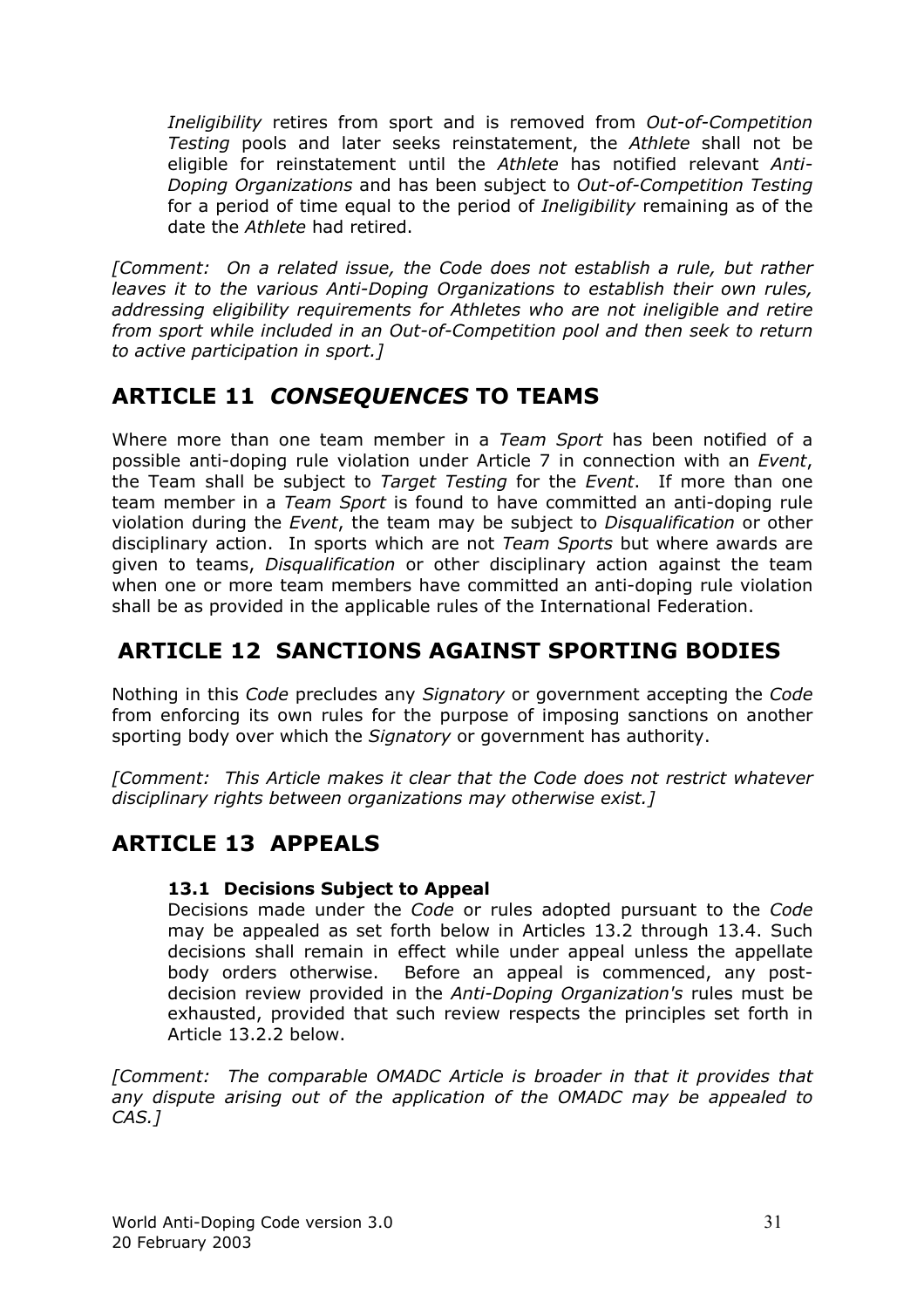## <span id="page-31-0"></span>**13.2 Appeals from Decisions Regarding Anti-Doping Rule Violations,** *Consequences***, and** *Provisional Suspensions*

A decision that an anti-doping rule violation was committed, a decision imposing *Consequences* for an anti-doping rule violation, a decision that no anti-doping rule violation was committed, a decision that an *Anti-Doping Organization* lacks jurisdiction to rule on an alleged anti-doping rule violation or its *Consequences*, and a decision to impose a *Provisional Suspension* as a result of a *Provisional Hearing* or in violation of Article 7.5 may be appealed exclusively as provided in this Article 13.2.

#### 13.2.1 Appeals Involving *International-Level Athletes* In cases arising from competition in an *International Event* or in cases involving *International-Level Athletes*, the decision may be appealed exclusively to the Court of Arbitration for Sport ("CAS") in accordance with the provisions applicable before such court.

*[Comment: CAS decisions are final and binding except for any review required by law applicable to the annulment or enforcement of arbitral awards.]* 

# 13.2.2 Appeals Involving National-Level Athletes

In cases involving national-level *Athletes*, as defined by each *National Anti-Doping Organization*, that do not have a right to appeal under Article 13.2.1, the decision may be appealed to an independent and impartial body in accordance with rules established by the *National Anti-Doping Organization*. The rules for such appeal shall respect the following principles:

- a timely hearing;
- fair, impartial and independent hearing body;
- the right to be represented by counsel at the *Person*'s own expense; and
- a timely, written, reasoned decision.

*[Comment: An Anti-Doping Organization may elect to comply with this Article by giving its national-level Athletes the right to appeal directly to CAS.]* 

## 13.2.3 Persons Entitled to Appeal

In cases under Article 13.2.1, the following parties shall have the right to appeal to CAS: (a) the *Athlete* or other *Person* who is the subject of the decision being appealed; (b) the other party to the case in which the decision was rendered; (c) the relevant International Federation and any other *Anti-Doping Organization* under whose rules a sanction could have been imposed; (d) the International Olympic Committee or International Paralympic Committee, as applicable, where the decision may have an effect in relation to the Olympic Games or Paralympic Games, including decisions affecting eligibility for the Olympic Games or Paralympic Games; and (e) *WADA*. In cases under Article 13.2.2, the parties having the right to appeal to the national-level reviewing body shall be as provided in the *National Anti-Doping Organization's* rules but,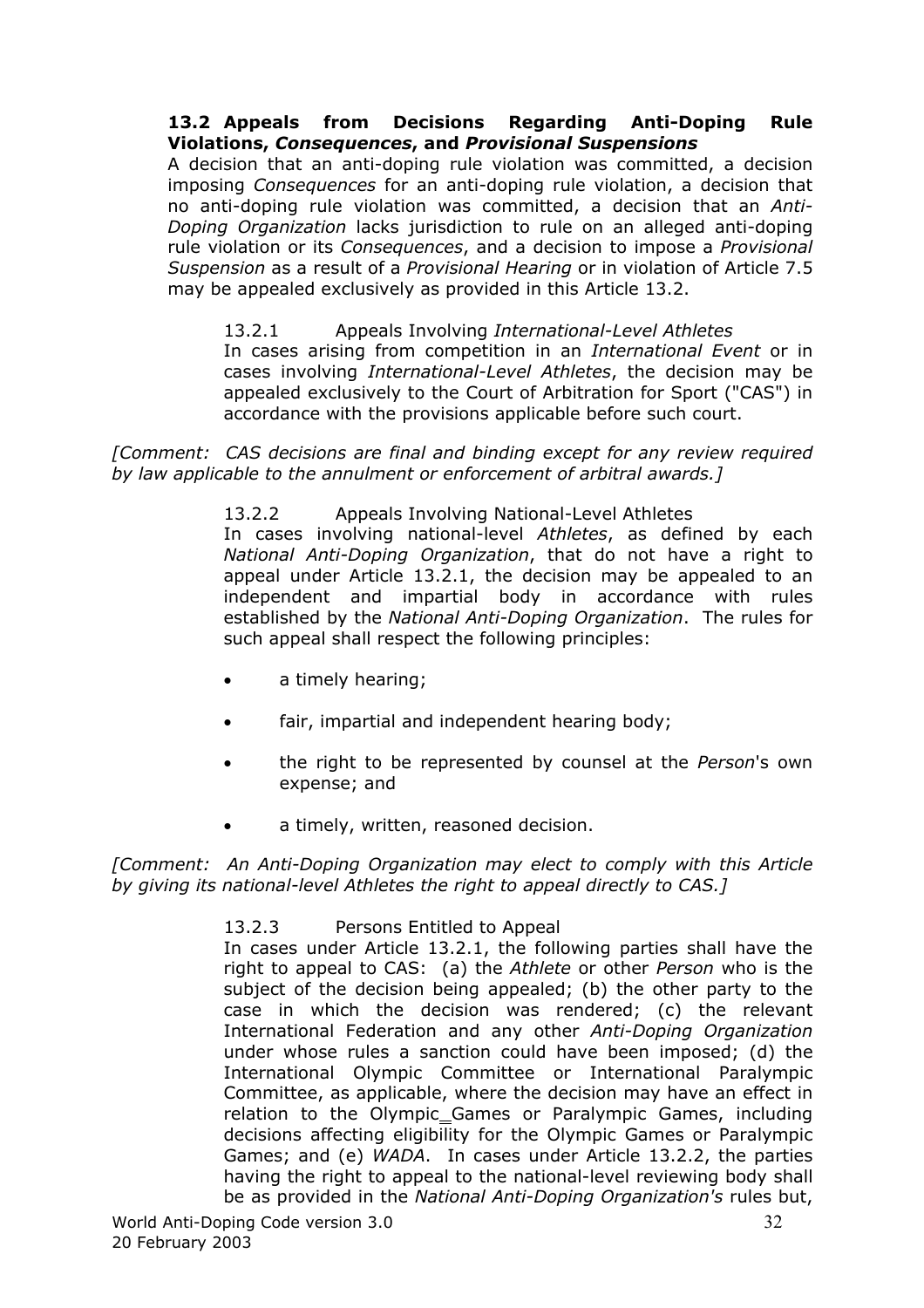<span id="page-32-0"></span>at a minimum, shall include: (a) the *Athlete* or other *Person* who is the subject of the decision being appealed; (b) the other party to the case in which the decision was rendered; (c) the relevant International Federation; and (d) *WADA*. For cases under Article 13.2.2, *WADA* and the International Federation shall also have the right to appeal to CAS with respect to the decision of the nationallevel reviewing body.

Notwithstanding any other provision herein, the only *Person* that may appeal from a *Provisional Suspension* is the *Athlete* or other *Person* upon whom the *Provisional Suspension* is imposed.

#### **13.3 Appeals from Decisions Granting or Denying a Therapeutic Use Exemption**

Decisions by *WADA* reversing the grant or denial of a therapeutic use exemption may be appealed exclusively to CAS by the *Athlete* or the *Anti-Doping Organization* whose decision was reversed. Decisions by *Anti-Doping Organizations* other than *WADA* denying therapeutic use exemptions, which are not reversed by *WADA*, may be appealed by *International-Level Athletes* to CAS and by other *Athletes* to the national level reviewing body described in Article 13.2.2. If the national level reviewing body reverses the decision to deny a therapeutic use exemption, that decision may be appealed to CAS by *WADA*.

#### **13.4 Appeals from Decisions Imposing Consequences under Part Three of the Code**

With respect to consequences imposed under Part Three (Roles and Responsibilities) of the *Code*, the entity upon which consequences are imposed under Part Three of the *Code* shall have the right to appeal exclusively to CAS in accordance with the provisions applicable before such court.

## **13.5 Appeals from Decisions Suspending or Revoking Laboratory Accreditation**

Decisions by *WADA* to suspend or revoke a laboratory's *WADA* accreditation may be appealed only by that laboratory with the appeal being exclusively to CAS.

*[Comment: The object of the Code is to have anti-doping matters resolved through fair and transparent internal processes with a final appeal. Anti-doping decisions by Anti-Doping Organizations are made transparent in Article 14. Specified Persons and organizations, including WADA, are then given the opportunity to appeal those decisions. Note, that the definition of interested Persons and organizations with a right to appeal under Article 13 does not include Athletes, or their federations, who might benefit from having another competitor disqualified.]*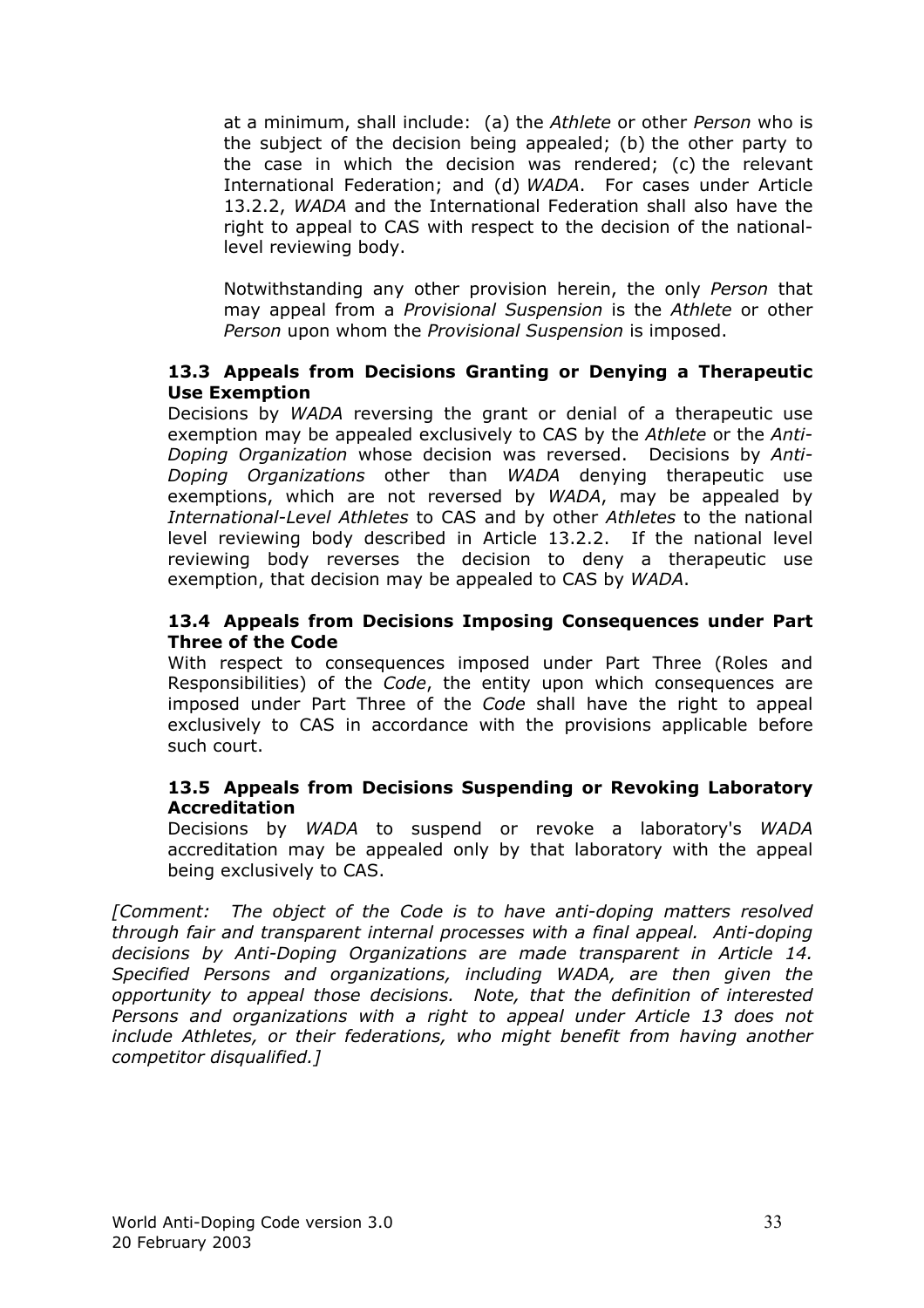# <span id="page-33-0"></span>**ARTICLE 14 CONFIDENTIALITY AND REPORTING**

The *Signatories* agree to the principles of coordination of anti-doping results, public transparency and accountability and respect for the privacy interests of individuals alleged to have violated anti-doping rules as provided below:

## **14.1 Information Concerning** *Adverse Analytical Findings* **and Other Potential Anti-Doping Rule Violations**

An *Athlete* whose *Sample* has resulted in an *Adverse Analytical Finding*, or an *Athlete* or other *Person* who may have violated an anti-doping rule, shall be notified by the *Anti-Doping Organization* with results management responsibility as provided in Article 7 (Results Management). The *Athlete*'s *National Anti-Doping Organization* and International Federation and *WADA* shall also be notified not later than the completion of the process described in Articles 7.1 and 7.2. Notification shall include: the *Athlete's* name, country, sport and discipline within the sport, whether the test was *In-Competition* or *Out-of-Competition*, the date of *Sample* collection and the analytical result reported by the laboratory. The same *Person*s and *Anti-Doping Organizations* shall be regularly updated on the status and findings of any review or proceedings conducted pursuant to Articles 7 (Results Management), 8 (Right to a Fair Hearing) or 13 (Appeals), and, in any case in which the period of *Ineligibility* is eliminated under Article 10.5.1 (*No Fault or Negligence*), or reduced under Article 10.5.2 (*No Significant Fault or Negligence*), shall be provided with a written reasoned decision explaining the basis for the elimination or reduction. The recipient organizations shall not disclose this information beyond those persons within the organization with a need to know until the *Anti-Doping Organization* with results management responsibility has made public disclosure or has failed to make public disclosure as required in Article 14.2 below.

## **14.2 Public Disclosure**

The identity of *Athletes* whose *Samples* have resulted in *Adverse Analytical Findings*, or *Athletes* or other *Person*s who were alleged by an *Anti-Doping Organization* to have violated other anti-doping rules, may be publicly disclosed by the *Anti-doping Organization* with results management responsibility no earlier than completion of the administrative review described in Articles 7.1 and 7.2. No later than twenty days after it has been determined in a hearing in accordance with Article 8 that an anti-doping rule violation has occurred, or such hearing has been waived, or the assertion of an anti-doping rule violation has not been timely challenged, the *Anti-Doping Organization* responsible for results management must publicly report the disposition of the antidoping matter.

## **14.3** *Athlete* **Whereabouts Information**

*Athletes* who have been identified by their International Federation or *National Anti-Doping Organization* for inclusion in an *Out-of-Competition Testing* pool shall provide accurate, current location information. The International Federations and *National Anti-Doping Organizations* shall coordinate the identification of *Athletes* and the collecting of current location information and shall submit it to *WADA*. *WADA* shall make this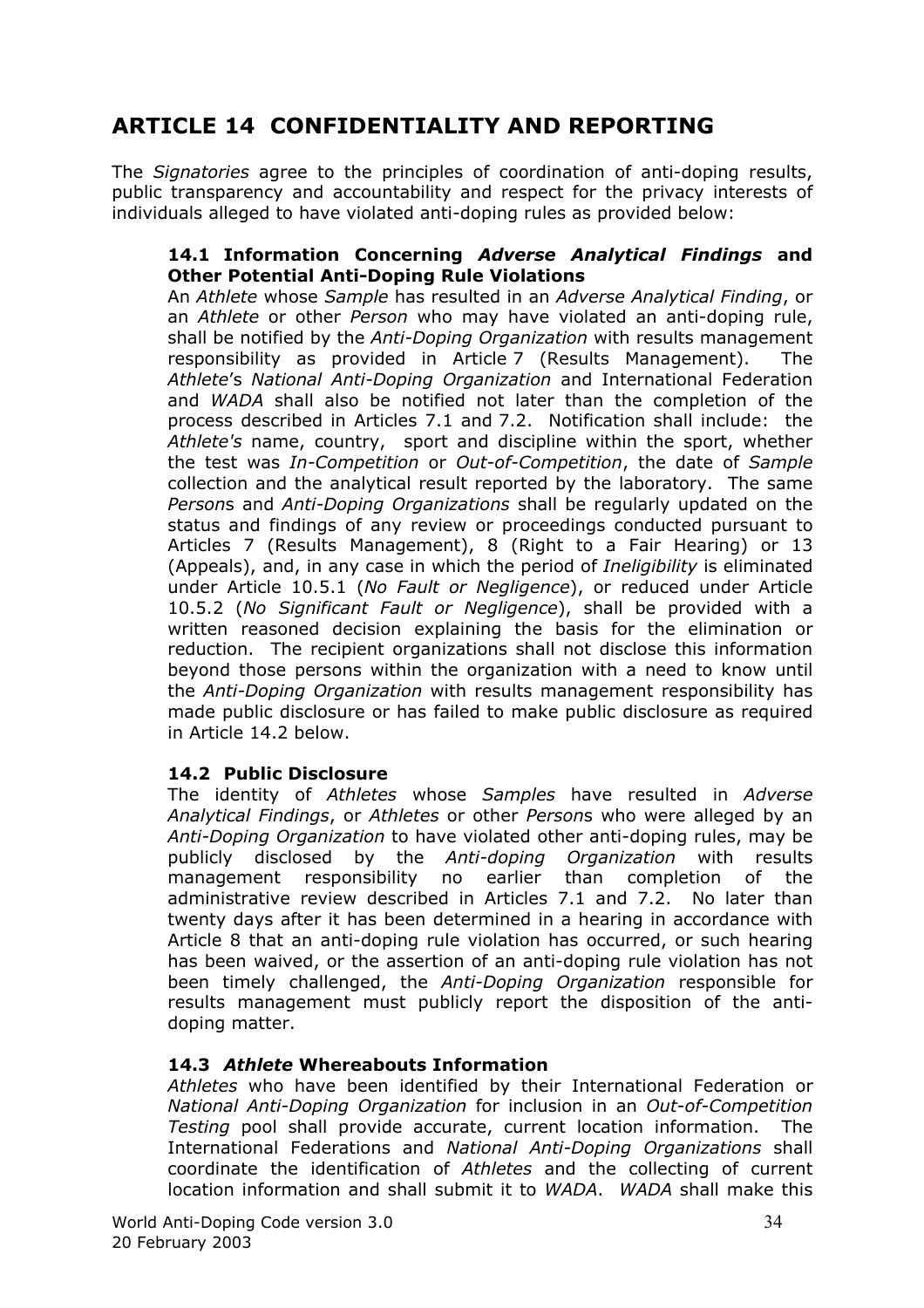<span id="page-34-0"></span>information accessible to other *Anti-Doping Organizations* having authority to test the *Athlete* as provided in Article 15. This information shall be maintained in strict confidence at all times; shall be used exclusively for purposes of planning, coordinating or conducting *Testing*; and shall be destroyed after it is no longer relevant for these purposes.

## **14.4 Statistical Reporting**

*Anti-Doping Organizations* shall, at least annually, publish publicly a general statistical report of their *Doping Control* activities with a copy provided to *WADA*.

## **14.5** *Doping Control* **Information Clearing House**

*WADA* shall act as a central clearing house for *Doping Control Testing* data and results for *International-Level Athletes* and national-level *Athletes* that have been included in their *National Anti-Doping Organization's Registered Testing Pool*. To facilitate coordinated test distribution planning and to avoid unnecessary duplication in *Testing* by the various *Anti-Doping Organizations*, each *Anti-Doping Organization* shall report all *In-Competition* and *Out-of-Competition* tests on such *Athletes* to the *WADA* clearinghouse as soon as possible after such tests have been conducted. *WADA* shall make this information accessible to the *Athlete*, the *Athlete's* National Federation, *National Olympic Committee* or National Paralympic Committee, *National Anti-Doping Organization*, International Federation, and the International Olympic Committee or International Paralympic Committee. Private information regarding an *Athlete* shall be maintained

by *WADA* in strict confidence. *WADA* shall, at least annually, publish statistical reports summarizing such information.

# **ARTICLE 15 CLARIFICATION OF** *DOPING CONTROL* **RESPONSIBILITIES**

*[Comment: To be effective, the anti-doping effort must involve many Anti-Doping Organizations conducting strong programs at both the international and national levels. Rather than limiting the responsibilities of one group in favor of the exclusive competency of the other, the Code manages potential problems associated with overlapping responsibilities, first by creating a much higher level of overall harmonization and second, by establishing rules of precedence and cooperation in specific areas.]*

## **15.1** *Event Testing*

The collection of *Samples* for *Doping Control* does and should take place at both *International Events* and National *Events*. However, only a single organization should be responsible for initiating and directing *Testing* during an *Event*. At *International Events*, the collection of *Doping Control Samples* shall be initiated and directed by the international organization which is the ruling body for the *Event* (e.g., the IOC for the Olympic Games, the International Federation for a World Championship, and PASO for the Pan American Games). If the international organization decides not to conduct any *Testing* at such an *Event*, the *National Anti-Doping Organization* for the country where the *Event* occurs may, in coordination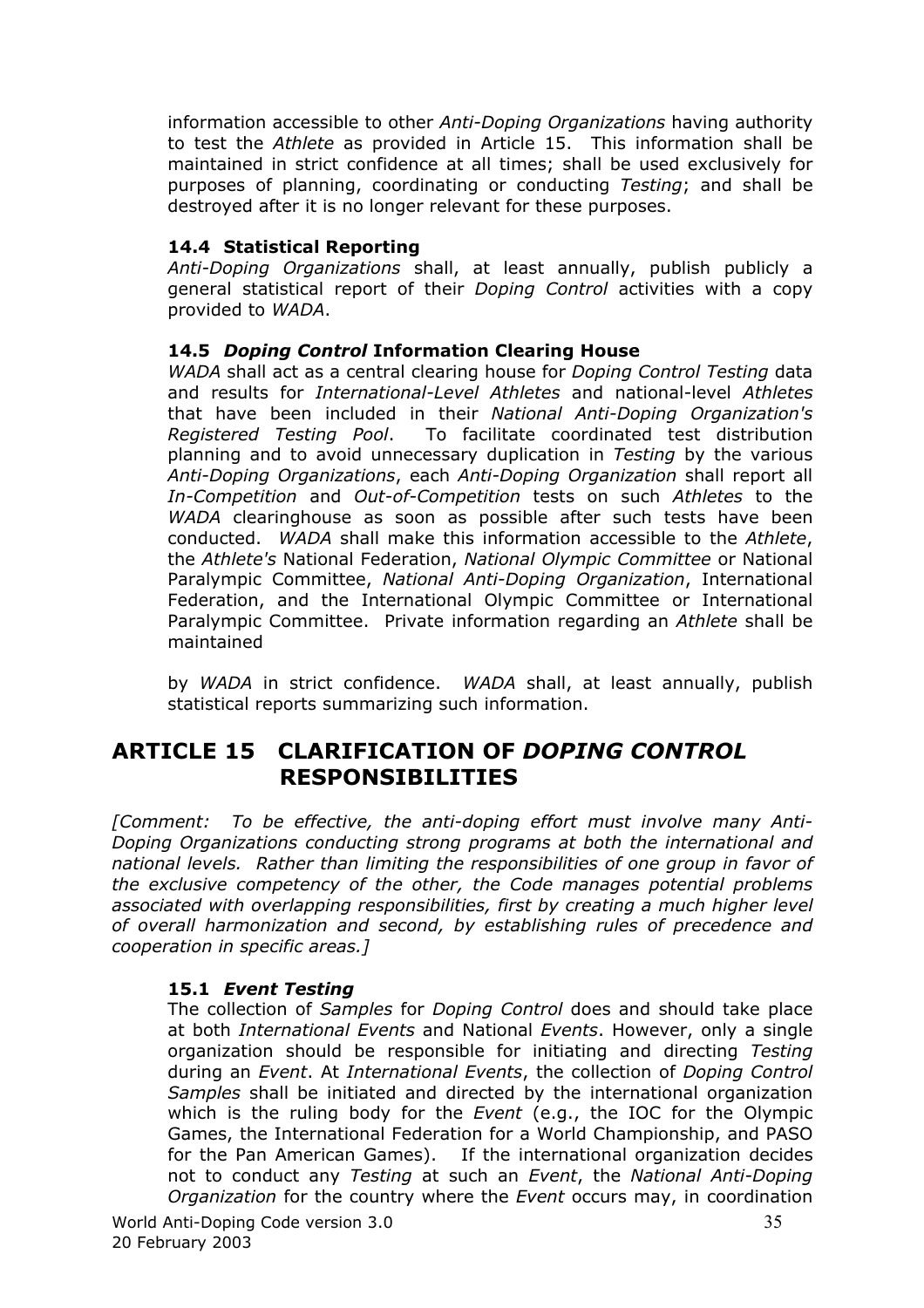<span id="page-35-0"></span>with and with the approval of the international organization or *WADA*, initiate and conduct such *Testing*. At National *Events*, the collection of *Doping Control Samples* shall be initiated and directed by the designated *National Anti-Doping Organization* of that country.

*[Comment: The Anti-Doping Organization "initiating and directing testing" may, if it chooses, enter into agreements with other organizations to which it delegates responsibility for Sample collection or other aspects of the Doping Control process.]*

## **15.2** *Out-of-Competition Testing*

*Out-of-Competition Testing* is and should be initiated and directed by both international and national organizations. *Out-of-Competition Testing* may be initiated and directed by: (a) *WADA*; (b) the IOC or IPC in connection with the Olympic Games or Paralympic Games; (c) the *Athlete's* International Federation; (d) the *Athlete's National Anti-Doping Organization; or (e)* the *National Anti-Doping Organization* of any country where the *Athlete* is present. *Out-of-Competition Testing* should be coordinated through *WADA* in order to maximize the effectiveness of the combined *Testing* effort and to avoid unnecessary repetitive *Testing* of individual *Athletes*.

*[Comment: Additional authority to conduct Testing may be authorized by means of bilateral or multilateral agreements among Signatories and governments.]*

## **15.3 Results Management, Hearings and Sanctions**

Except as provided in Article 15.3.1 below, results management and hearings shall be the responsibility of and shall be governed by the procedural rules of the *Anti-Doping Organization* that initiated and directed *Sample* collection (or, if no *Sample* collection is involved, the organization which discovered the violation). Regardless of which organization conducts results management or hearings, the principles set forth in Articles 7 and 8 shall be respected and the rules identified in the Introduction to Part One to be incorporated without substantive change must be followed.

*[Comment: In some cases, the procedural rules of the Anti-Doping Organization which initiated and directed the Sample collection may specify that results management will be handled by another organization (e.g., the Athlete's national federation). In such event, it shall be the Anti-Doping Organization's responsibility to confirm that the other organization's rules are consistent with the Code.]*

> 15.3.1Results management and the conduct of hearings for an anti-doping rule violation arising from a test by, or discovered by, a *National Anti-Doping Organization* involving an *Athlete* that is not a citizen or resident of that country shall be administered as directed by the rules of the applicable International Federation. Results management and the conduct of hearings from a test by the International Olympic Committee, the International Paralympic Committee, or a *Major Event Organization*, shall be referred to the applicable International Federation as far as sanctions beyond *Disqualification* from the *Event* or the results of the *Event*.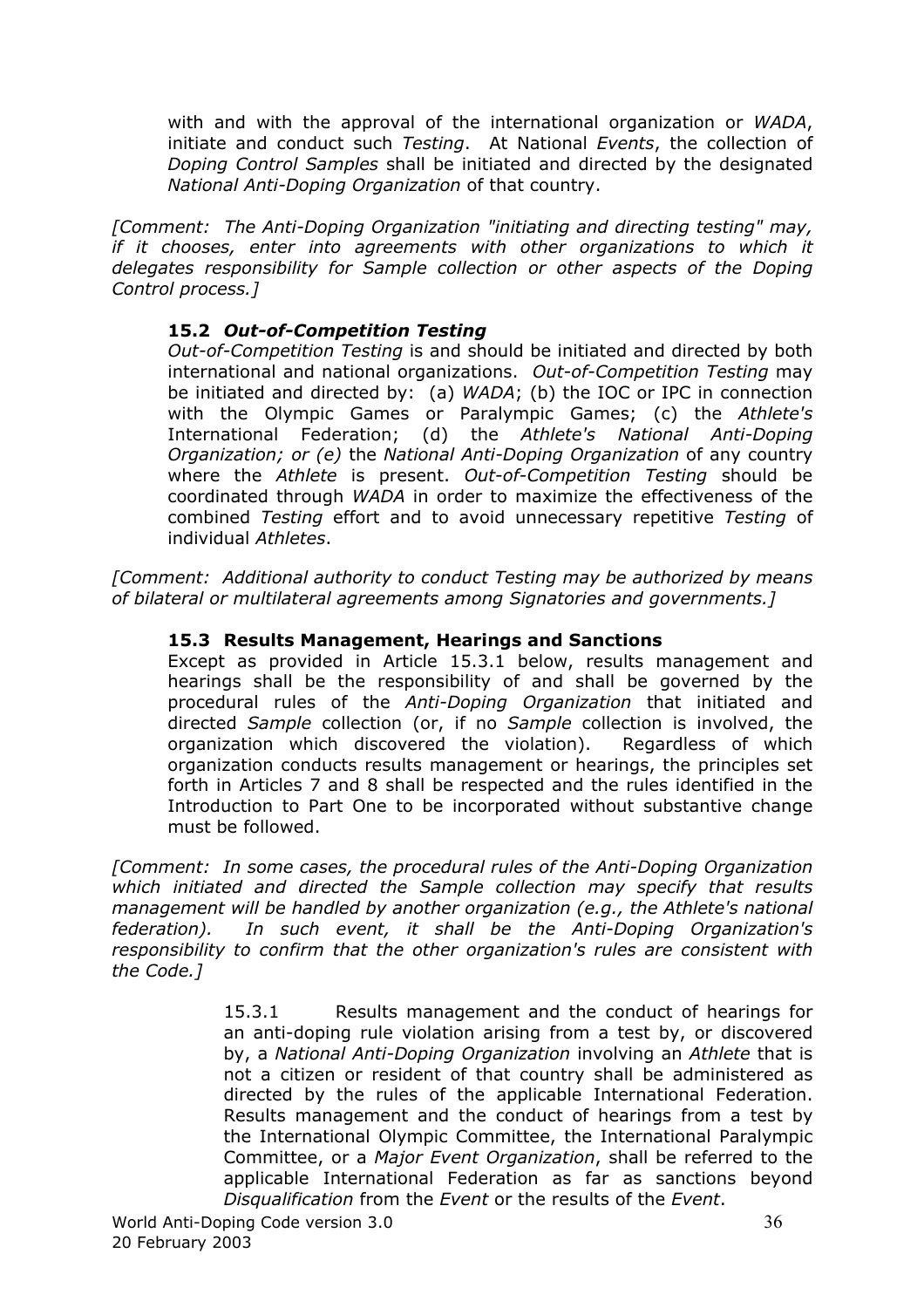<span id="page-36-0"></span>*[Comment: No absolute rule is established for managing results and conducting hearings where a National Anti-Doping Organization tests a foreign national athlete over whom it would have had no jurisdiction but for the Athlete's presence in the National Anti-Doping Organization's country. Under this Article, it is left to the International Federation to determine under its own rules whether, for example, management of the case should be referred to the Athlete's National Anti-Doping Organization, remain with the Anti-Doping Organization that collected the Sample, or be taken over by the International Federation.]*

## **15.4 Mutual Recognition**

Subject to the right to appeal provided in Article 13, the *Testing*, therapeutic use exemptions and hearing results or other final adjudications of any *Signatory* which are consistent with the *Code* and are within that *Signatory's* authority, shall be recognized and respected by all other *Signatories*. *Signatories* may recognize the same actions of other bodies which have not accepted the *Code* if the rules of those bodies are otherwise consistent with the *Code*.

# **ARTICLE 16 DOPING CONTROL FOR ANIMALS COMPETING IN SPORT**

16.1 In any sport that includes animals in competition, the International Federation for that sport shall establish and implement anti-doping rules for the animals included in that sport. The anti-doping rules shall include a list of *Prohibited Substances*, appropriate *Testing* procedures and a list of approved laboratories for *Sample* analysis.

**16.2** With respect to determining anti-doping rule violations, results management, fair hearings, *Consequences*, and appeals for animals involved in sport, the International Federation for that sport shall establish and implement rules that are generally consistent with Articles 1, 2, 3, 9, 10, 11, 13 and 17 of the *Code*.

# **ARTICLE 17 STATUTE OF LIMITATIONS**

No action may be commenced against an *Athlete* or other *Person* for a violation of an anti-doping rule contained in the *Code* unless such action is commenced within eight years from the date the violation occurred.

*[Comment: This does not restrict the Anti-Doping Organization from considering an earlier anti-doping violation for purposes of the sanction for a subsequent violation that occurs more than eight years later. In other words, a second violation ten years after a first violation is considered a second violation for sanction purposes.]*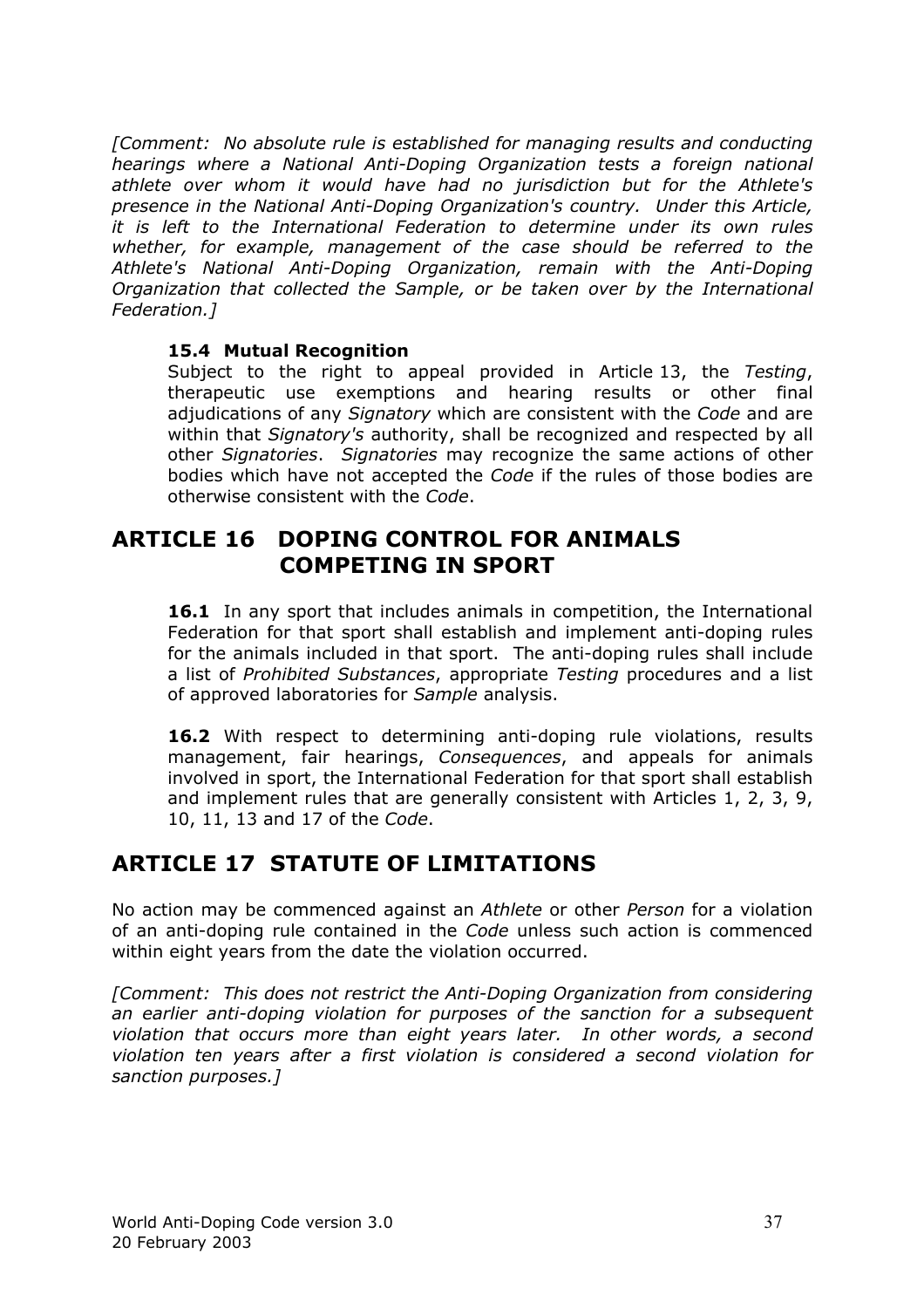# **PART TWO**

# **Education and Research**

# <span id="page-37-0"></span>**ARTICLE 18 EDUCATION**

## **18.1 Basic Principle and Primary Goal**

The basic principle for information and education programs shall be to preserve the spirit of sport as described in the Introduction to the *Code*, from being undermined by doping. The primary goal shall be to dissuade *Athletes* from using *Prohibited Substances* and *Prohibited Methods*.

## **18.2 Program and Activities**

Each *Anti-Doping Organization* should plan, implement and monitor information and education programs. The programs should provide *Participants* with updated and accurate information on at least the following issues:

- Substances and methods on the *Prohibited List*
- Health consequences of doping
- *Doping Control* procedures
- *Athletes'* rights and responsibilities

The programs should promote the spirit of sport in order to establish an anti-doping environment which influences behavior among *Participants*.

*Athlete Support Personnel* should educate and counsel *Athletes* regarding anti-doping policies and rules adopted pursuant to the *Code*.

## **18.3 Coordination and Cooperation**

All *Signatories* and *Participants* shall cooperate with each other and governments to coordinate their efforts in anti-doping information and education.

# **ARTICLE 19 RESEARCH**

## **19.1 Purpose of Anti-Doping Research**

Anti-doping research contributes to the development and implementation of efficient programs within *Doping Control* and to anti-doping information and education.

## **19.2 Types of Research**

Anti-doping research may include, for example, sociological, behavioral, juridical and ethical studies in addition to medical, analytical and physiological investigation.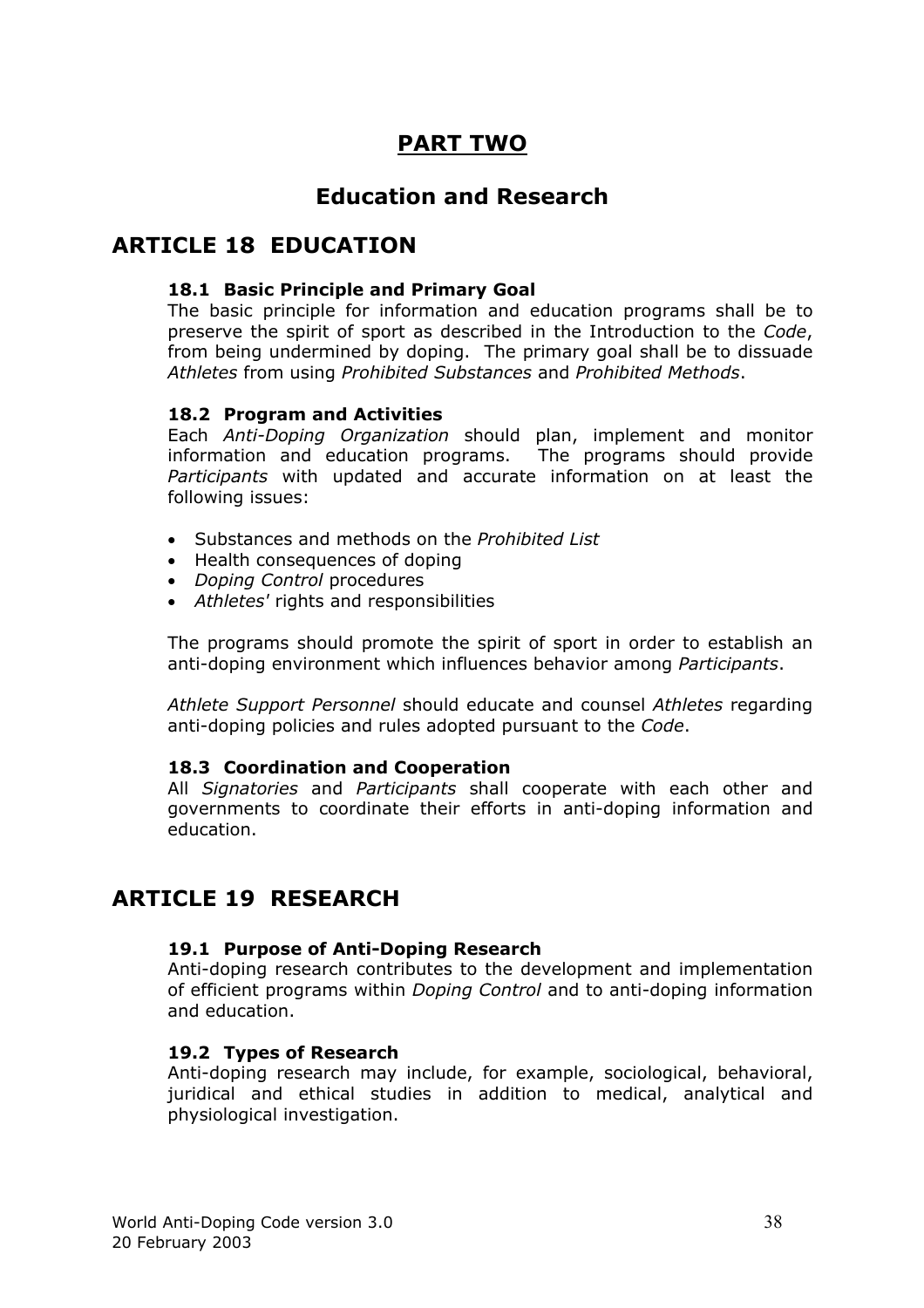## <span id="page-38-0"></span>**19.3 Coordination**

Coordination of anti-doping research through *WADA* is encouraged. Subject to intellectual property rights, copies of anti-doping research results should be provided to *WADA*.

## **19.4 Research Practices**

Anti-doping research shall comply with internationally recognized ethical practices.

#### **19.5 Research Using** *Prohibited Substances* **and** *Prohibited Methods*

Research efforts should avoid the administration of *Prohibited Substances* or *Prohibited Methods* to *Athletes*.

#### **19.6 Misuse of Results**

Adequate precautions should be taken so that the results of anti-doping research are not misused and applied for doping.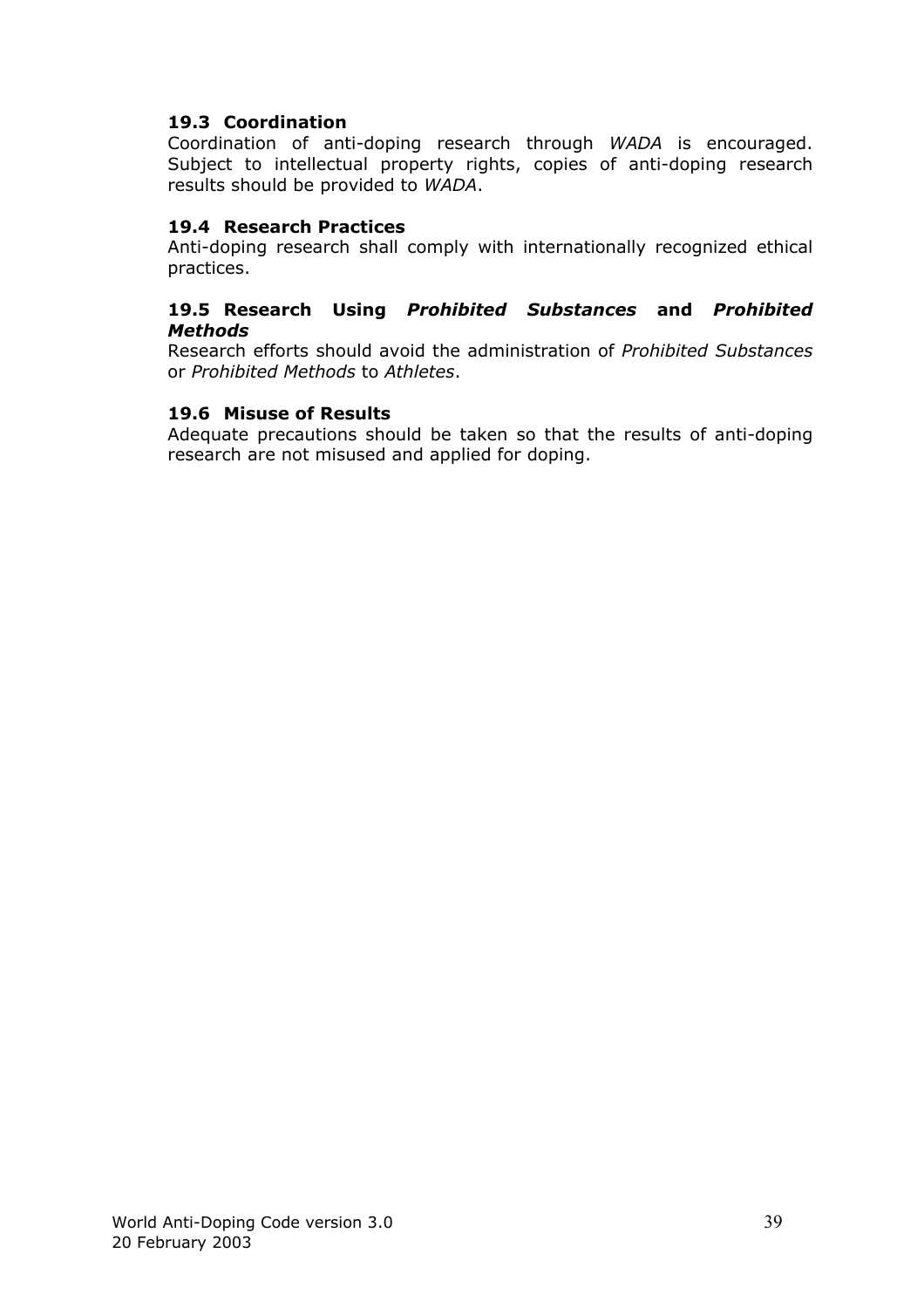# **PART THREE**

# **ROLES AND RESPONSIBILITIES**

<span id="page-39-0"></span>*[Comment: Responsibilities for Signatories and Participants are addressed in various articles in the Code and the responsibilities listed in this part are additional to these responsibilities.]* 

# **Article 20 ADDITIONAL ROLES AND RESPONSIBILITIES OF** *SIGNATORIES*

**20.1 Roles and Responsibilities of the International Olympic Committee** 

20.1.1 To adopt and implement anti-doping policies and rules for the Olympic Games which conform with the *Code*.

20.1.2 To require as a condition of recognition by the International Olympic Committee, that International Federations within the Olympic Movement are in compliance with the *Code*.

20.1.3 To withhold some or all Olympic funding of sport organizations that are not in compliance with the *Code*.

20.1.4 To take appropriate action to discourage non-compliance with the *Code* as provided in Article 23.5.

20.1.5 To authorize and facilitate the *Independent Observe*r *Program*.

## **20.2 Roles and Responsibilities of the International Paralympic Committee**

20.2.1 To adopt and implement anti-doping policies and rules for the Paralympic Games which conform with the *Code*.

20.2.2 To require as a condition of recognition by the International Paralympic Committee, that National Paralympic Committees within the Olympic Movement are in compliance with the *Code*.

20.2.3 To withhold some or all Paralympic funding of sport organizations that are not in compliance with the *Code*.

20.2.4 To take appropriate action to discourage non-compliance with the *Code* as provided in Article 23.5.

20.2.5 To authorize and facilitate the *Independent Observer Program*.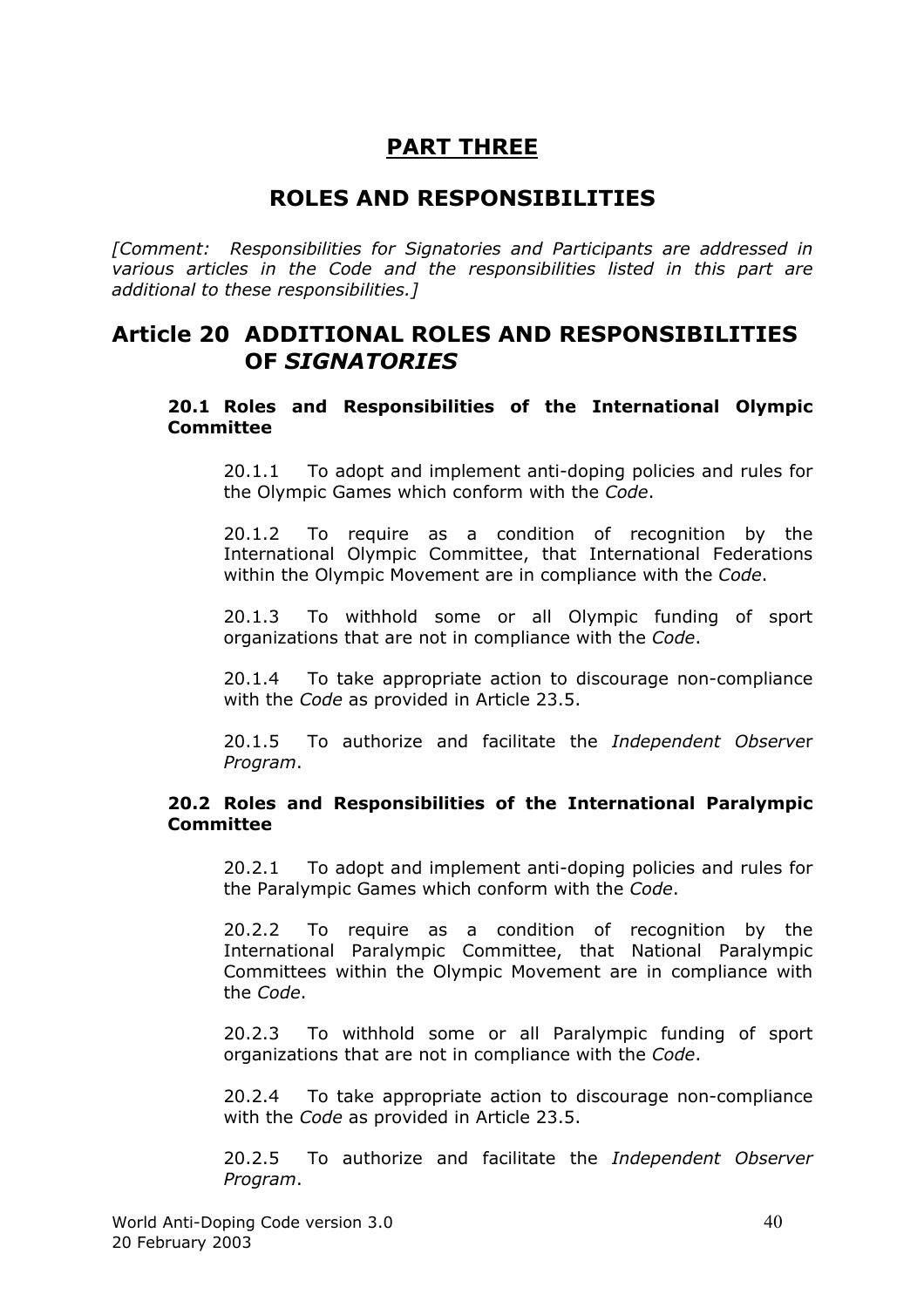## <span id="page-40-0"></span>**20.3 Roles and Responsibilities of International Federations**

20.3.1 To adopt and implement anti-doping policies and rules which conform with the *Code*.

20.3.2 To require as a condition of membership that the policies, rules and programs of National Federations are in compliance with the *Code*.

20.3.3 To require all *Athletes* and *Athlete Support Personnel* within their jurisdiction to recognize and be bound by anti-doping rules in conformance with the *Code*.

20.3.4 To require *Athletes* who are not regularly members of the International Federation or one of its member National Federations to be available for *Sample* collection and provide accurate and upto-date whereabouts information if required by the conditions for eligibility established by the International Federation or, as applicable, the *Major Event Organization*.

*[Comment: This would include, for example, Athletes from professional leagues.]* 

> 20.3.5 To monitor the anti-doping programs of National Federations.

> 20.3.6 To take appropriate action to discourage non-compliance with the *Code* as provided in Article 23.5.

> 20.3.7 To authorize and facilitate the *Independent Observer* program at *International Events*.

> 20.3.8 To withhold some or all funding to its member National Federations that are not in compliance with the *Code*.

## **20.4 Roles and Responsibilities of** *National Olympic Committees* **and National Paralympic Committees**

20.4.1 To ensure that their anti-doping policies and rules conform with the *Code*.

20.4.2 To require as a condition of membership or recognition that National Federations' anti-doping policies and rules are in compliance with the applicable provisions of the *Code*.

20.4.3 To require *Athletes* who are not regular members of a National Federation to be available for *Sample* collection and provide accurate and up-to-date whereabouts information on a regular basis if required during the year before the Olympic Games as a condition of participation in the Olympic Games.

20.4.4 To cooperate with their *National Anti-Doping Organization*.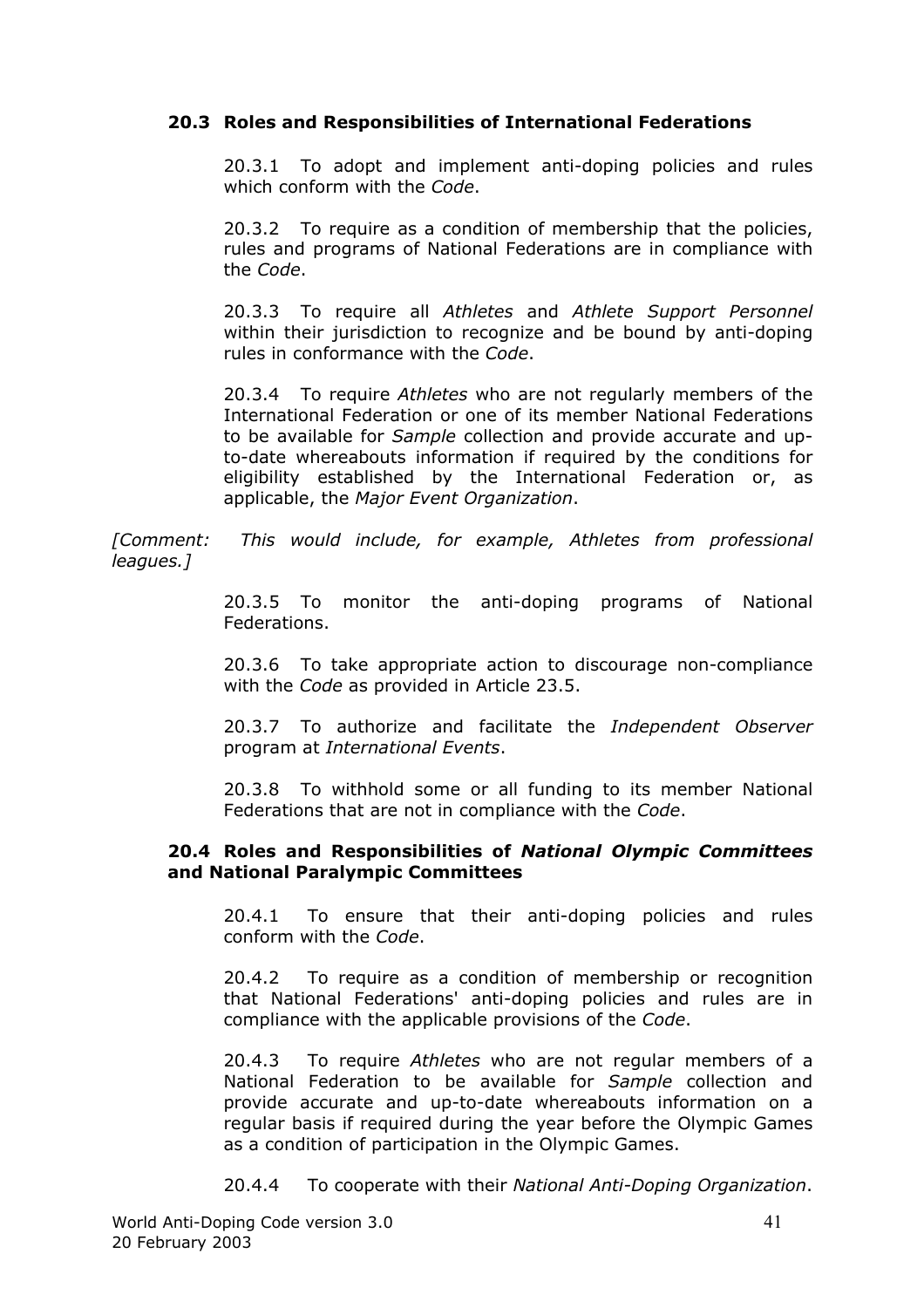<span id="page-41-0"></span>20.4.5 To withhold some or all funding, during any period of his or her *Ineligibility*, to any *Athlete* or *Athlete Support Personnel* who has violated anti-doping rules.

20.4.6 To withhold some or all funding to its member or recognized National Federations that are not in compliance with the Code.

## **20.5 Roles and Responsibilities of** *National Anti-Doping Organization***s**

20.5.1 To adopt and implement anti-doping rules and polices which conform with the *Code*.

20.5.2 To cooperate with other relevant national organizations and other *Anti-Doping Organizations*.

20.5.3 To encourage reciprocal testing between *National Anti-Doping Organizations*.

20.5.4 To promote anti-doping research.

#### **20.6 Roles and Responsibilities of** *Major Event Organizations*

20.6.1 To adopt and implement anti-doping policies and rules for their *Events* which conform with the *Code*.

20.6.2 To take appropriate action to discourage non-compliance with the *Code* as provided in Article 23.5.

20.6.3 To authorize and facilitate the *Independent Observer Program*.

## **20.7 Roles and Responsibilities of** *WADA*

20.7.1 To adopt and implement policies and procedures which conform with the *Code*.

20.7.2 To monitor the processing of *Adverse Analytical Findings*.

20.7.3 To approve *International Standards* applicable to the implementation of the *Code*.

20.7.4 To accredit laboratories to conduct *Sample* analysis or to approve others to conduct *Sample* analysis.

20.7.5 To develop and approve Models of Best Practice.

20.7.6 To promote, conduct, commission, fund and coordinate anti-doping research.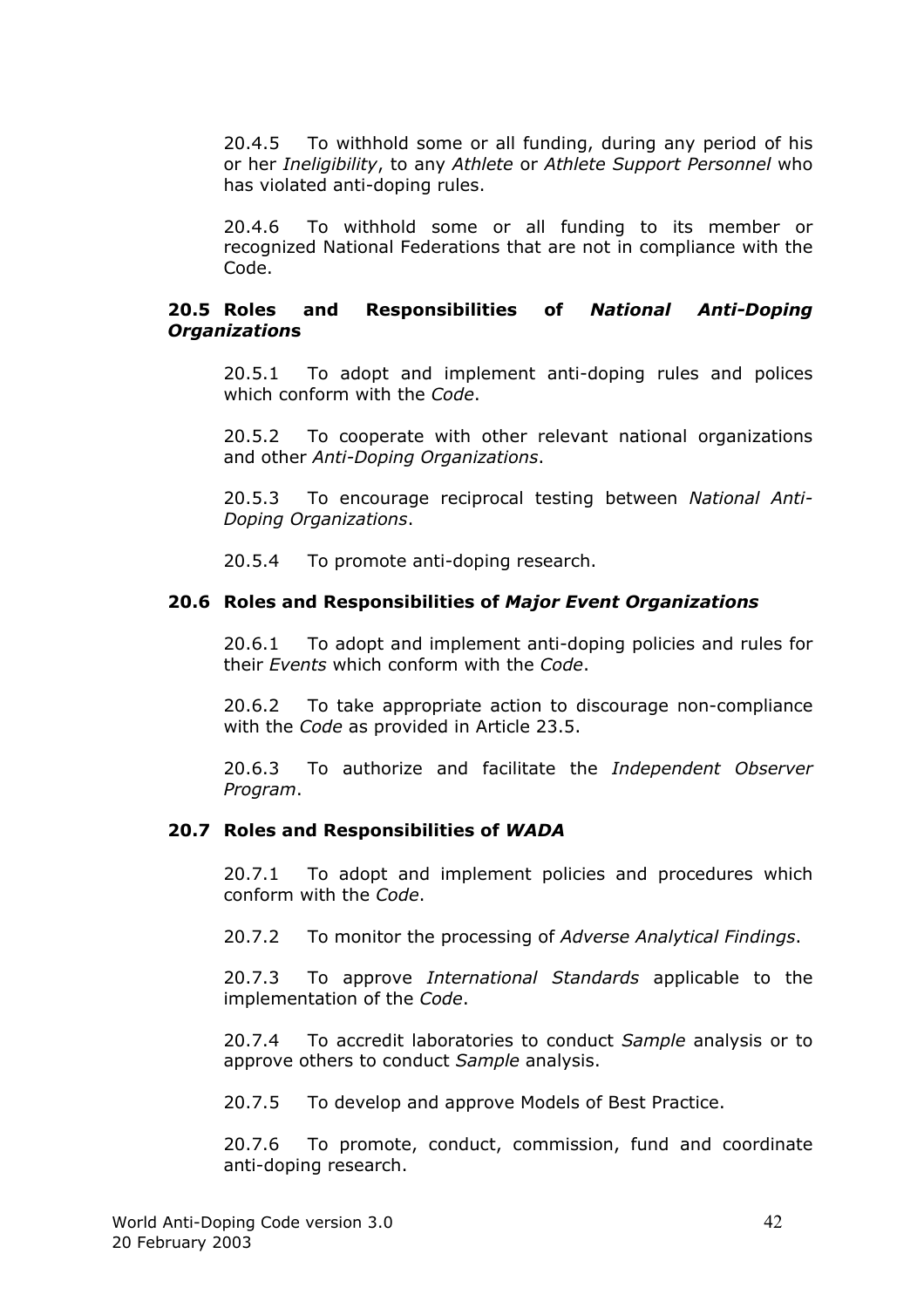<span id="page-42-0"></span>20.7.7 To conduct an effective *Independent Observer Program*.

20.7.8 To conduct *Doping Controls* as authorized by other *Anti-Doping Organizations*.

# **ARTICLE 21 ROLES AND RESPONSIBILITIES OF**  *PARTICIPANTS*

## **21.1 Roles and Responsibilities of** *Athletes*

21.1.1 To be knowledgeable of and comply with all applicable anti-doping policies and rules adopted pursuant to the *Code*.

21.1.2 To be available for *Sample* collection.

21.1.3 To take responsibility, in the context of anti-doping, for what they ingest and use.

21.1.4 To inform medical personnel of their obligation not to *Use Prohibited Substance*s and *Prohibited Methods* and to take responsibility to make sure that any medical treatment received does not violate anti-doping policies and rules adopted pursuant to the *Code*.

## **21.2 Roles and Responsibilities of** *Athlete Support Personnel*

21.2.1 To be knowledgeable of and comply with all anti-doping policies and rules adopted pursuant to the *Code* and which are applicable to them or the *Athletes* whom they support.

21.2.2 To cooperate with the *Athlete Testing* program.

21.2.3 To use their influence on *Athlete* values and behavior to foster anti-doping attitudes.

# **ARTICLE 22 INVOLVEMENT OF GOVERNMENTS**

Each government's commitment to the *Code* will be evidenced by its signing a Declaration on or before the first day of the Athens Olympic Games to be followed by a process leading to a convention or other obligation to be implemented as appropriate to the constitutional and administrative contexts of each government on or before the first day of the Turin Winter Olympic Games.

*[Comment: Most governments cannot be parties to, or be bound by, private non-governmental instruments such as the Code. For that reason, governments are not asked to be Signatories to the Code. However, the effort to combat doping through the coordinated and harmonized program reflected in the Code is very much a joint effort between the sport movement and governments. An example of one type of obligation referred to above is the convention discussed*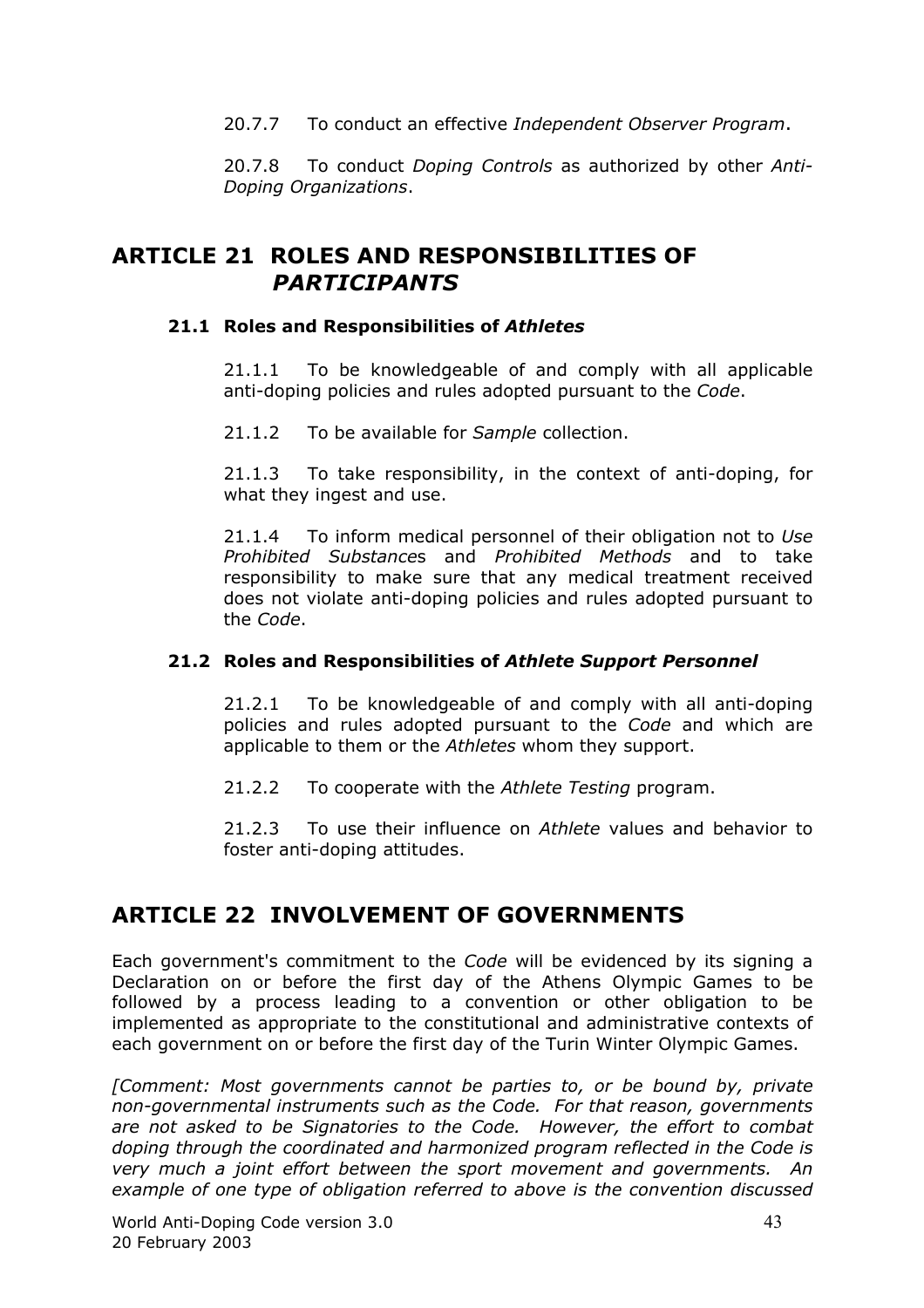*in the Final Communiqué of the UNESCO Round Table of Ministers and Senior Officials Responsible for Physical Education and Sport held in Paris on 9/10 January 2003.]* 

It is the expectation of the *Signatories* that the Declaration and the convention or other obligation will reflect the following major points:

> **22.1** Affirmative measures will be undertaken by each government in support of anti-doping in at least the following areas:

- Support for national anti-doping programs;
- The availability of *Prohibited Substances* and *Prohibited Methods*;
- Facilitate access for *WADA* to conduct *Out-of-Competition Doping Controls*;
- The problem of nutritional supplements which contain undisclosed *Prohibited Substances*; and
- Withholding some or all financial support from sport organizations and *Participants* that are not in compliance with the *Code* or applicable anti-doping rules adopted pursuant to the *Code*.

**22.2** All other governmental involvement with anti-doping will be brought into harmony with the *Code*.

**22.3** Ongoing compliance with the commitments reflected in the convention or other obligation will be monitored as determined in consultation between *WADA* and the applicable government(s).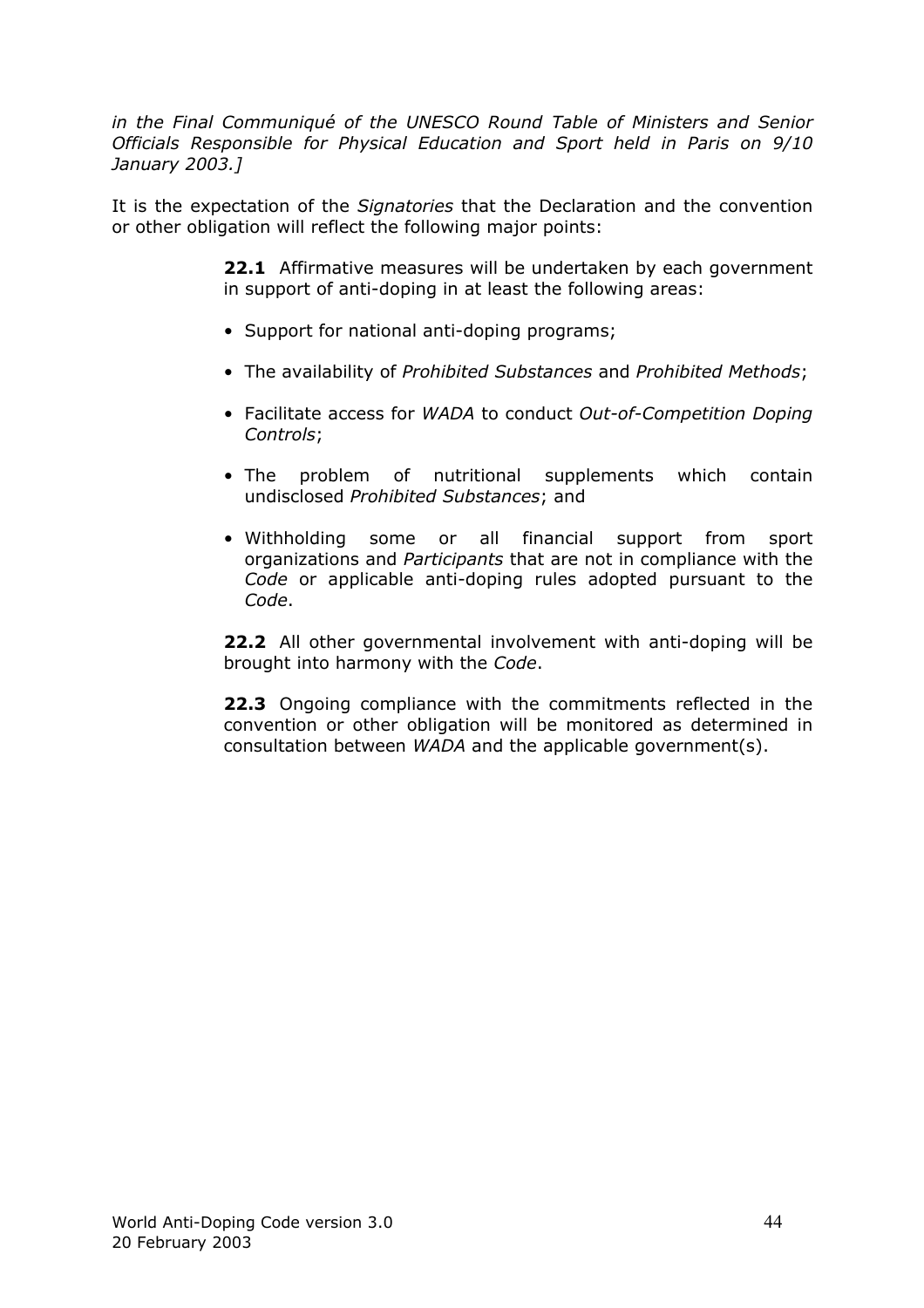# **PART FOUR**

# <span id="page-44-0"></span>**Acceptance, Compliance, Modification and Interpretation**

# **ARTICLE 23 ACCEPTANCE, COMPLIANCE AND MODIFICATION**

## **23.1 Acceptance of the** *Code*

23.1.1The following entities shall be *Signatories* accepting the *Code*: *WADA*, The International Olympic Committee, International Federations, The International Paralympic Committee, *National Olympic Committees*, National Paralympic Committees, *Major Event Organizations*, and *National Anti-Doping Organizations*. These entities shall accept the *Code* by signing a declaration of acceptance upon approval by each of their respective governing bodies.

*[Comment: Each accepting Signatory will separately sign an identical copy of the standard form common declaration of acceptance and deliver it to WADA. The act of acceptance will be as authorized by the organic documents of each organization. For example, an International Federation by its Congress and WADA by its Foundation Board.]* 

> 23.1.2 Other sport organizations that may not be under the control of a *Signatory* may, upon *WADA's* invitation, also accept the *Code*.

*[Comment: Those professional leagues that are not currently under the jurisdiction of any government or International Federation will be encouraged to accept the Code.]* 

23.1.3 A list of all acceptances will be made public by *WADA*.

## **23.2 Implementation of the** *Code*

23.2.1 The *Signatories* shall implement applicable *Code* provisions through policies, statutes, rules or regulations according to their authority and within their relevant spheres of responsibility.

23.2.2 In implementing the *Code*, the *Signatories* are encouraged to use the Models of Best Practice recommended by *WADA*.

## **23.3 Acceptance and Implementation Deadlines**

23.3.1 *Signatories* shall accept and implement the *Code* on or before the first day of the Athens Olympic Games.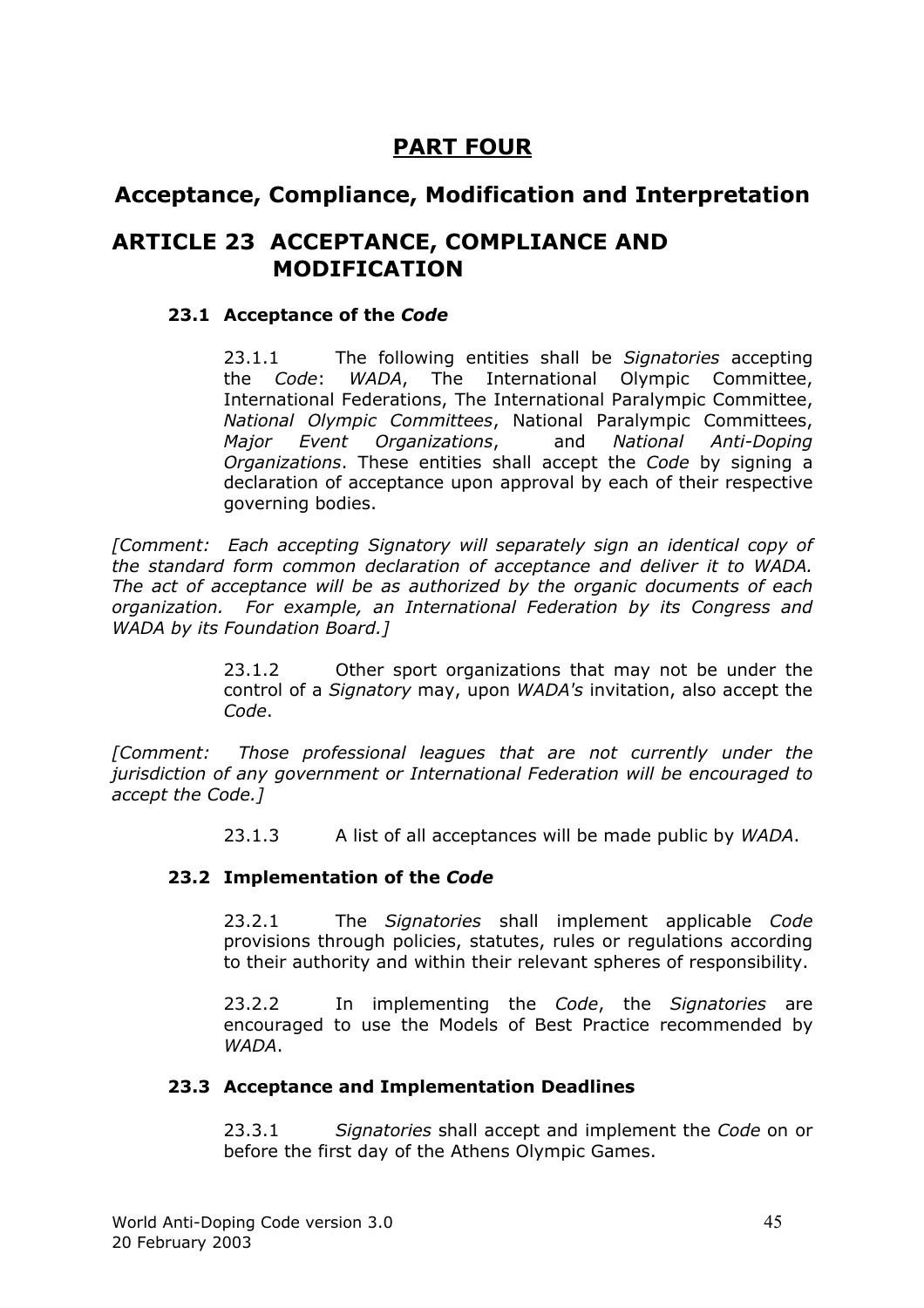<span id="page-45-0"></span>23.3.2 The *Code* may be accepted after the above-referenced deadlines; however, *Signatories* shall not be considered in compliance with the *Code* until they have accepted the *Code* (and that acceptance has not been withdrawn).

## **23.4 Monitoring Compliance with the** *Code*

23.4.1 Compliance with the *Code* shall be monitored by *WADA* or as otherwise agreed by *WADA*.

23.4.2 To facilitate monitoring, each *Signatory* shall report to *WADA* on its compliance with the *Code* every second year and shall explain reasons for noncompliance.

23.4.3 *WADA* shall consider explanations for non-compliance and, in extraordinary situations, may recommend to the International Olympic Committee, International Paralympic Committee, International Federations, and *Major Event Organizations* that they provisionally excuse the non-compliance.

*[Comment: WADA recognizes that amongst Signatories and governments, there will be significant differences in anti-doping experience, resources, and the legal context in which anti-doping activities are carried out. In considering whether an organization is compliant, WADA will consider these differences.]*

> 23.4.4 *WADA* shall, after dialogue with the subject organization, make reports on compliance to the International Olympic Committee, the International Paralympic Committee, International Federations, and *Major Event Organizations*. These reports shall also be made available to the public.

## **23.5 Consequences of Noncompliance with the** *Code*

23.5.1 Noncompliance with the *Code* by either the government or *National Olympic Committee* of a country may result in consequences with respect to Olympic Games, Paralympic Games, World Championships or the *Events* of *Major Event Organizations* as determined by the ruling body for each *Event*. The imposition of such consequences may be appealed by the *National Olympic Committee* or government to CAS pursuant to Article 13.4.

## **23.6 Modification of the** *Code*

23.6.1 *WADA* shall be responsible for overseeing the evolution and improvement of the *Code*. *Athletes* and all *Signatories* and governments shall be invited to participate in such process.

23.6.2 *WADA* shall initiate proposed amendments to the *Code* and shall ensure a consultative process to both receive and respond to recommendations and to facilitate review and feedback from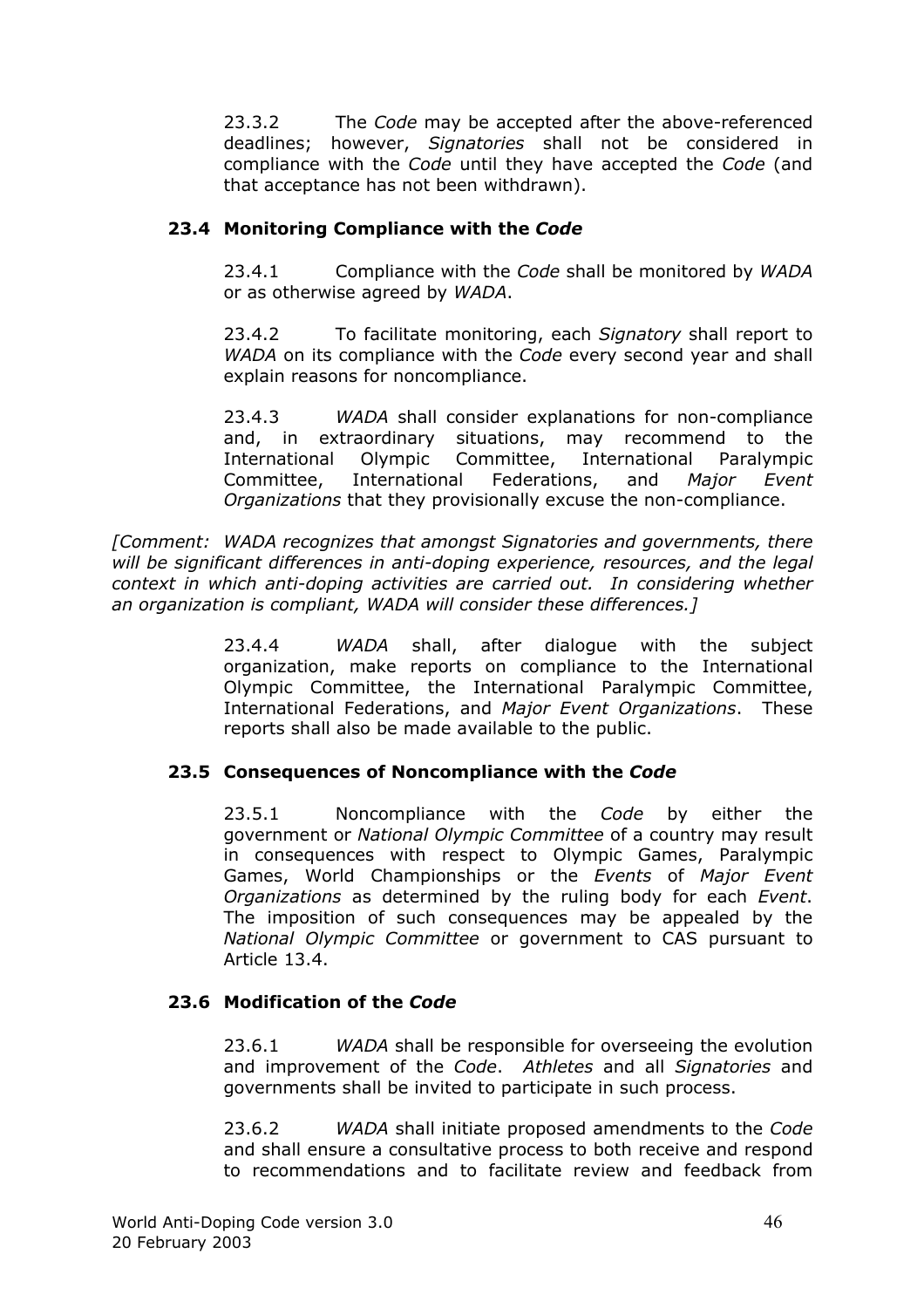<span id="page-46-0"></span>*Athletes, Signatories* and governments on recommended amendments.

23.6.3 Amendments to the *Code* shall, after appropriate consultation, be approved by a two-thirds majority of the *WADA* Foundation Board including a majority of both the public sector and Olympic Movement members casting votes. Amendments shall, unless provided otherwise, go into effect three months after such approval.

23.6.4 *Signatories* shall implement any applicable amendment to the *Code* within one year of approval by the *WADA* Foundation Board.

## **23.7 Withdrawal of Acceptance of the** *Code*

**23.7.1** *Signatories* may withdraw acceptance of the *Code* after providing *WADA* six-month's written notice of their intent to withdraw.

# **ARTICLE 24 INTERPRETATION OF THE** *CODE*

**24.1** The official text of the *Code* shall be maintained by *WADA* and shall be published in English and French. In the event of any conflict between the English and French versions, the English version shall prevail.

**24.2** The comments annotating various provisions of the *Code* are included to assist in the understanding and interpretation of the *Code*.

**24.3** The *Code* shall be interpreted as an independent and autonomous text and not by reference to the existing law or statutes of the *Signatories* or governments.

**24.4** The headings used for the various Parts and Articles of the *Code* are for convenience only and shall not be deemed part of the substance of the *Code* or to affect in any way the language of the provisions to which they refer.

**24.5** The *Code* shall not apply retrospectively to matters pending before the date the *Code* is accepted by a *Signatory* and implemented in its rules.

*[Comment: For example, conduct which is an anti-doping rule violation described in the Code, but which is not a violation under an International Federation's pre-Code rules, would not be a violation until the International Federation's rules are changed.* 

*Pre-Code anti-doping rule violations would continue to count as "First violations" or "Second violations" for purposes of determining sanctions under Article 10 for subsequent post-Code violations.]*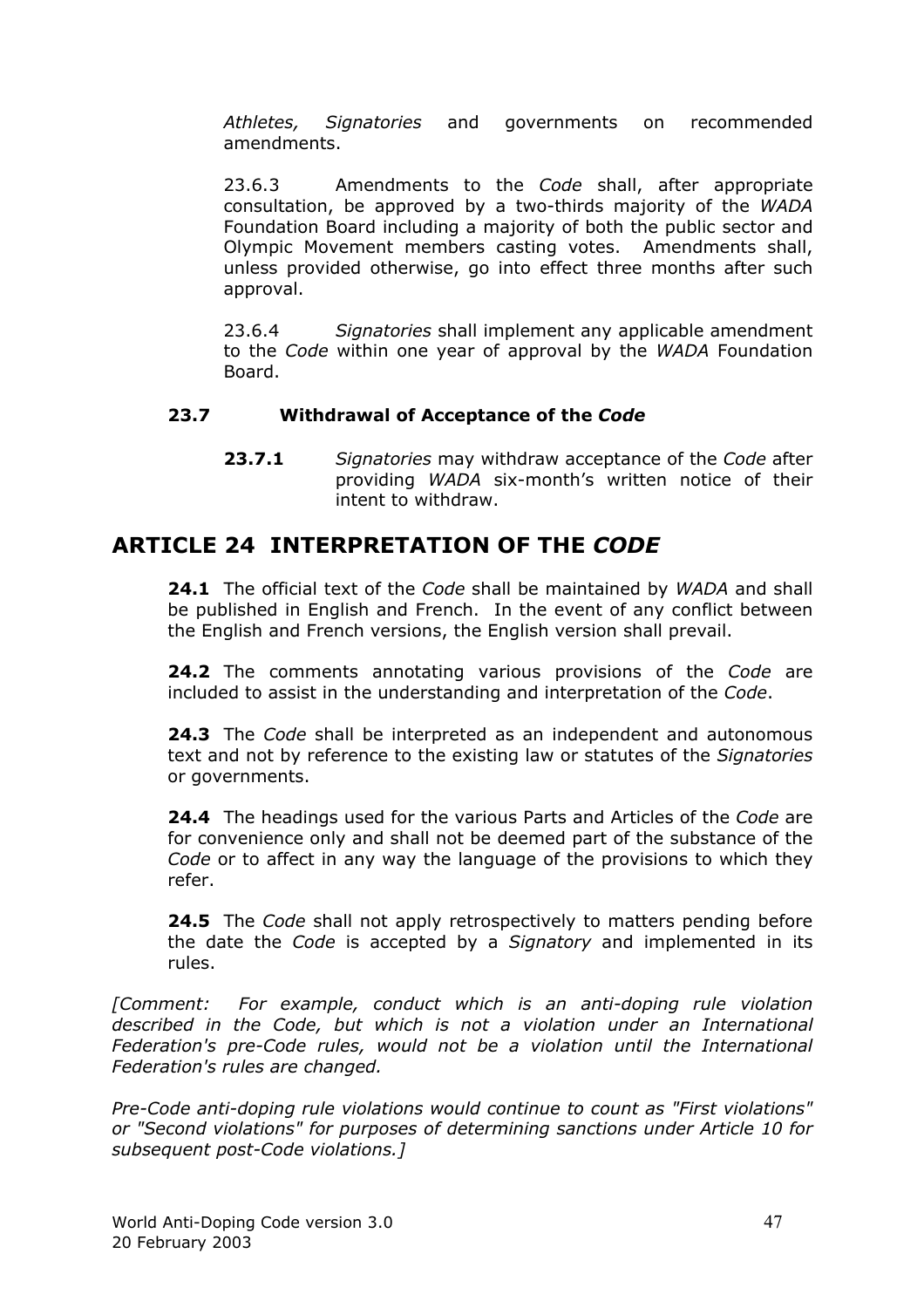**24.6 APPENDIX I DEFINITIONS shall be considered an integral part of the** *Code***.**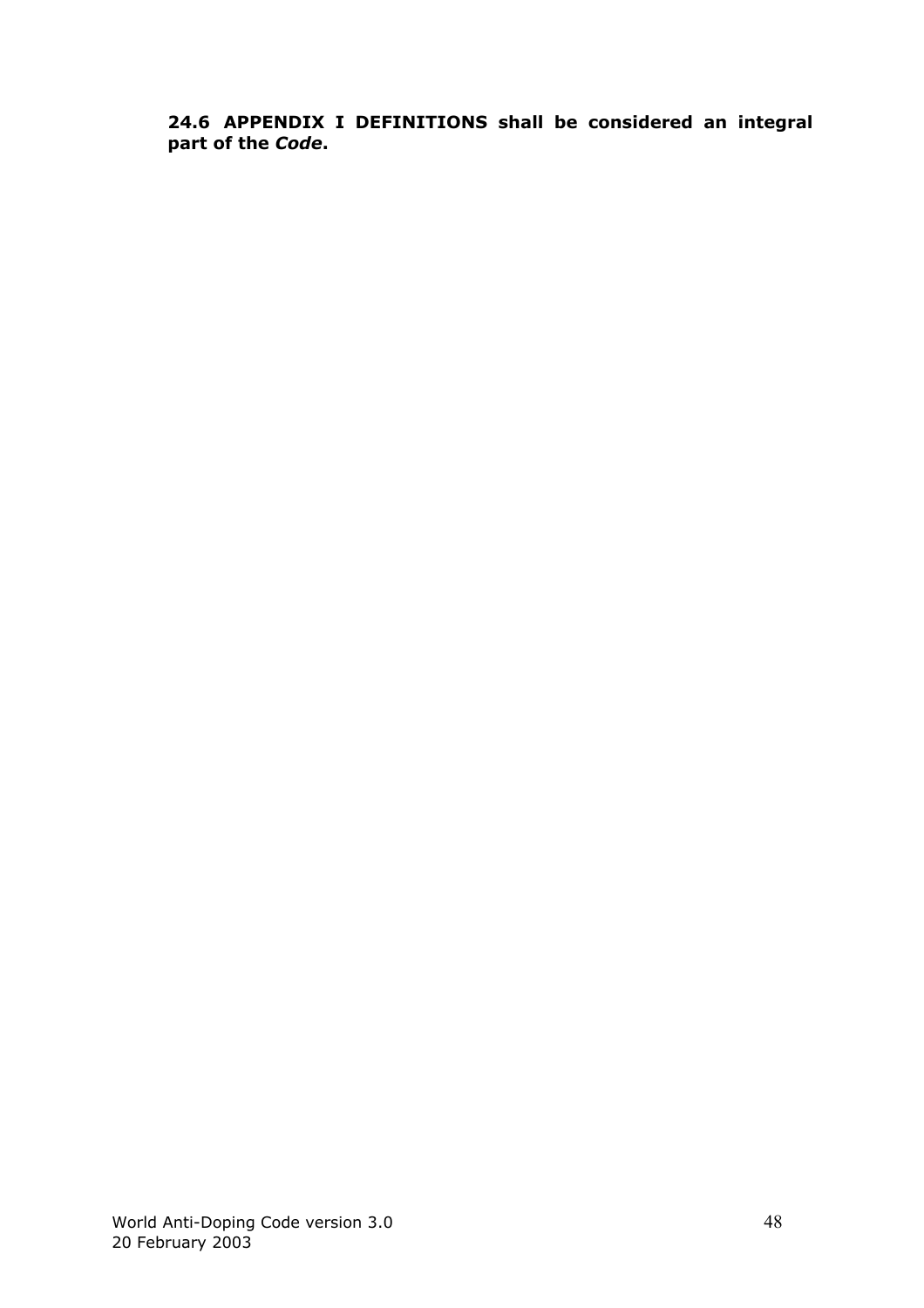# **APPENDIX 1**

# **DEFINITIONS**

*Adverse Analytical Finding*: A report from a laboratory or other approved *Testing* entity that identifies in a *Specimen* the presence of a *Prohibited Substance* or its *Metabolites* or *Markers* (including elevated quantities of endogenous substances) or evidence of the *Use* of a *Prohibited Method*.

*Anti-Doping Organization*: A *Signatory* that is responsible for adopting rules for initiating, implementing or enforcing any part of the *Doping Control* process. This includes, for example, the International Olympic Committee, the International Paralympic Committee, other *Major Event Organizations* that conduct *Testing* at their *Events*, *WADA*, International Federations, and *National Anti-Doping Organizations.*

*Athlete*: For purposes of *Doping Control*, any *Person* who participates in sport at the international level (as defined by each International Federation) or national level (as defined by each *National Anti-Doping Organization*) and any additional *Person* who participates in sport at a lower level if designated by the *Person's National Anti-Doping Organization*. For purposes of anti-doping information and education, any *Person* who participates in sport under the authority of any *Signatory*, government, or other sports organization accepting the *Code*.

*[Comment: This definition makes it clear that all international and nationalcalibre athletes are subject to the anti-doping rules of the Code, with the precise definitions of international and national level sport to be set forth in the antidoping rules of the International Federations and National Anti-Doping Organizations, respectively. At the national level, anti-doping rules adopted pursuant to the Code shall apply, at a minimum, to all persons on national teams and all persons qualified to compete in any national championship in any sport. The definition also allows each National Anti-Doping Organization, if it chooses to do so, to expand its anti-doping control program beyond national-calibre athletes to athletes at lower levels of competition. Athletes at all levels of competition should receive the benefit of anti-doping information and education.]*

*Athlete Support Personnel*: Any coach, trainer, manager, agent, team staff, official, medical or para-medical personnel working with or treating *Athletes* participating in or preparing for sports competition.

*Attempt:* Purposely engaging in conduct that constitutes a substantial step in a course of conduct planned to culminate in the commission of an anti-doping rule violation. Provided, however, there shall be no anti-doping rule violation based solely on an *Attempt* to commit a violation if the *Person* renunciates the attempt prior to it being discovered by a third party not involved in the *Attempt*.

*Code:* The World Anti-Doping *Code*.

World Anti-Doping Code version 3.0 20 February 2003 49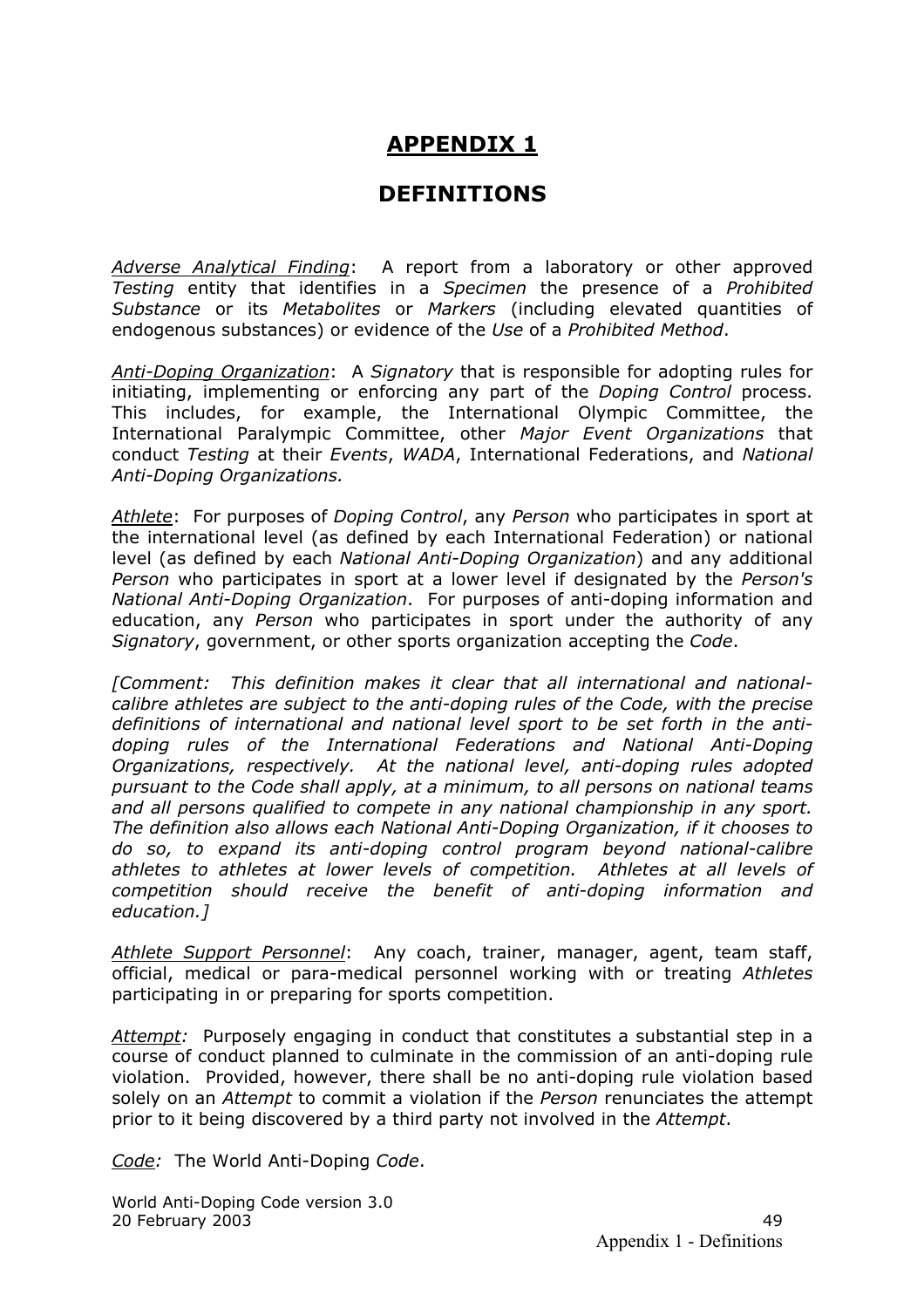*Competition:* A single race, match, game or singular athletic contest. For example, the finals of the Olympic 100-meter dash. For stage races and other athletic contests where prizes are awarded on a daily or other interim basis the distinction between a *Competition* and an *Event* will be as provided in the rules of the applicable International Federation.

*Consequences of Anti-Doping Rules Violations*: An *Athlete's* or other *Person's* violation of an anti-doping rule may result in one or more of the following: (a) *Disqualification* means the *Athlete's* results in a particular *Competition* or *Event* are invalidated, with all resulting consequences including forfeiture of any medals, points and prizes; (b) *Ineligibility* means the *Athlete* or other *Person* is barred for a specified period of time from participating in any *Competition* or other activity or funding as provided in Article 10.9; and (c) *Provisional Suspension* means the *Athlete* or other *Person* is barred temporarily from participating in any *Competition* prior to the final decision at a hearing conducted under Article 8 (Right to a Fair Hearing).

*Disqualification*: See *Consequences of Anti-Doping Rules Violations* above.

*Doping Control*: The process including test distribution planning, *Sample* collection and handling, laboratory analysis, results management, hearings and appeals.

*Event:* A series of individual *Competitions* conducted together under one ruling body (e.g., the Olympic Games, FINA World Championships, or Pan American Games).

*In-Competition*: For purposes of differentiating between *In-Competition* and *Out-of-Competition* Testing, unless provided otherwise in the rules of an International Federation or other relevant *Anti-Doping Organization*, an *In-Competition* test is a test where an *Athlete* is selected for testing in connection with a specific *Competition*.

*[Comment: The distinction between "In-Competition" and "Out-of-Competition" testing is significant because the full Prohibited List is only tested for "In-Competition." Prohibited stimulants, for example, are not tested for Out-of-Competition because they have no performance enhancing benefit unless they are in the Athlete's system while the Athlete is actually competing. So long as the prohibited stimulant has cleared the Athlete's system at the time the Athlete competes, it makes no difference whether that stimulant could have been found in the Athlete's urine the day before or the day after the Competition.]*

*Independent Observer Program*: A team of observers, under the supervision of *WADA*, who observe the *Doping Control* process at certain *Events* and report on observations. If *WADA* is testing *In-Competition* at an *Event*, the observers shall be supervised by an independent organization.

*Ineligibility*: See *Consequences of Anti-Doping Rules Violations* above.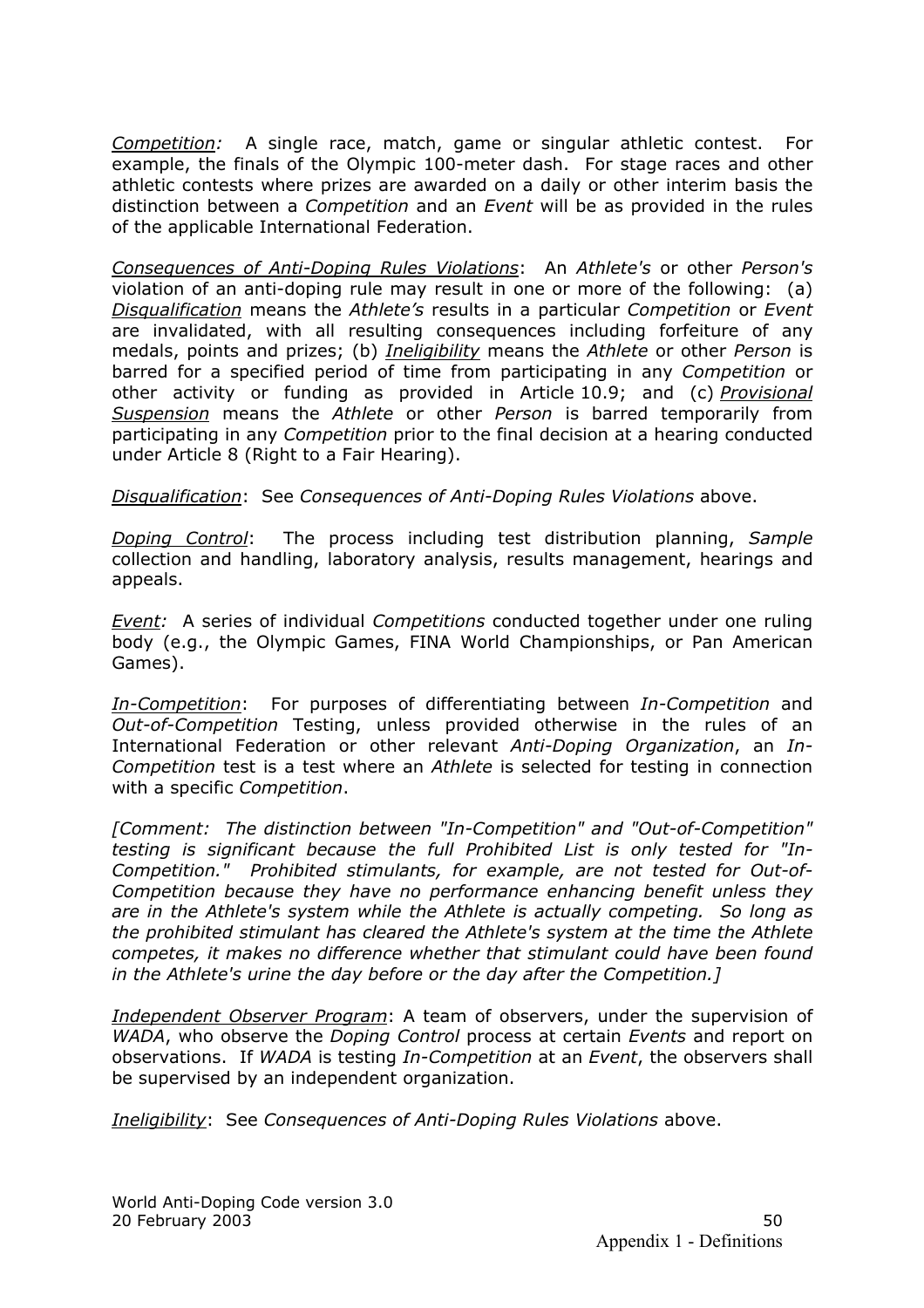*International Event:* An *Event* where the International Olympic Committee, the International Paralympic Committee, an International Federation, a *Major Event Organization,* or another international sport organization is the ruling body for the *Event* or appoints the technical officials for the *Event.* 

*International-Level Athlete: Athletes* designated by one or more International Federations as being within the *Registered Testing Pool* for an International Federation.

*International Standard:* A standard adopted by *WADA* in support of the *Code*. Compliance with an *International Standard* (as opposed to another alternative standard, practice or procedure) shall be sufficient to conclude that the procedures addressed by the *International Standard* were performed properly.

*Major Event Organizations*: This term refers to the continental associations of *National Olympic Committee*s and other international multi-sport organizations that function as the ruling body for any continental, regional or other *International Event*.

*Marker*: A compound, group of compounds or biological parameters that indicates the *Use* of a *Prohibited Substance* or *Prohibited Method.*

*Metabolite*: Any substance produced by a biotransformation process.

*Minor*: A natural *Person* who has not reached the age of majority as established by the applicable laws of his or her country of residence.

*National Anti-Doping Organization:* The entity(ies) designated by each country as possessing the primary authority and responsibility to adopt and implement anti-doping rules, direct the collection of *Samples*, the management of test results, and the conduct of hearings, all at the national level. If this designation has not been made by the competent public authority(ies), the entity shall be the country's *National Olympic Committee* or its designee.

*National Event:* A sport *Event* involving international or national-level Athletes that is not an *International Event*.

*National Olympic Committee*: The organization recognized by the International Olympic Committee. The term *National Olympic Committee* shall also include the National Sport Confederation in those countries where the National Sport Confederation assumes typical *National Olympic Committee* responsibilities in the anti-doping area.

*No Advance Notice*: A *Doping Control* which takes place with no advance warning to the *Athlete* and where the *Athlete* is continuously chaperoned from the moment of notification through *Sample* provision.

*No Fault or Negligence*: The *Athlete's* establishing that he or she did not know or suspect, and could not reasonably have known or suspected even with the exercise of utmost caution, that he or she had *Used* or been administered the *Prohibited Substance* or *Prohibited Method.*

World Anti-Doping Code version 3.0 20 February 2003 51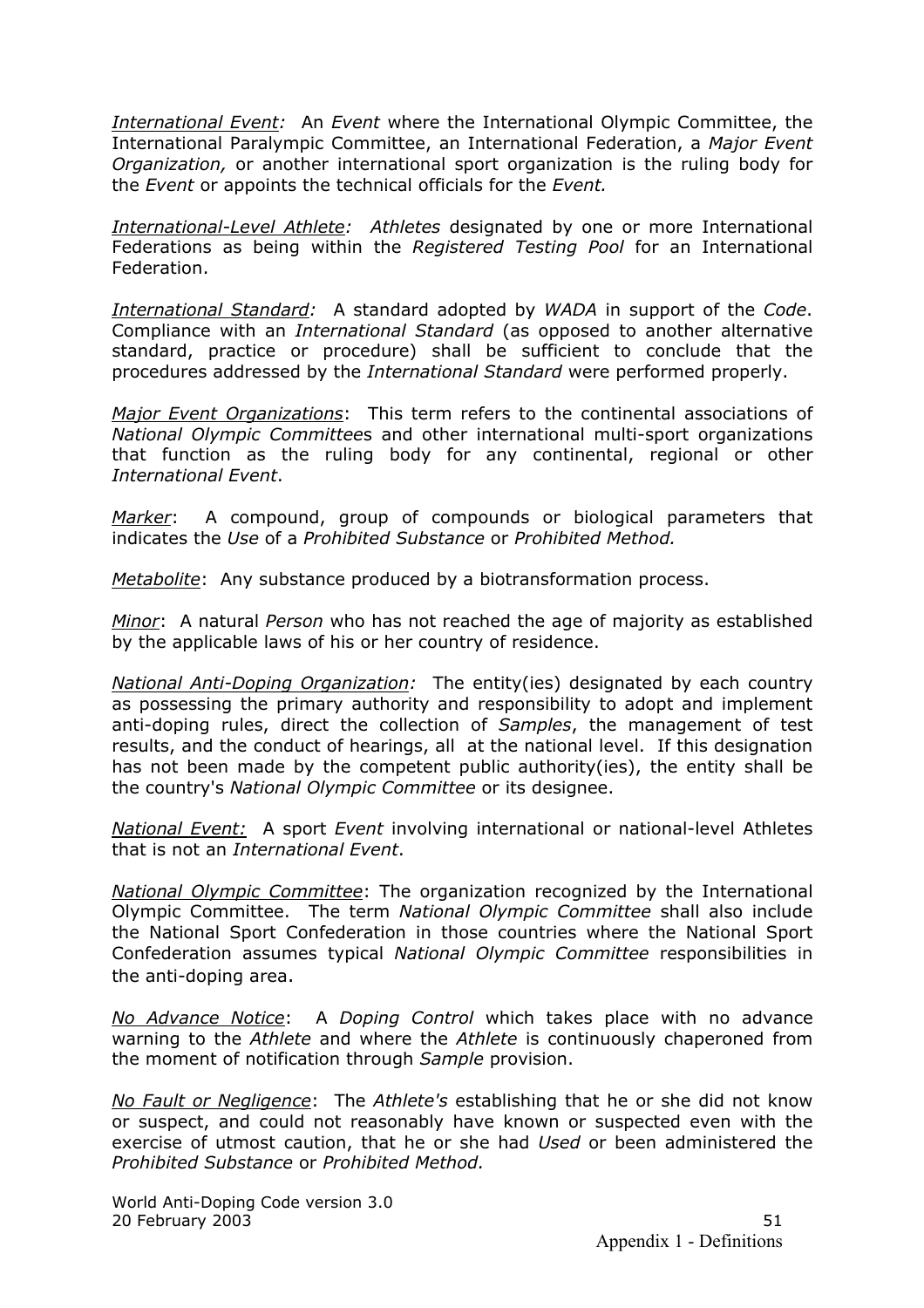*No Significant Fault or Negligence*: The *Athlete's* establishing that his or her fault or negligence, when viewed in the totality of the circumstances and taking into account the criteria for *No Fault or Negligence*, was not significant in relationship to the anti-doping rule violation.

*Out-of-Competition*: Any *Doping Control* which is not *In-Competition*.

*Participant:* Any *Athlete* or *Athlete Support Personnel*.

*Person*: A natural *Person* or an organization or other entity.

*Possession*: The actual, physical possession, or the constructive possession (which shall be found only if the person has exclusive control over the *Prohibited Substance/Method* or the premises in which a *Prohibited Substance/Method* exists); provided, however, that if the person does not have exclusive control over the *Prohibited Substance/Method* or the premises in which a *Prohibited Substance/Method* exists, constructive possession shall only be found if the person knew about the presence of the *Prohibited Substance/Method* and intended to exercise control over it. Provided, however, there shall be no antidoping rule violation based solely on possession if, prior to receiving notification of any kind that the *Person* has committed an anti-doping rule violation, the *Person* has taken concrete action demonstrating that the *Person* no longer intends to have *Possession* and has renounced the *Person's* previous *Possession*.

*[Comment: Under this definition, steroids found in an Athlete's car would constitute a violation unless the Athlete establishes that someone else used the car; in that event, the Anti-Doping Organization must establish that, even though the Athlete did not have exclusive control over the car, the Athlete knew about the steroids and intended to have control over the steroids. Similarly, in the example of steroids found in a home medicine cabinet under the joint control of an Athlete and spouse, the Anti-Doping Organization must establish that the Athlete knew the steroids were in the cabinet and that the Athlete intended to exercise control over the steroids.]* 

*Prohibited List*: The List identifying the *Prohibited Substances* and *Prohibited Methods*.

*Prohibited Method*: Any method so described on the *Prohibited List*.

*Prohibited Substance*: Any substance so described on the *Prohibited List*.

*Provisional Hearing*: For purposes of Article 7.5, an expedited abbreviated hearing occurring prior to a hearing under Article 8 (Right to a Fair Hearing) that provides the *Athlete* with notice and an opportunity to be heard in either written or oral form.

*Provisional Suspension*: See *Consequences* above.